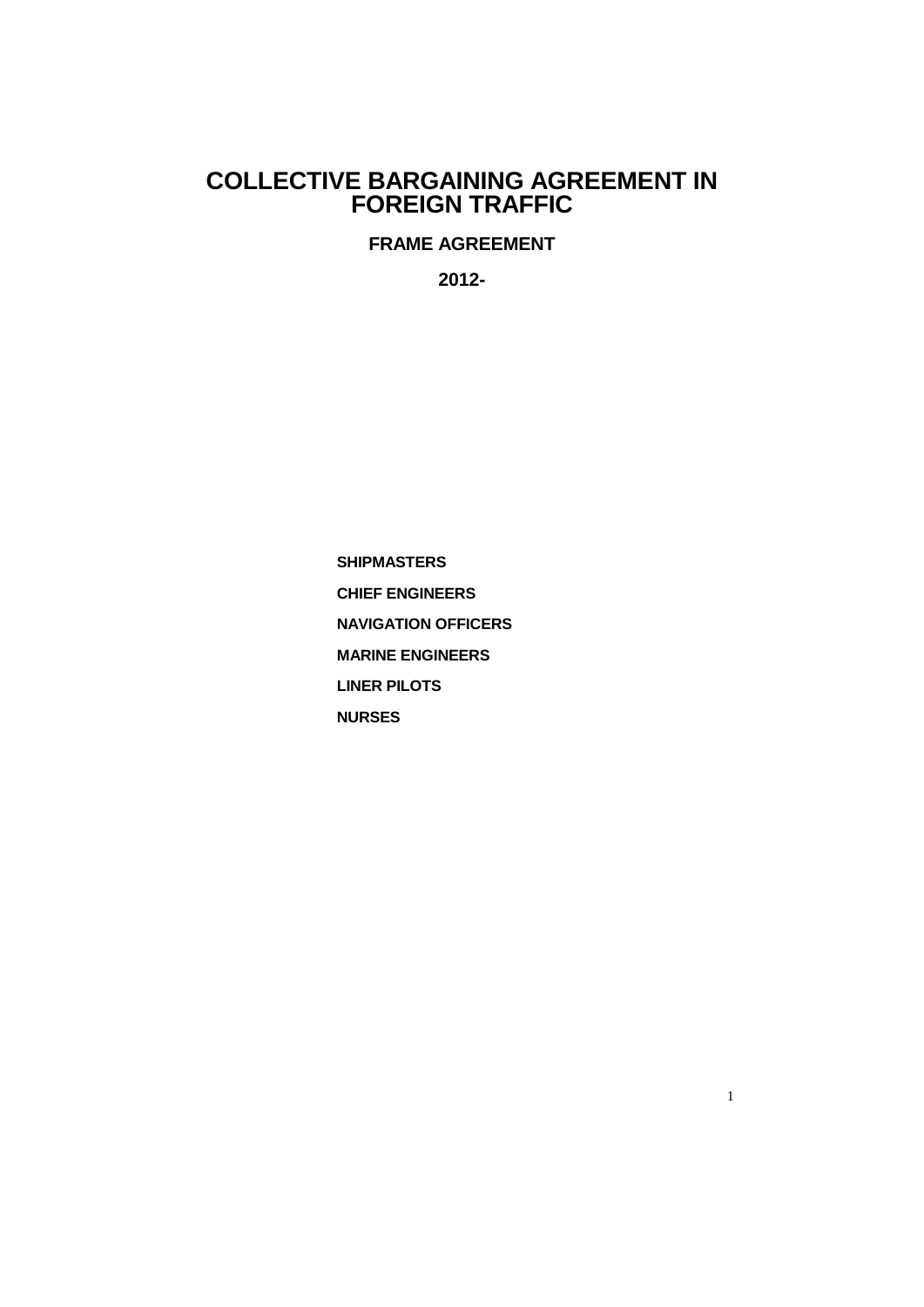## **1 Validity of Collective Agreement**

The Collective Agreements for deck and engineering officers and nurses are in force between 1 March 2012 and 31 March 2014, as agreed by the parties in the Protocol of Understanding dated 16 November 2011 on collective agreements. The frame agreement contains a separate provision on the period of notice for termination of the agreement.

### **2 Revising the Collective Agreements**

The parties note that the Collective Agreements have been updated and made current so that they reflect the contract revisions agreed upon by the parties in amending protocols to collective agreements between 2005 and 2011. In addition, the agreements have been modernised and legal references have been corrected to reflect the current status. The wage appendices of the main agreements are current including fringe benefits.

The parties have agreed that the main agreements and general agreements will not be re-printed in book format in the next few years. Instead, the potential revisions and wage increases stemming from collective agreement negotiations will be recorded in amending protocols. The electronic versions of the main agreements and general agreements are, however, always to be updated as changes occur.

In Helsinki 12 September 2012

The Finnish Shipowners' Association

The Finnish Engineers' Association

The Finnish Shipofficers' Union

TABLE OF CONTENTS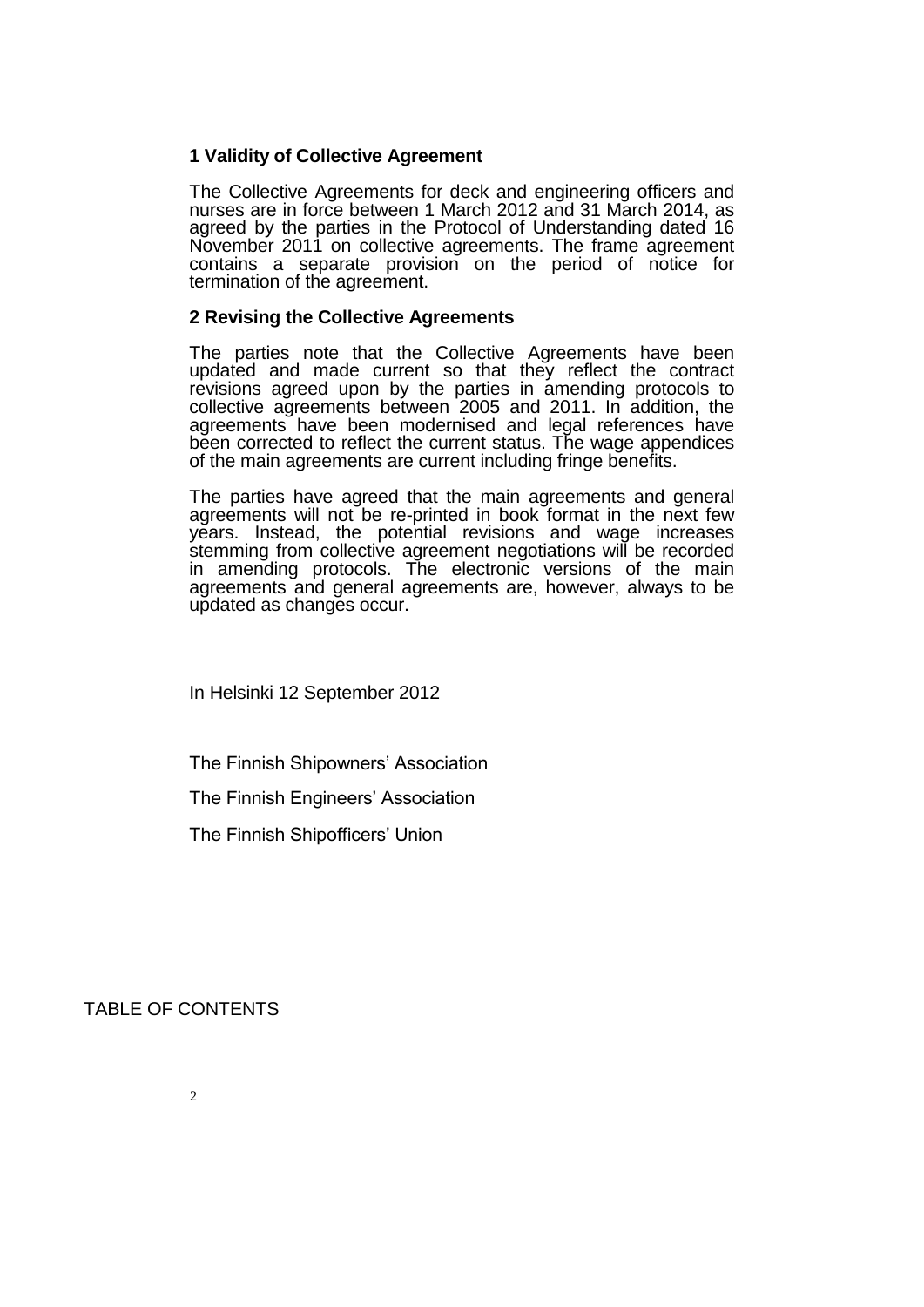| 1. FRAME AGREEMENT                                                 | 3     |
|--------------------------------------------------------------------|-------|
| 2. AMENDING AGREEMENT FOR SHIPMASTERS                              | 13    |
| 3. AMENDING AGREEMENT FOR CHIEF ENGINEERS                          | 17    |
| 4. AMENDING AGREEMENT FOR NAVIGATION OFFICERS AND MARINE ENGINEERS | 20    |
| 5. AMENDING AGREEMENT FOR LINE PILOTS                              | 27    |
| <b>6. AMENDING AGREEMENT FOR NURSES</b>                            | 29    |
| 7. AGREEMENT FOR PASSENGER VESSELS                                 | 35    |
| 8. AGREEMENT ON GUARANTEED WAGES                                   | 37    |
| <b>WAGE APPENDICES</b>                                             | 40/50 |

# **1. FRAME AGREEMENT ON TERMS AND CONDITIONS OF EMPLOYMENT OF OFFICER UNION MEMBERS WHO SERVE ON BOARD VESSELS ENGAGING IN**

3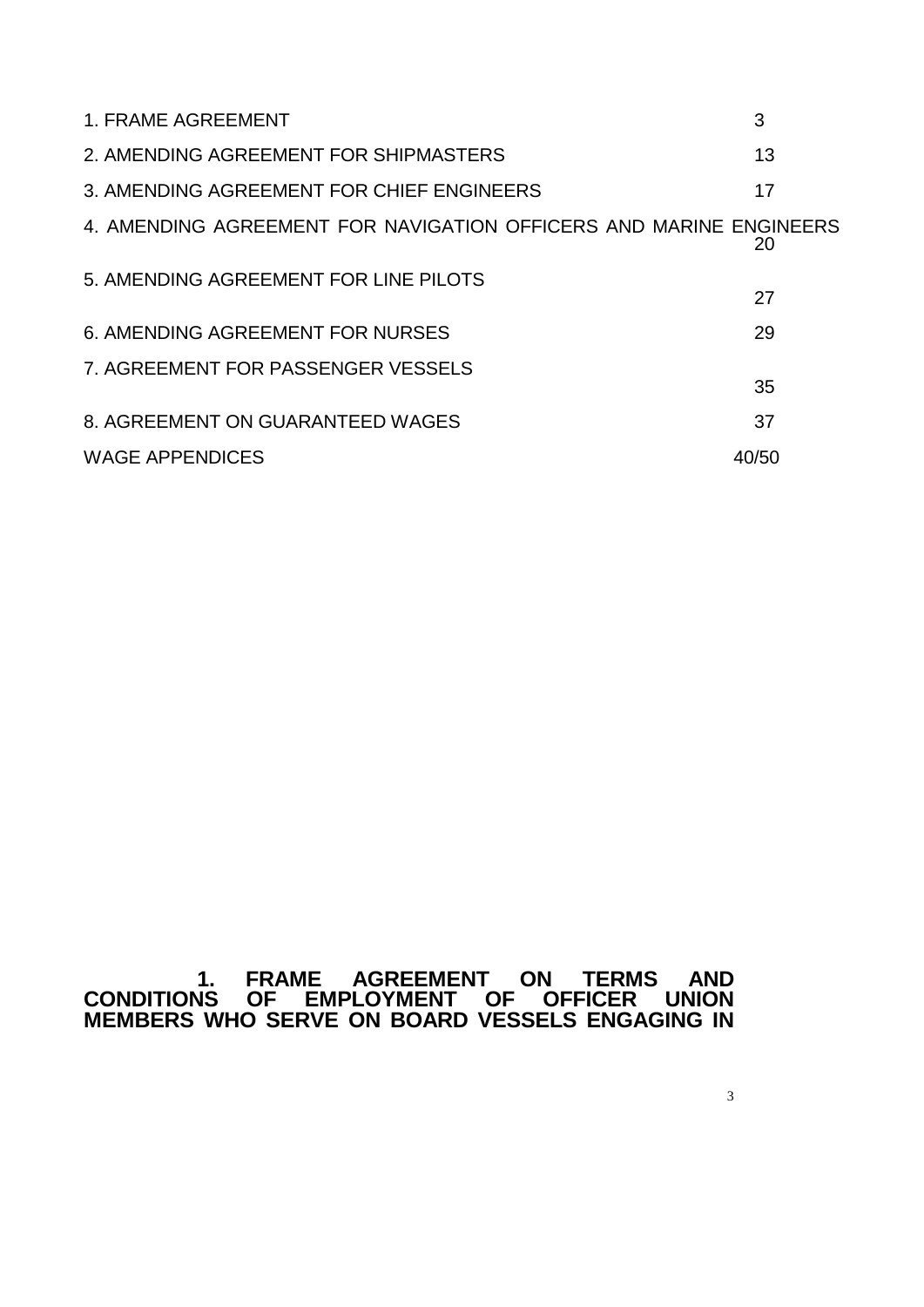# **FOREIGN TRAFFIC**

### **Scope**

The Finnish Shipowners' Association on one side and the Finnish Shipofficers' Union and the Finnish Engineers' Association on the other hereby enter into the following Collective Agreement on the terms and conditions of wages and employment of shipmasters, navigation officers, line pilots and nurses who are members of the Finnish Shipofficers' Union and of chief engineers and marine engineers who are members of the Finnish Engineers' Association when working on board vessels owned by the aforementioned marine employer association members engaging in foreign traffic.

The provisions on marine working hours and holidays agreed upon between the relevant unions are a part of this Agreement.

The provisions of this Collective Agreement shall also apply when vessels surveyed for foreign traffic sail between ports in Finland.

#### **General**

#### **Section 1 ‒ Employment contract**

In accordance with the Seafarer's Employment Contracts Act, the employment contract is to be made in writing. Ensuring this is the employer's responsibility.

A fixed-term employment contract may be concluded in accordance with the provisions of Chapter 1, Section 4 of the Seafarers' Employment Contracts Act if the nature of the work, the substitution of another employee, a traineeship, or some other comparable reason so requires or if the employer has some other justified reason, relating to the operation of the company or the work to be performed, for concluding a fixed-term contract. The parties conclude that the aim of this provision is to prevent the circumvention of the employee's protection against unilateral termination of employment and of the employee's benefits based on the duration of employment.

#### **Section 2 ‒** Virhe. Kirjanmerkkiä ei ole määritetty.**Wages**

The basic wages of officers are stated in the wage appendix of this Agreement.

The wages referred to in the wage appendix are monthly salaries, which are based on deadweight (DWT) or indicated power (kW), whichever is greater. If the vessel has two DWT records indicating capacity, the wages are based on the greater deadweight capacity, regardless of whether the vessel is operated as a closed vessel or not.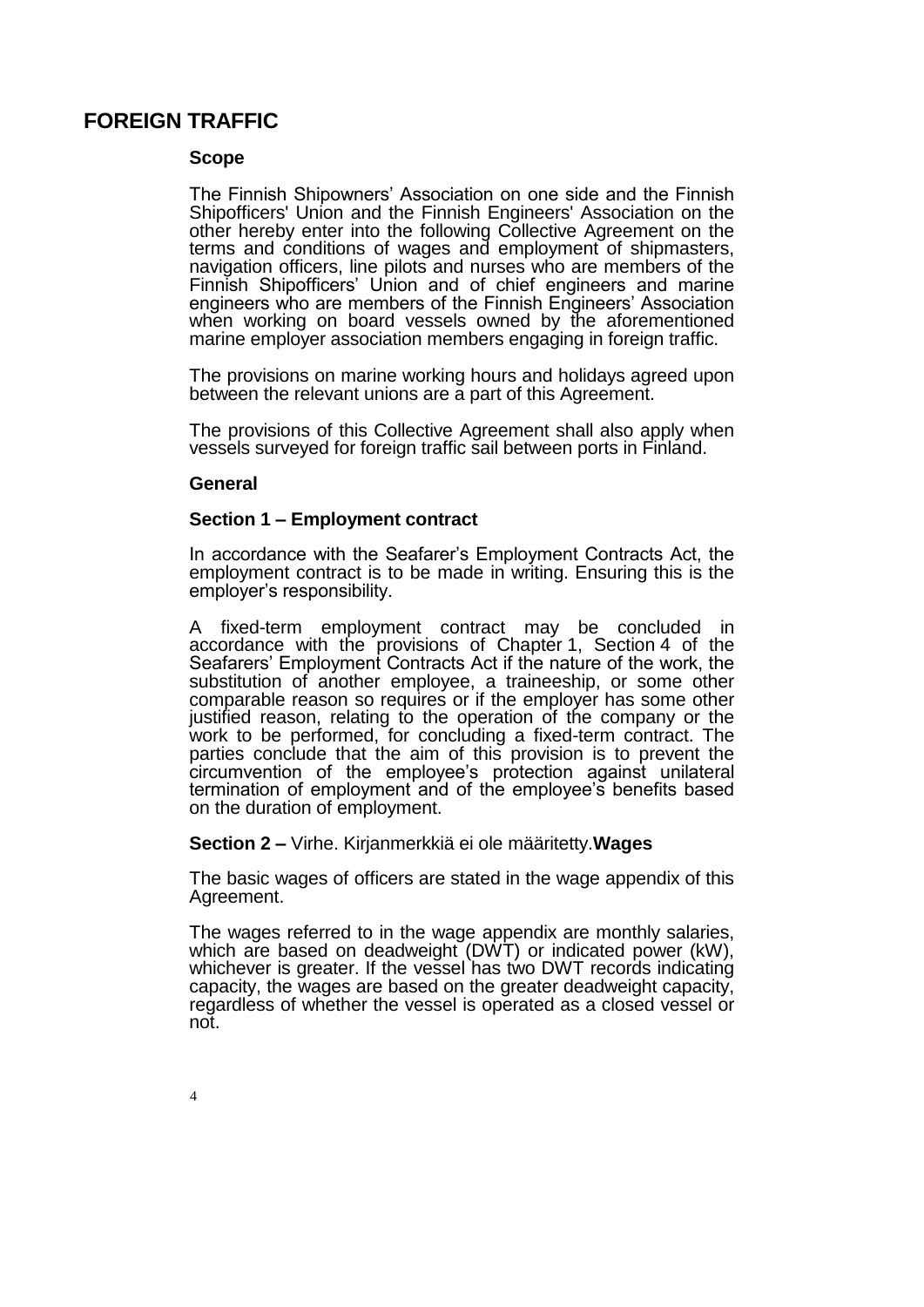DWT refers to the vessel's load capacity in metric tonnes including the fuel when at Lloyd's Summer Free-Board, or if not available, a corresponding waterline indicator.

### **Calculation of wages**

During the employment, an employee's wages are calculated and paid as monthly wages by calendar month. The wages shall also be calculated and paid as monthly wages for those calendar months that the employee has spent in full or in part on paid leave on shore. When employment in accordance with the Seafarer's Employment Contracts Act begins or ends in the middle of a calendar month, the wages for such months are calculated by dividing the monthly wages by 30 and multiplying the result by the number of days the employee has been employed during the month.

The employer shall provide the employee with a monthly statement that details the amount of wages and how they were calculated.

When going on leave, officers have the right to request their holiday pay in advance, however in compliance with regulations on tax withholding and other tax regulations.

In other respects, the payment of wages shall be in compliance with the provisions of Chapter 2 of the Seafarers' Employment Contracts Act and Section 13 and 15(1) of the Seamen's Annual Holidays Act.

When an employment relationship ends, the last wages payable shall be at the employee's disposal or withdrawable at the latest on the sixth (6) working day after the end of the employment. In exceptional cases, when the wages are not clear, for example because all the information needed for calculating the amount of the wage component are not available at the end of employment, the last wages shall be at the employee's disposal or withdrawable at the latest on the tenth (10) working day after the end of the employment.

#### **Better employment contract**

If officers are enjoying a better wage or other benefits than stated in this Agreement, these cannot be reduced based on this Agreement.

#### **Section 3 ‒ Allowances**

In addition to the basic wages, officers are entitled to the following allowances;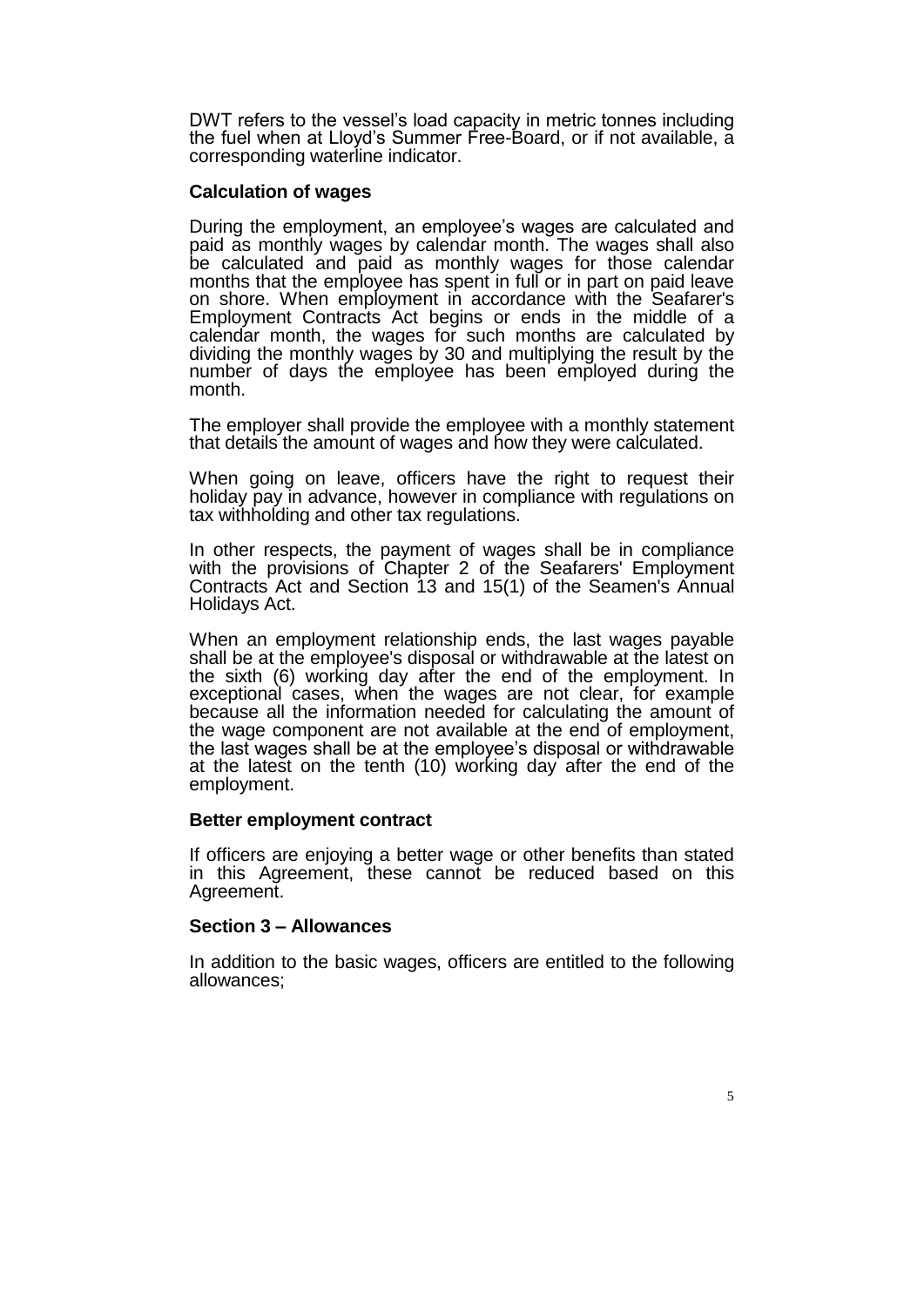## **a) Training and degree allowance**

### **Training allowance**

A separate training allowance is paid to sea captain and engineering students who attend classes or have a degree from a polytechnic and have earned a Deck Watchkeeping Officer or a Watchkeeping Engineer qualification. The amount of the allowance is stated in the wage table.

This allowance does not expire if the Deck Watchkeeping Officer or Watchkeeping Engineer earns a higher qualification.

The allowance is paid for both time spent working and on leave.

#### **Degree allowance**

Navigation officers and marine engineers who have completed sea captain or engineering degrees at a polytechnic are paid a separate Degree allowance monthly. The amount of the allowance is stated in the wage table.

The allowance is not paid to the navigation officer or marine engineer if they are receiving the MKK or YKK competency allowance in accordance with the wage table. The allowance is not paid to a shipmaster, a chief engineer or a chief navigation officer.

The allowance is paid for both time spent working and on leave.

## **b) Experience allowance**

Officers (shipmaster, chief engineer, navigation officer/marine engineer) are paid 5% of their basic wages as experience allowance after 2, 4, 6, 8, 11 and 14 years of service as a marine officer. When calculating the length of service that entitles employees to experience allowances, time served as an officer under any flag and time served in the Finnish Navy and Finnish Coast Guard as an officer will be included. Time served with the same shipowner as a crew member is included in full when calculating experience allowances.

For the various employee groups, ship/marine service in this Agreement refers to service in international traffic in coastal or longer distance traffic or time served in international traffic under different flags.

An employee must provide reliable documentation on prior service overseas.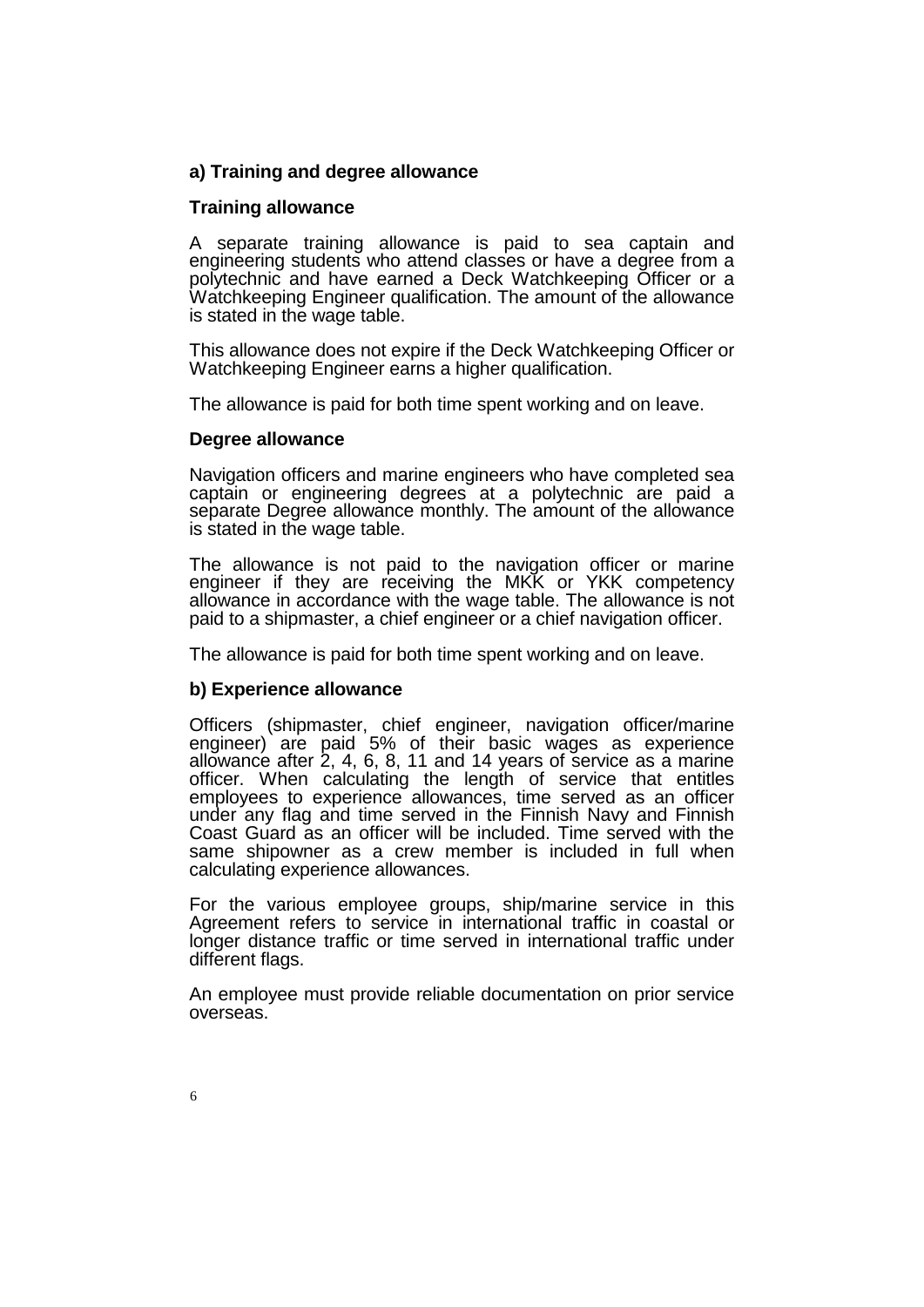If employment of an officer is terminated due to issues beyond his or her control, such as shipowner bankruptcy, going out of business, sale or reasons stated in Section 4 in Chapter 12 of the Seafarer's Employment Contracts Act, the officer is entitled to include the experience allowances that were effective when employment was terminated.

When calculating **shipowner-dependent** experience allowances, in the length of service should be included the time during which the officer has been on annual holiday or compensatory leave and also the time during which the officer was not able to work due to:

- 1) annual holiday of other employees;<br>2) military reserve exercises or ext
- military reserve exercises or extraordinary military service, if the employee has returned to work as soon as such hindrance ended;
- 3) an interruption referred to in paragraph 3, Subsection 2 of Section 3 of the Seamen's Annual Holiday Act;
- 4) a medical examination referred to in the Occupational Health Care Act (1383/2001) or the Act on Seamen's<br>Medical Examinations (Laki laivaväen Examinations (*Laki lääkärintarkastuksista* 1171/2010) or ordered by the employer or as a result of any sickness or accident;
- 5) maternity leave, special maternity leave, paternity leave, or parental leave referred to in the Seafarer's Employment Contracts Act;
- 6) municipal or other public elective function or appearance as a witness in a court of law testimonial which the employee was not entitled to refuse according to the law, or refusal of which would only have been permitted for a special cause stated in the law;
- 7) an order issued by the authorities to prevent the spreading of a disease;
- 8) travel required by work, if these travel days are not otherwise counted as working days for the employee;
- 9) for any other reasons if the employer is by law required to pay the employee remuneration for such time despite of his absence;
- 10) with the employer's consent, taking part in training required by work, however so that only 30 days at a time are counted as equivalent to working days.

## **c) Ocean allowance**

Officers working on board vessels engaging in overseas traffic are paid a monthly ocean allowance in accordance with the wage appendix. The allowance is paid on board a) all vessels that operate in regular liner traffic to overseas ports, for the entire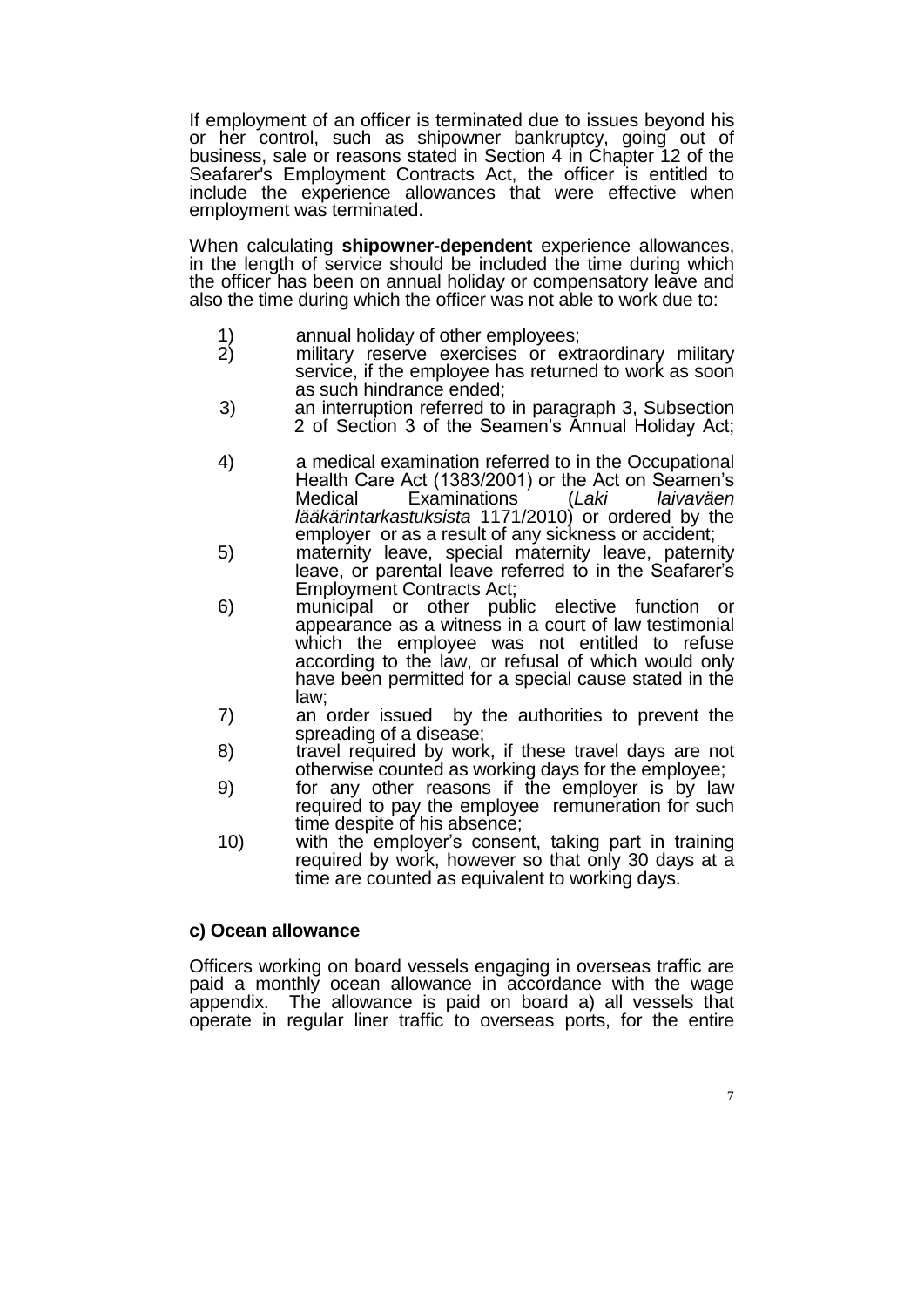duration of service, but for no more than 20 days where the vessel is not in operation or for another reason b) other vessels sailing to overseas ports, starting on the day when the vessel departs the last loading or unloading port in the European traffic area and heads to an overseas port and until the day the vessel arrives at the first loading or unloading port in the European traffic area and no more than 20 days after this. If, however, a vessel described above makes two or more continuous trips in overseas traffic, the allowance is paid as above also for the time in port after returning from the first trip. In this regard, repair and unrigging ports are comparable to loading and unloading ports.

#### **Protocol entry:**

#### **Unrigging**

If a vessel that has a hired crew remains inactive for more than 14 days, the vessel is considered to have arrived in an unrigging port.

#### **Traffic areas**

European traffic refers to traffic outside the Baltic Sea to ports in the White Sea, 11° W longitude in the West and the Mediterranean and its waters, but no further than Suez.

The aforementioned allowance must be paid under the principles stated in Section b), if the vessel operating in the Arctic Ocean has arrived at port east of 45° E latitude.

When a vessel operates exclusively between ports in North and/or South America and within the area limited to 30° W longitude, 60° S latitude and 170° W longitude, an increase of 125% in the ocean allowance is paid for the time when the vessel operates within the aforementioned area.

The increased allowance is paid starting from the day on which the vessel is within the abovementioned traffic area and begins to load for a port inside that area till the day on which the vessel departs the last port within the area.

#### **d) War risk zone allowance**

If the vessel operates in a war risk zone or an area designated to present a war risk, the provisions of the War Risk Zone Agreement (Appendix 8) shall be followed.

#### **Section 4 ‒ Fringe benefits**

In instances were sufficient room and board could not be arranged for the officers, similar benefits must be arranged on land, or reasonable compensation equal to the value of these benefits is to be paid by the shipowner.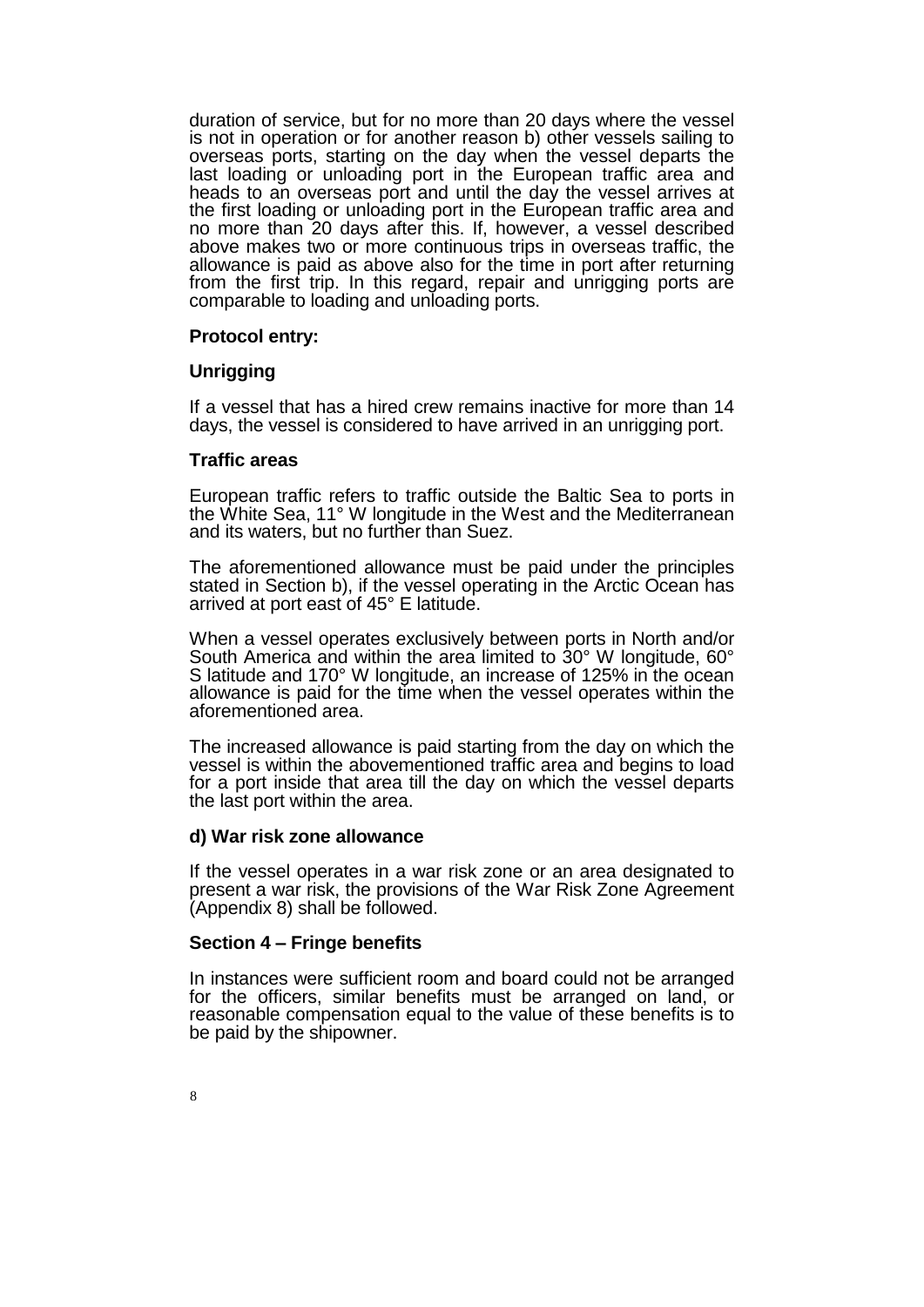The amounts considered reasonable compensation in Finland and abroad are stated in the wage appendix. Appropriate accommodation expenses shall be reimbursed based on an invoice.

When officers have the right to subsistence under the Seamen's Act and the officer is not treated in a hospital, compensation is paid in accordance with the wage appendix as subsistence.

During leave, meals and accommodation are compensated for in accordance with the wage appendix.

#### **Section 5 ‒ Annual holiday**

Annual holiday is accrued in accordance with Seamen's Annual Holidays Act (433/1984).

#### **Other general regulations**

#### **Section 6 ‒ Bedding and linen**

The terms of employment include free meals and complete bedding and cabin linen, including two towels. Dirty linen is replaced when necessary, but no less frequently than every 14 days, and towels and pillow cases are to be replaced weekly.

#### **Cleaning of cabins**

On vessels that have two or more catering staff members, the caterers are to clean the officers' cabins and other areas daily.

## **Section 7 ‒ Cabins of officers**

The cabins of a vessel on order for a Finnish shipowner must be designed so that they at minimum fulfil the requirements set out in the Act on Seafarer's Work and Living Environments and Food Provision (*Laki laivaväen työ- ja asuinympäristöstä sekä ruokahuollosta aluksella* 395/2012). The shipowner is to present the accommodation plan to the officer unions for the aforementioned vessels.

#### **Protocol entry:**

If a shipowner does not respond to requests from officers to repair officer accommodations, when the repairs are deemed necessary and can be implemented without unreasonable cost, the issue is to be resolved between the unions. The employer unions undertake to require a written report from shipowners in question if repairs have not been made within a reasonable time period.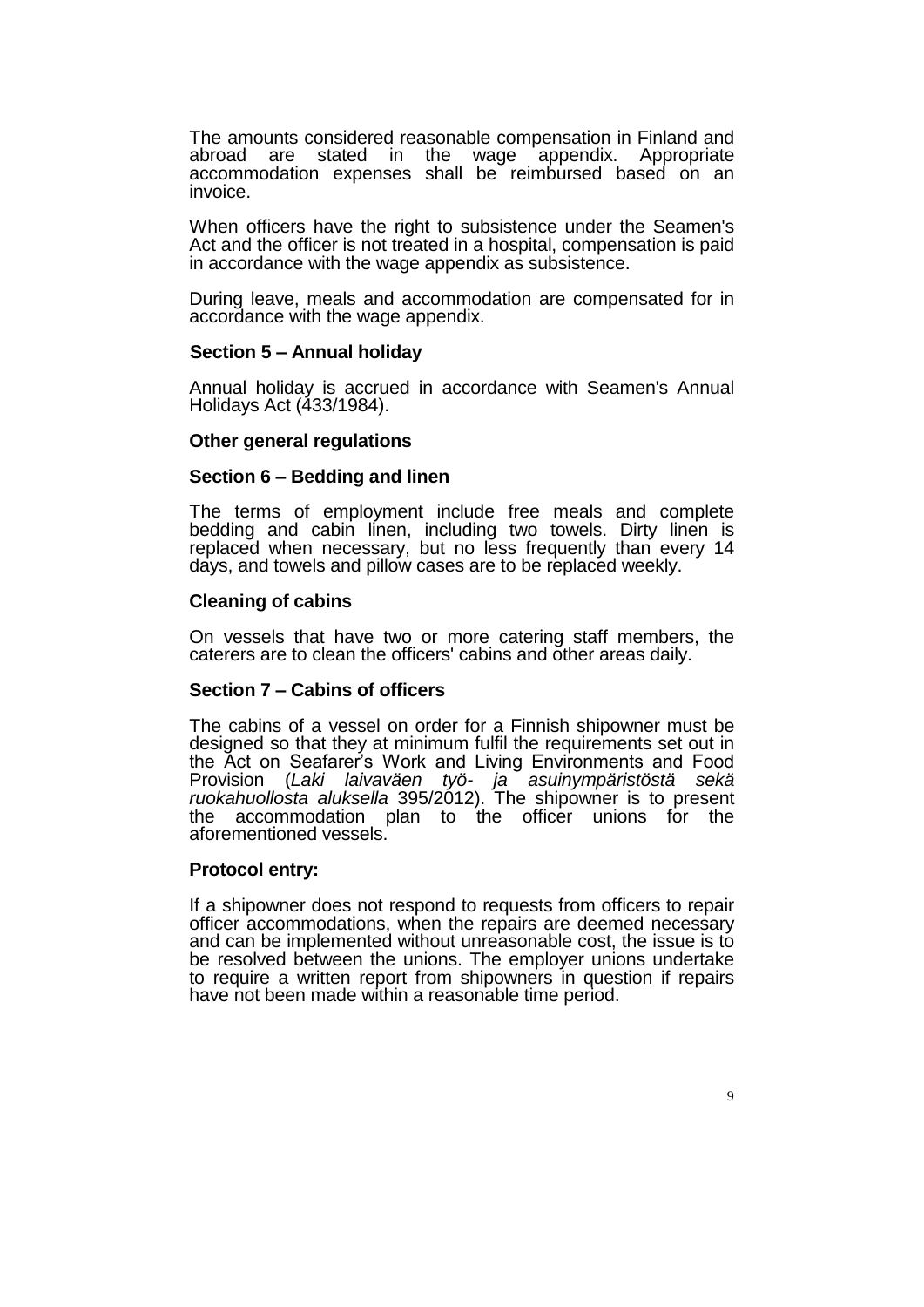### **Section 8 ‒ Accidental and life insurance**

#### **Accidental insurance for time off**

The employer is required to insure the seafarer for accidents that take place during the employees' free time and sports activities aboard a vessel under the same statutory conditions that apply to occupational accident insurance. Compensatory free time and holidays under the Seamen's Annual Holidays Act are also considered free time. The employer is also required to take out additional leisure-time insurance coverage for the seafarer for the indemnification of injuries deliberately caused by a third party, provided that the injured party, by his or her own act, has not decisively contributed to the incident causing the injury. If the employer has neglected these obligations, the employer shall nevertheless be responsible for ensuring that the seafarer or his or her assignee receives the accident indemnity referred to above.

#### **Section 9 ‒ 50th and 60th birthdays**

An employee whose employment has lasted an uninterrupted minimum of three years is entitled to one extra day of paid leave for his or her  $50<sup>th</sup>$  and  $60<sup>th</sup>$  birthday, if the birthday occurs on a working day. The same benefit may be granted to an employee who has served on board a vessel in the Finnish merchant fleet for at least ten years, provided that his/her employment has continued for an uninterrupted period of six months immediately prior to the birthday.

#### **Section 10 ‒ Sudden illness, funeral and employee's own wedding**

In case of a sudden illness of a family member, an employee is entitled to a short temporary paid leave of a maximum of three days. A similar leave of a maximum of two days shall also be granted to an employee for attending the funeral of a close relative or his or her own wedding.

In the situations referred to in this section, leave shall be granted on condition that it is feasible in each case considering the nature of the tasks of the employee in question.

The term close relative means an employee's spouse or cohabiting partner, registered partner, children, spouse's or cohabiting partner's children, registered partner's children, and parents as well as the parents of an employee's spouse, cohabiting partner or registered partner, and an employee's siblings.

#### **Care of a child with a severe illness**

An employee whose child has a serious illness or disability referred to in Chapter 10 Section 2 Subsection 3 of the Health Insurance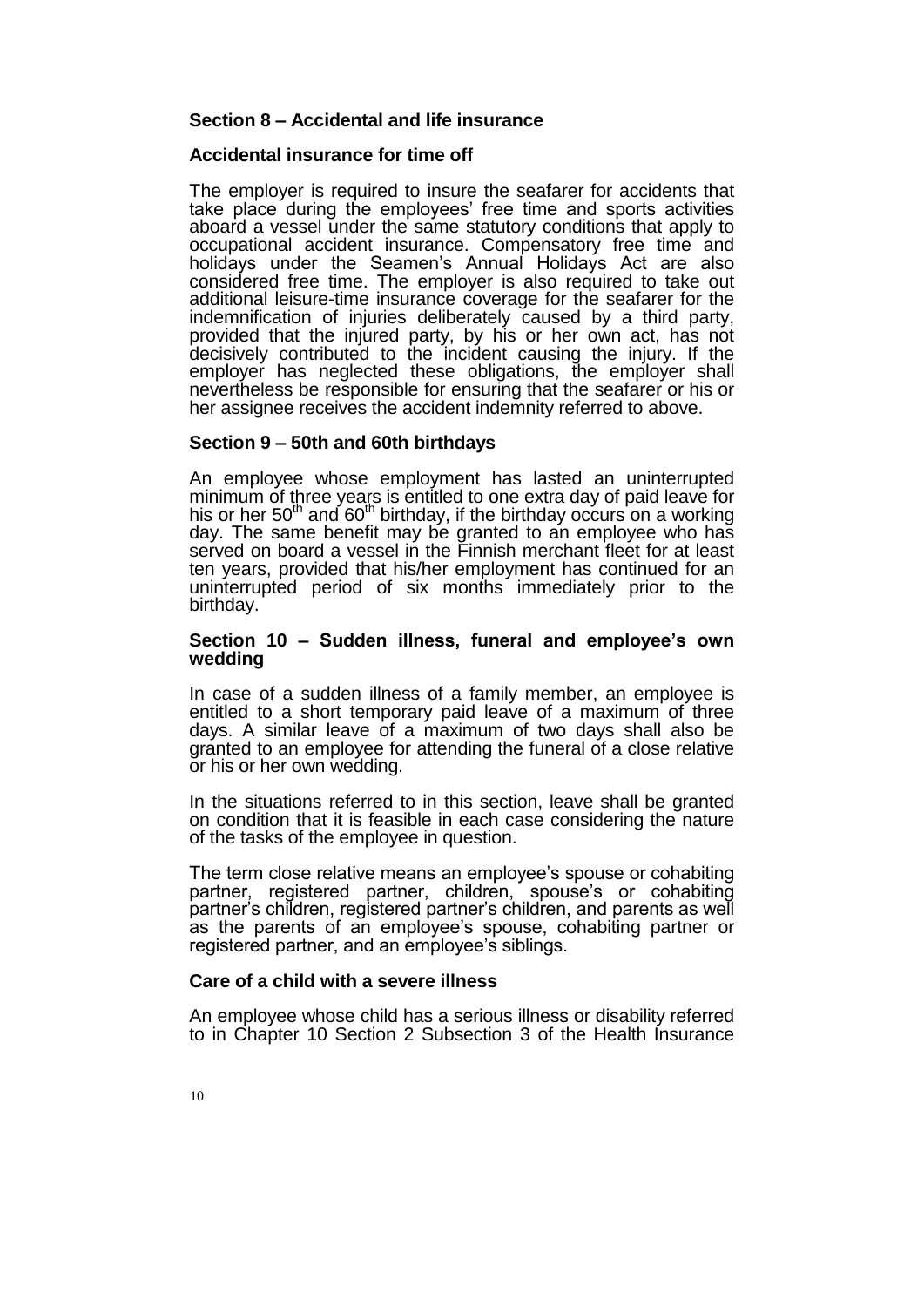Act (government decision 1335/2004), has the right to be absent from work to participate in the care, rehabilitation, or care guidance of a child, after having in advance agreed on the absence with the employer.

## **Section 11 ‒ Maternity and paternity leave**

An employee entitled to maternity allowance has the right to receive wages for 78 weekdays starting from the beginning of the maternity allowance period (maternity leave).

An employee on paternity leave shall be paid for 12 days the difference between his wages and the paternity allowance under the Health Insurance Act.

#### **Section 12 ‒ Repatriation of mortal remains**

The repatriation of the mortal remains of an employee who has died in foreign traffic shall be arranged and paid for by the shipowner in accordance with the Seafarers' Employment Contracts Act.

#### **Section 13 ‒ Travel reimbursement (travel at the employer's expense)**

Travel arrangements should be discussed with the employer prior to travel.

As regards trips at the expense of the shipowner, officers are entitled to travel in the first or equivalent class when travelling by rail or ship and in tourist or economy class when travelling by plane.

Relevant travel expenses shall be reimbursed based on an invoice. Taxi fares are reimbursed for travel between the bus or train station or airport and port, if no public transport is available or when having to travel during a time of day when public transport is not available.

The employer pays the baggage fees for air travel up to 30 kg. The charge for weight exceeding 30 kg is paid by the employee.

The use of the employee's private car must be agreed separately. Kilometre allowances are paid in accordance with the Finnish Tax Administration regulations.

#### **Holiday travel**

An employee returning to work after an annual holiday,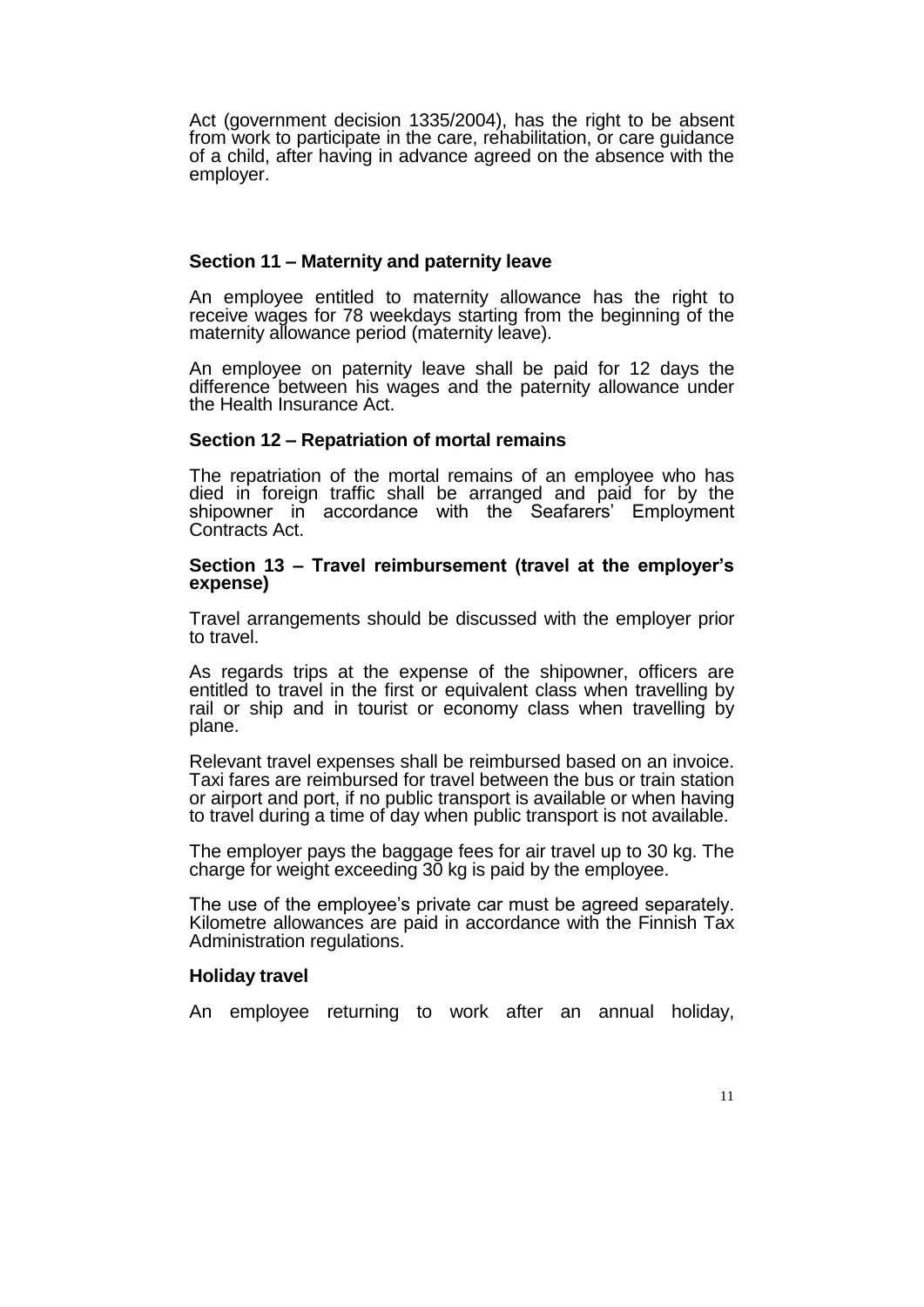compensatory free time or sick leave is entitled to reimbursement by the employer for a train, bus or a reduced-price air ticket for the return journey from the place of residence in Finland to the vessel. When a reduced price is not available, the employee shall be reimbursed for an economy class air fare.

Unless the employer and an employee have made some other agreement in advance, a seafarer, other than a passenger vessel employee, returning to work after an annual holiday, compensatory free time or a sick leave shall be reimbursed the taxi fare between the bus terminal, railway station or the airline city terminal (or airport if that is closer) in the place where the employee is returning to work and the port or the employee's home in his or her place of domicile in the following situations:

- There is no public transport connection available.
- The employee has been asked to return to the vessel at a time of day when no public transport is available.

Taxi fares are only reimbursed based on receipts and as indicated in the wage appendix per taxi journey.

The use of the employee's private car must be agreed upon separately. Kilometre allowances are paid in accordance with the Finnish Tax Administration regulations.

Reasonable travel expenses of a temporary replacement worker from the place of residence in Finland to the vessel and back once employment ends are paid by the employer (less than 6-month substitutions).

## **Section 14 ‒ Participation in union activities**

If a member of the Finnish Shipofficers' Union or the Finnish Engineers' Association is elected a member or a deputy member of the Board of the Finnish Shipofficers' Union, the Finnish Engineers' Association or STTK, the employer shall, where possible without causing difficulty, grant the elected employee unpaid leave from work in order to travel to necessary meetings, unless not applicable due to the following:

In each individual case, an agreement may be made with the employee in question to deduct the leave granted from previously earned compensation or other free time. It is also possible to use annual holidays for this purpose.

The officer unions pay the potential travel expenses of the person indicated above in Section 1.

## **Section 15 ‒ Negotiation procedure**

#### **15.1 Negotiations between the parties**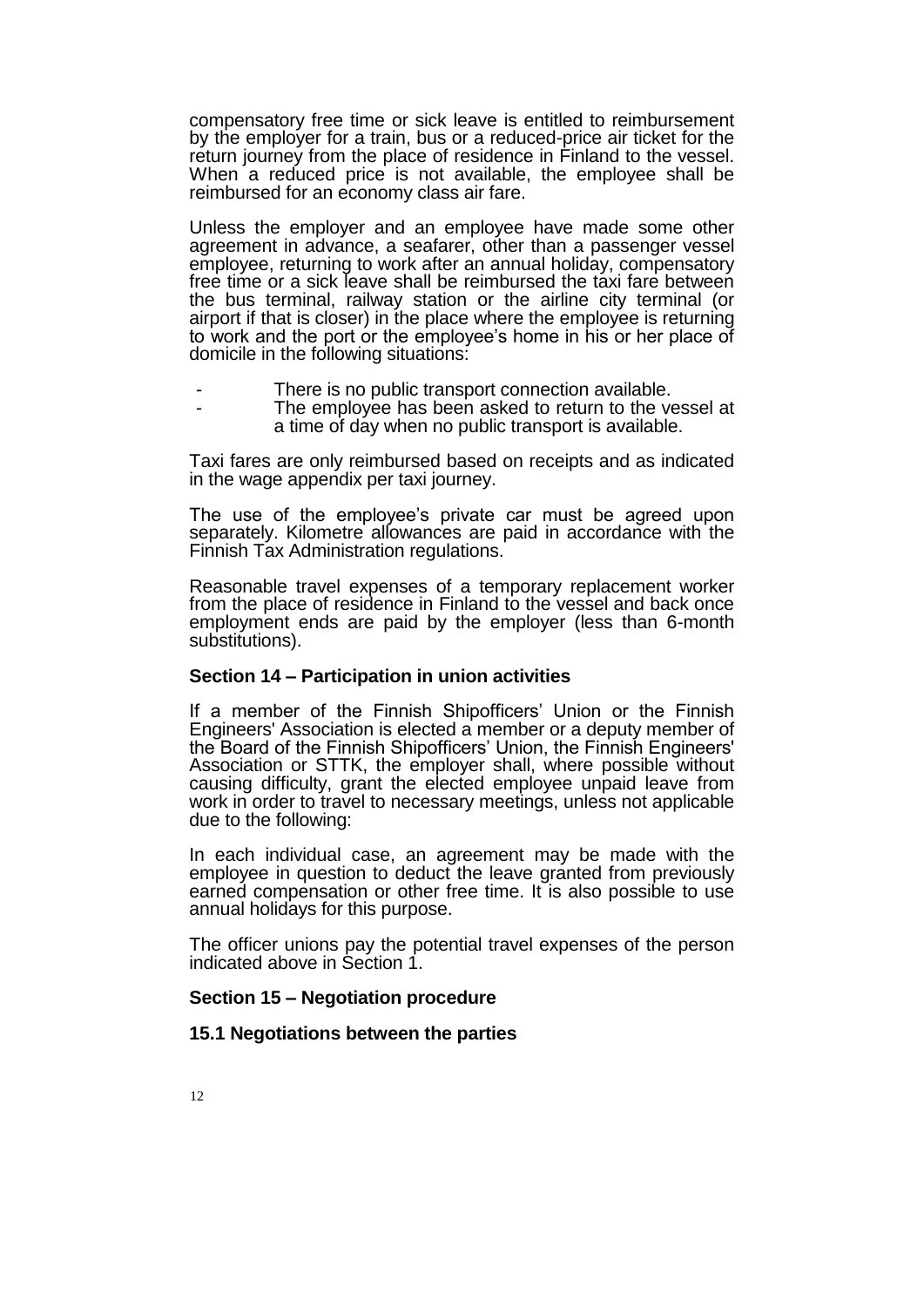If it has been impossible to locally settle disputes arising from the implementation of this Collective Agreement, for example in accordance with the procedure referred to in the shop steward agreement, the organisations that are signatories to this Agreement shall, when either side so requests, attempt to settle the disputes through negotiations. The organisation representing the party that considers a settlement necessary shall present to the other party a justified written proposal to which the other party shall respond in the same manner without delay.

If either party to the Agreement considers the other party to have clearly breached this Agreement or provisions concerning seamen, no other measures shall be taken before the relevant signatory organisations have attempted to reach an understanding through negotiations.

If a dispute that has arisen from the implementation or interpretation of this Agreement has not been settled through negotiation, the dispute shall be resolved by the Labour Court.

If the issue in question does not fall within the competence of the Labour Court, the matter shall be referred to a five-member arbitration tribunal, composed in the manner stated below, for proceedings and a final decision.

#### **15.2 Principle of continuous negotiations**

If one of the parties to this Collective Agreement wishes to initiate a process of amending or supplementing the Agreement, it shall present to the other party a justified written proposal to which the other party shall respond in the same manner in writing without delay.

If the parties reach an agreement on amending or supplementing the Agreement, the amendment may enter into force in a manner agreed on by the parties despite the fact that the period of validity of the Collective Agreement has not expired.

In other respects, the negotiation procedure between the parties is subject to the provisions on the order of negotiation laid down in this Agreement.

The above provisions do not change the commitment to labour market harmony between the parties in accordance with the Collective Agreements Act. Thus, if negotiations in accordance with the principle of continuous negotiations are inconclusive, it shall not mean that the validity of the Collective Agreement provision which the proposed amendment concerned has expired, nor shall it mean the cancellation of the related commitment to labour market harmony.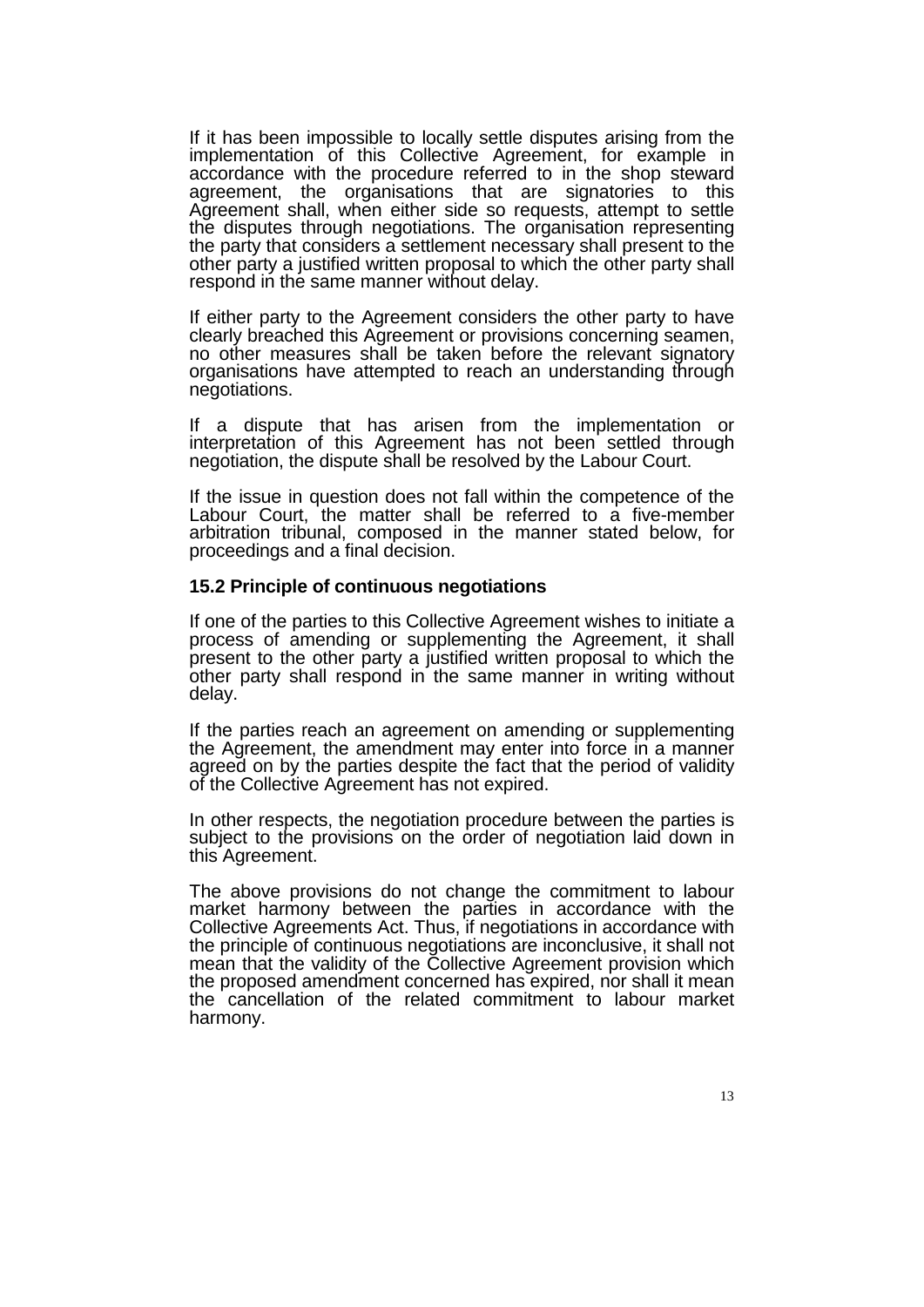## **15.3 Arbitral tribunal**

For each separate case under dispute, both of the parties to this Collective Agreement shall choose two members for arbitration. The chairperson shall be a person appointed by the arbitral tribunal or, if no unanimity on the appointment can be reached, a person appointed by the National Conciliator. For each separate case, the arbitrators shall determine whether one of the parties shall pay the costs incurred by the arbitration meetings and proceedings in full or in part together with the other party and whether a party to the dispute shall be ordered to compensate the legal costs of the opposite party and what the compensation amount should be.

Applying this Agreement and the Collective Agreements Act, the arbitrators shall consider and resolve the matter in compliance with the current Arbitration Act.

## **Section 18 ‒ Validity period**

This Agreement shall be in force as the Collective Bargaining Agreement.

The Finnish Shipowners' Association

The Finnish Engineers' Association

The Finnish Shipofficers' Union

## **2. AGREEMENT SUPPLEMENTING THE FRAME AND CONDITIONS OF EMPLOYMENT OF OFFICERS WORKING ON BOARD VESSELS ENGAGED IN FOREIGN TRAFFIC**

## **Scope**

In addition to the Frame Agreement, the following supplemental provisions shall apply to the terms and conditions of employment of officers who are members of the Finnish Shipofficers' Union and employed to work on board of vessels belonging to the Finnish Shipowners' Association members engaged in foreign traffic.

#### **Section 1 ‒ Wages**

The basic wages of officers are stated in the wage appendix of this Agreement.

## **Section 2 ‒ Allowances**

## **a) Oil transport allowance**

10% of the basic wage on board tanker ships that transport fuel oil,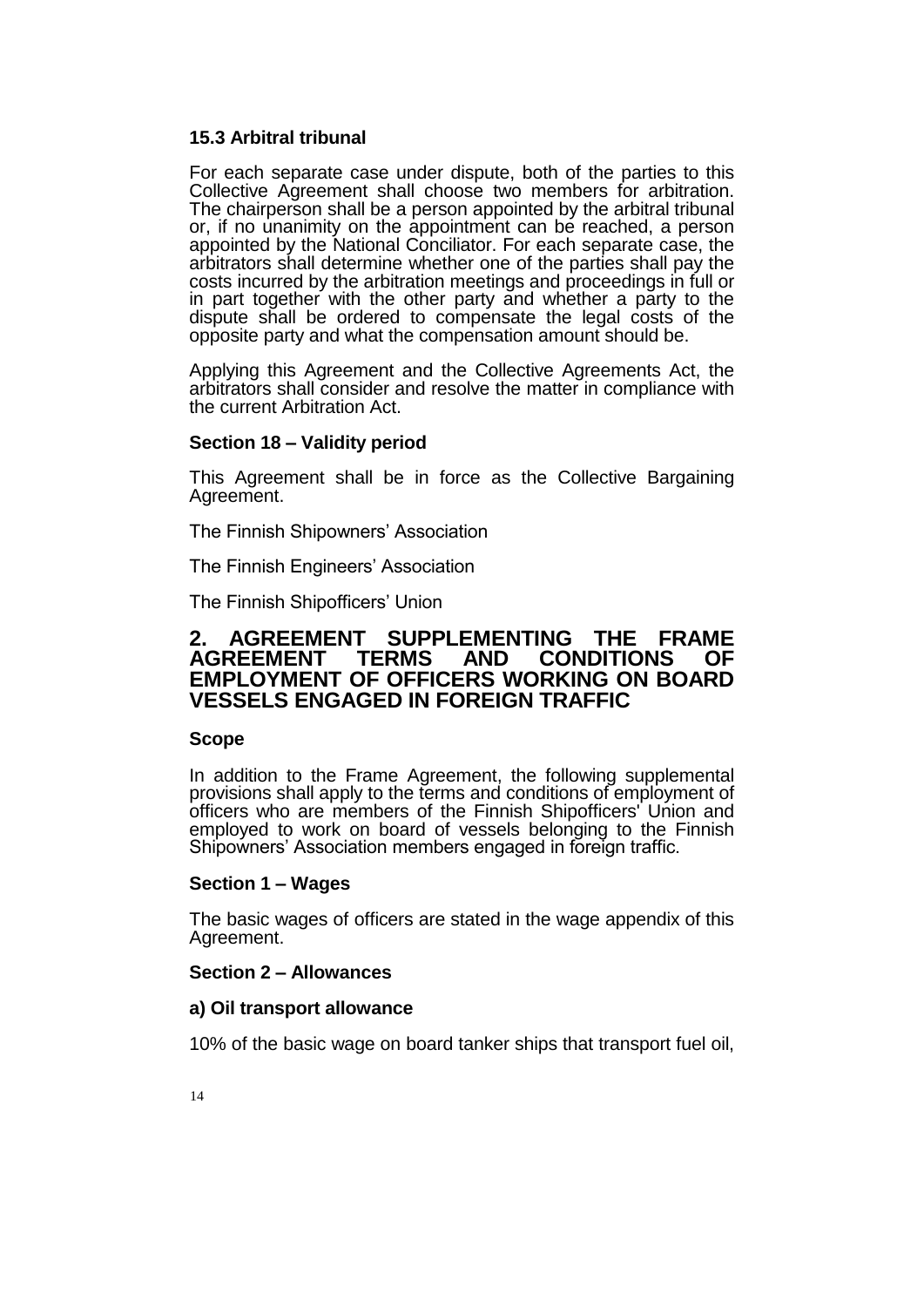crude oil or lubricants and/or comparable substances. The allowance is paid on board tanker vessels transporting compressed, liquid or liquefied gases, flammable liquids, substances that may self-ignite and create flammable gases when in contact with water, organic peroxides, oxidising substances, toxic substances, pollutants or other hazardous substances. When the vessel is in port, the allowance is paid for no more than 20 days after arriving in port. However, the allowance is always paid for the time when the vessel is fully or partially loaded and has to remain in port and/or roadstead.

## **b) Allowance for operating outside Europe**

To shipmasters serving on board vessels that operate between ports outside Europe, a 20% increase in basic wages is paid for the time the vessel is in the aforementioned traffic area and the shipmaster serves on board.

This allowance is paid starting from the day on which the vessel begins loading in the first port outside Europe or departs the aforesaid port with ballast to another port outside Europe, to the day on which the vessel is unloaded in the last port outside Europe. This Collective Agreement provision shall apply to Arctic traffic to the east of 40 degrees longitude and on the Northern Sea Route, unless otherwise agreed with the shipowner.

## **c) Uniform allowance**

If a uniform is to be worn, a monthly allowance is to be paid for vessels engaged in regular traffic. Use of a work jacket or similar piece of clothing does not entitle the employee to a uniform allowance.

On passenger vessels and if so agreed, instead of the uniform allowance, a uniform may be provided annually. When an employer required officers to wear a specific type of uniform, the uniform is to be maintained by the employer. A uniform refers to: coat, trousers and shirt.

#### **d) Radio operator allowance**

Officers are paid a monthly radio operator allowance in accordance with the wage appendix.

#### **Section 3 ‒ Annual holiday**

A shipmaster is entitled to receive a 36-day annual holiday, which is to be taken at a time agreed upon by the shipowner and the shipmaster.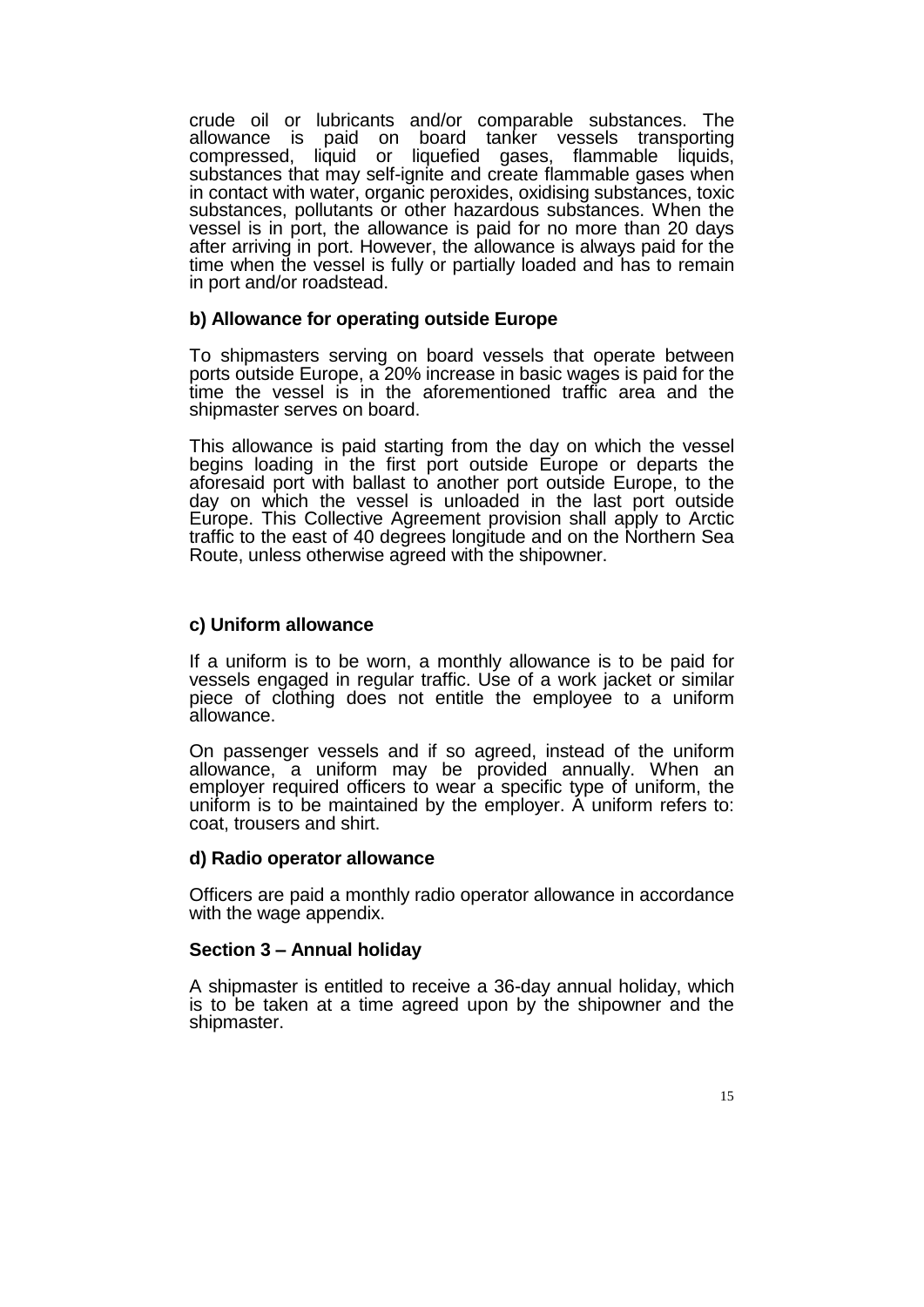As a derogation to the provision in Section 14 Subsection 2 of the Seamen's Annual Holidays Act, shipmasters are to be paid for three days.

Substitute shipmasters earn annual holidays as described above for the period they serve as shipmaster on board including days off during that period.

If a shipmaster has been working on board a vessel for a minimum of 14 days in the calendar months during which employment began or ended, the shipmaster is entitled to receive holiday compensation over three days for these months. If the shipmaster has, in the months in question, been working for at least 44 days, the shipmaster is entitled to receive six days of holiday compensation.

Leave received abroad can be considered contractual leave only if agreed upon in each individual case.

A shipmaster who wishes to utilise the benefit of free travel home in accordance with Section 3 of the Seafarer's Employment Contracts Act must inform the shipowner of his or her intention of travelling home sufficiently in advance, so that a substitute can be sent to the vessel.

#### **Section 4 ‒ Keeping watch**

A shipmaster cannot regularly participate in watchkeeping on vessels that have two navigation officers.

#### **Section 5 ‒ Transfers**

If a shipmaster in permanent employment is transferred to another vessel belonging to the same shipowner for permanent service that has a lower wage grade than the one he/she served on earlier, the wages paid to the shipmaster shall be determined based on the vessel the transfer was made to.

Such a transfer in case of a shipmaster in permanent employment shall be subject to agreement by both parties.

If a shipmaster is temporarily transferred to other vessels belonging to the same shipowner, compensation paid to him/her while working as a replacement shall not be less than the shipmaster's regular wages during permanent duty, including seniority allowances for the first three months.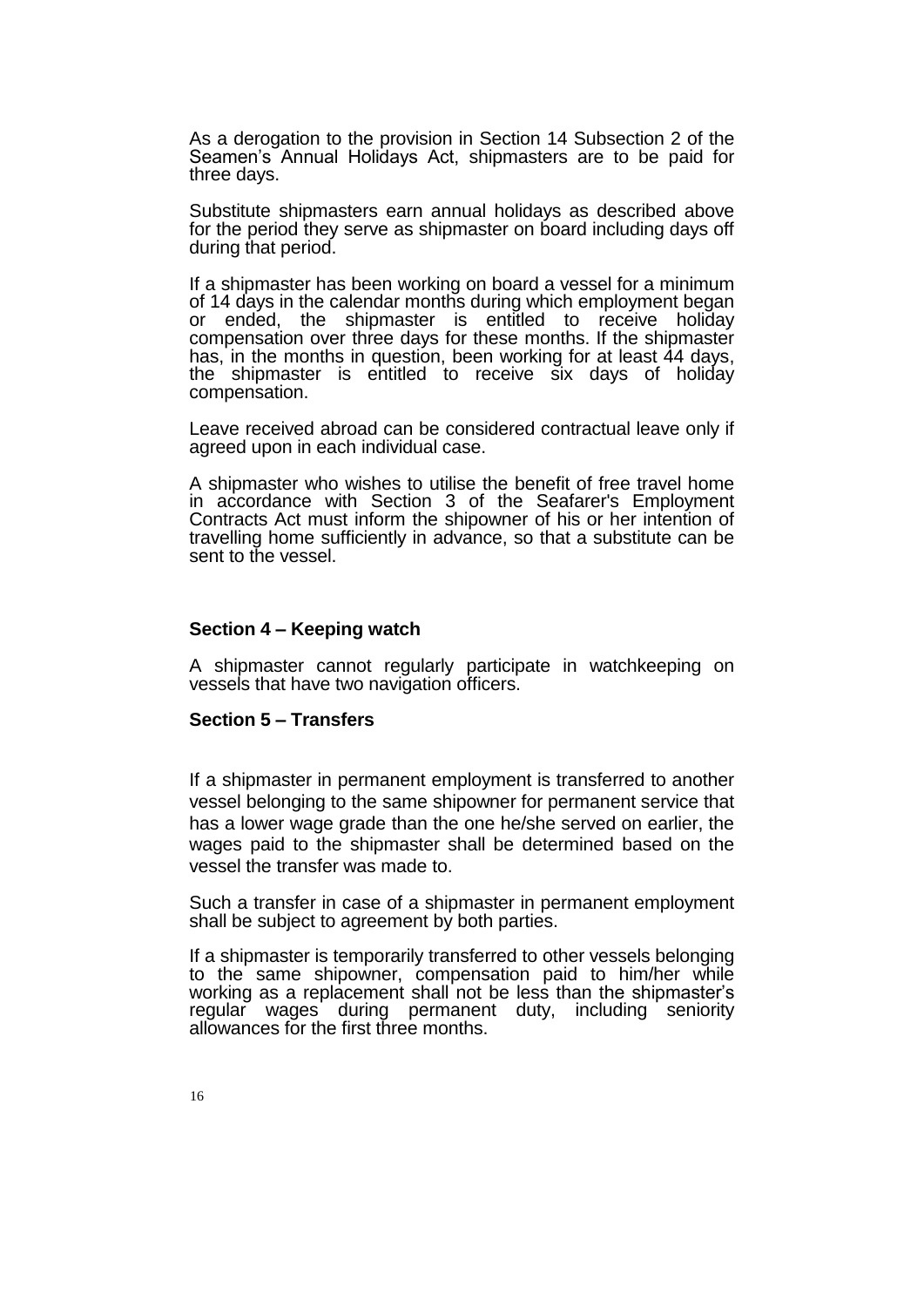## **Waiting period**

An officer is entitled to receive compensation for meals and accommodation in accordance with Section 4 of the Frame Agreement for any waiting time caused by the transfer, as well as the basic wages and seniority allowances that the officer received on the vessel from which he/she was transferred. If the transfer is of a temporary nature, the waiting period wages shall comply with what is stated in Subsection 3 of this section.

During the waiting period when the officer is receiving wages in accordance with this provision, the officer is required to perform other officer duties if asked to do so.

#### **Section 6 ‒ Free room and board**

The terms of employment include free meals and complete bedding and cabin linen.

#### **Section 7 ‒ Reimbursement for personal property**

The Ministry of Labour Decree (721/2009) and its amendments on reimbursing lost personal property in marine accidents must also be followed when the property was lost due to a fire on board the vessel or due to piracy or when the loss occurred as a result of a shipwreck-related accident.

#### **Section 8 ‒ Piloting**

If the shipmaster pilots the vessel in waters where a marine or inland water pilot is generally used, compensation will be paid as agreed by the shipowner and shipmaster. This does not affect vessels that have a line pilot.

#### **Section 9 ‒ Manning of Ships**

The shipowner is to negotiate on the number and competencies of crew for newbuildings and vessels acquired from aboard with the officer unions as early as possible.

#### **Section 10 ‒ Validity**

This Agreement shall be valid as the Frame Agreement in force between the parties.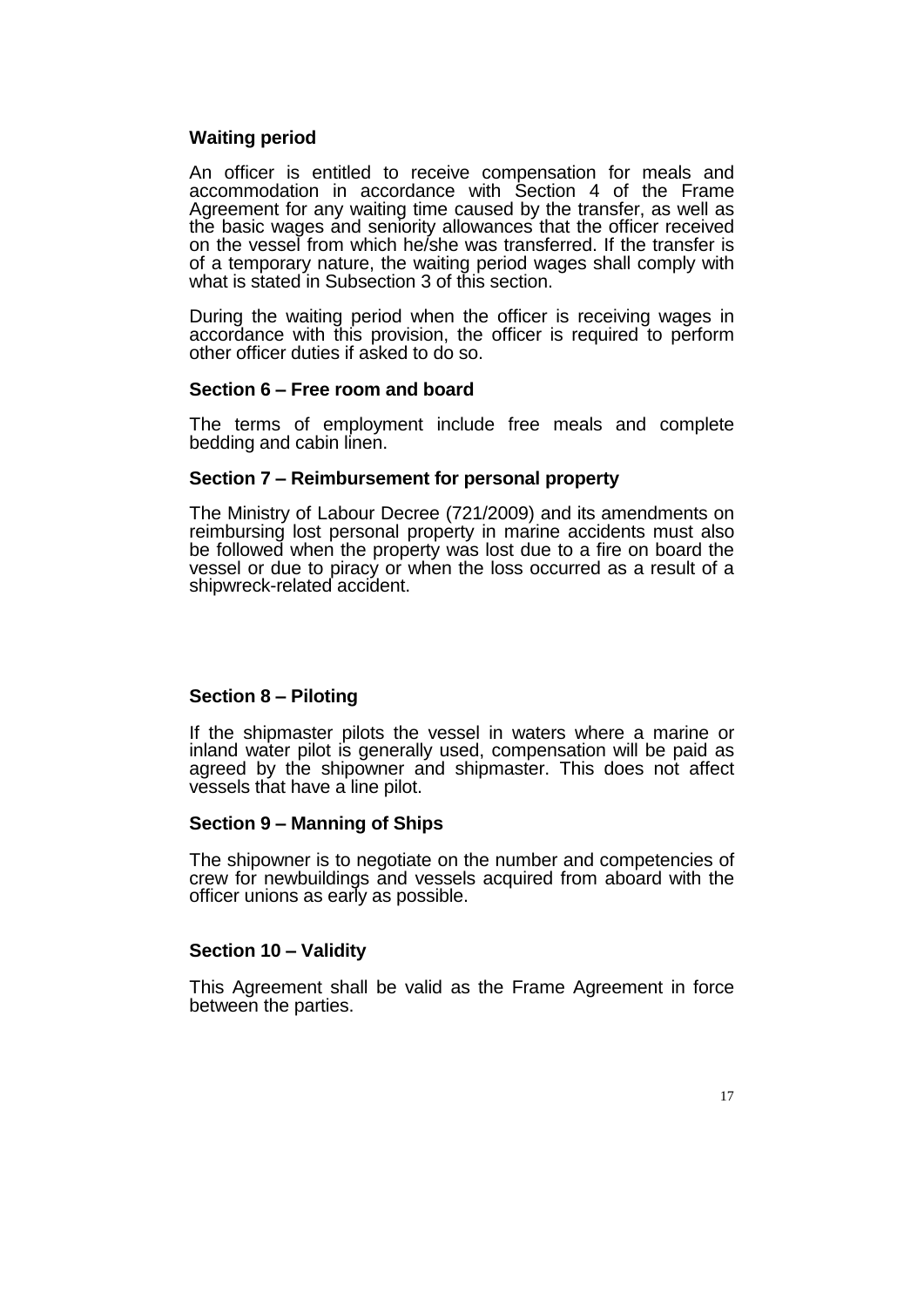## **3. AGREEMENT SUPPLEMENTING THE FRAME TERMS AND CONDITIONS EMPLOYMENT OF CHIEF ENGINEERS WORKING ON BOARD VESSELS ENGAGED IN FOREIGN TRAFFIC**

#### **Scope**

In addition to the Frame Agreement, the following supplemental provisions shall apply to the terms and conditions of employment of chief engineers who are members of the Finnish Engineers' Association and employed to work on board vessels belonging to Finnish Shipowners' Association members engaged in foreign traffic.

#### **Section 1 ‒ Wages**

The basic wages of chief engineers are stated in the wage appendix of this Agreement.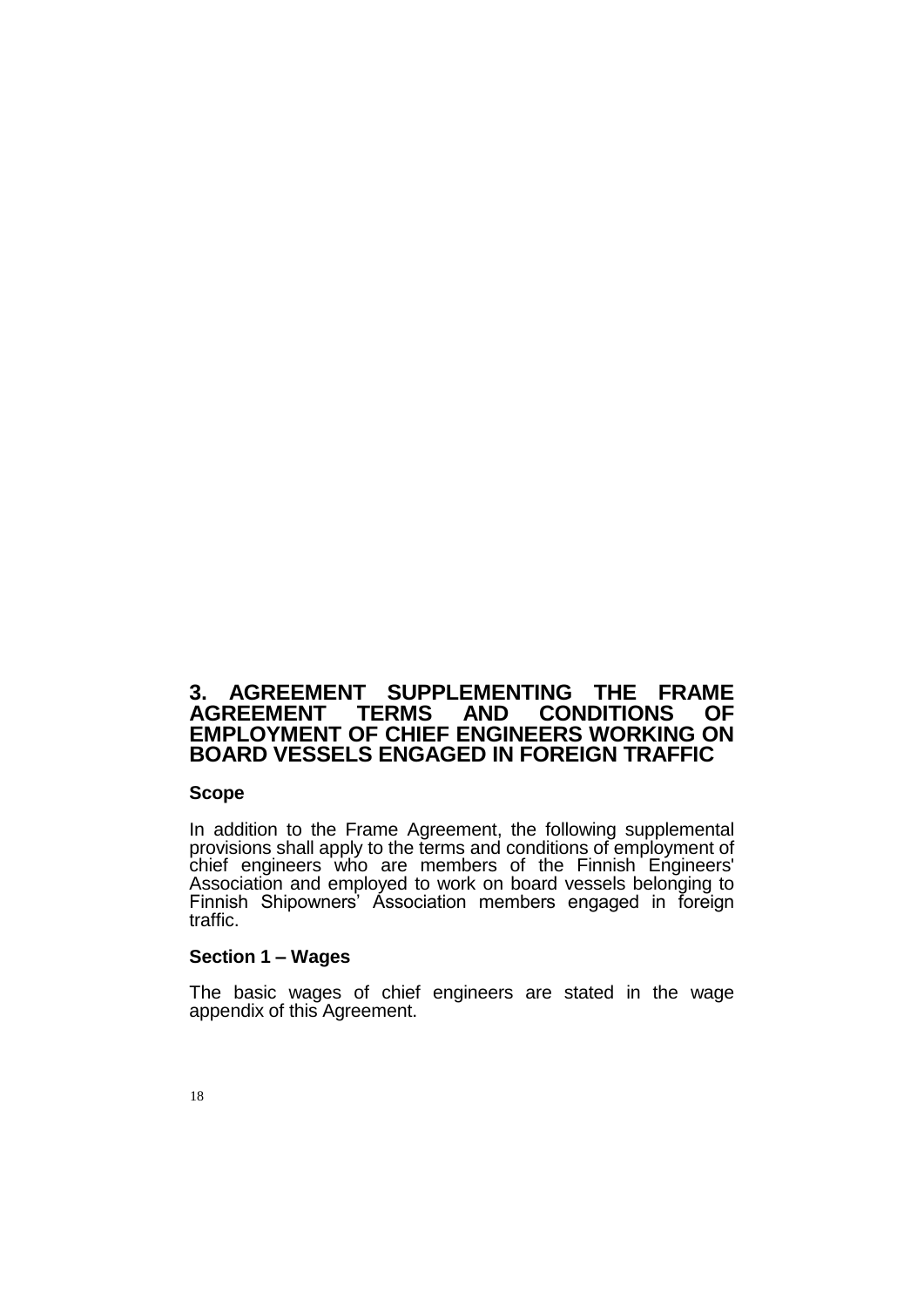## **Section 2 ‒ Allowances**

#### **a) Oil transport allowance**

10% of basic wages on board tanker ships that transport fuel oil, crude oil or lubricants and/or comparable substances. An allowance is paid on board tanker vessels transporting compressed, liquid or liquefied gases, flammable liquids, substances that may self-ignite and create flammable gases when in contact with water, organic peroxides, oxidising substances, toxic substances, pollutants or other hazardous substances. When the vessel is in port, the allowance is paid for no more than 20 days after arriving in port. However, the allowance is always paid for when the vessel is fully or partially loaded and has to remain in port and/or roadstead.

## **b) Reefer allowance**

On specialty refrigeration vessels, the chief engineer is paid a reefer allowance, which is 10% of basic wages. On vessels that have a refrigeration capacity exceeding 20,000 i3, the chief engineer is paid an allowance of 5% of basic wages.

This provision does not apply if a refrigeration engineer, who does not participate in keeping watch, is on board.

**Protocol entry:** On vessels that are not specialty refrigeration vessels, only the refrigerated cargo capacity is considered to determine the amount of the allowance.

## **c) Liquefied gas allowance**

On specialty liquefied gas vessels, the chief engineer is paid a liquefied gas allowance, which is 5% of basic wages. This provision does not apply if a refrigeration engineer, who does not participate in watchkeeping, is on board.

## **d) Allowance for operating outside Europe**

Chief engineers serving on board vessels that operate between ports outside Europe are paid a 10% increase of basic wages for the time the vessel is in the aforementioned traffic area and the chief engineer serves on board.

This allowance is paid starting from the day on which the vessel begins loading in the first port outside Europe or departs the aforesaid port with ballast to another port outside Europe, to the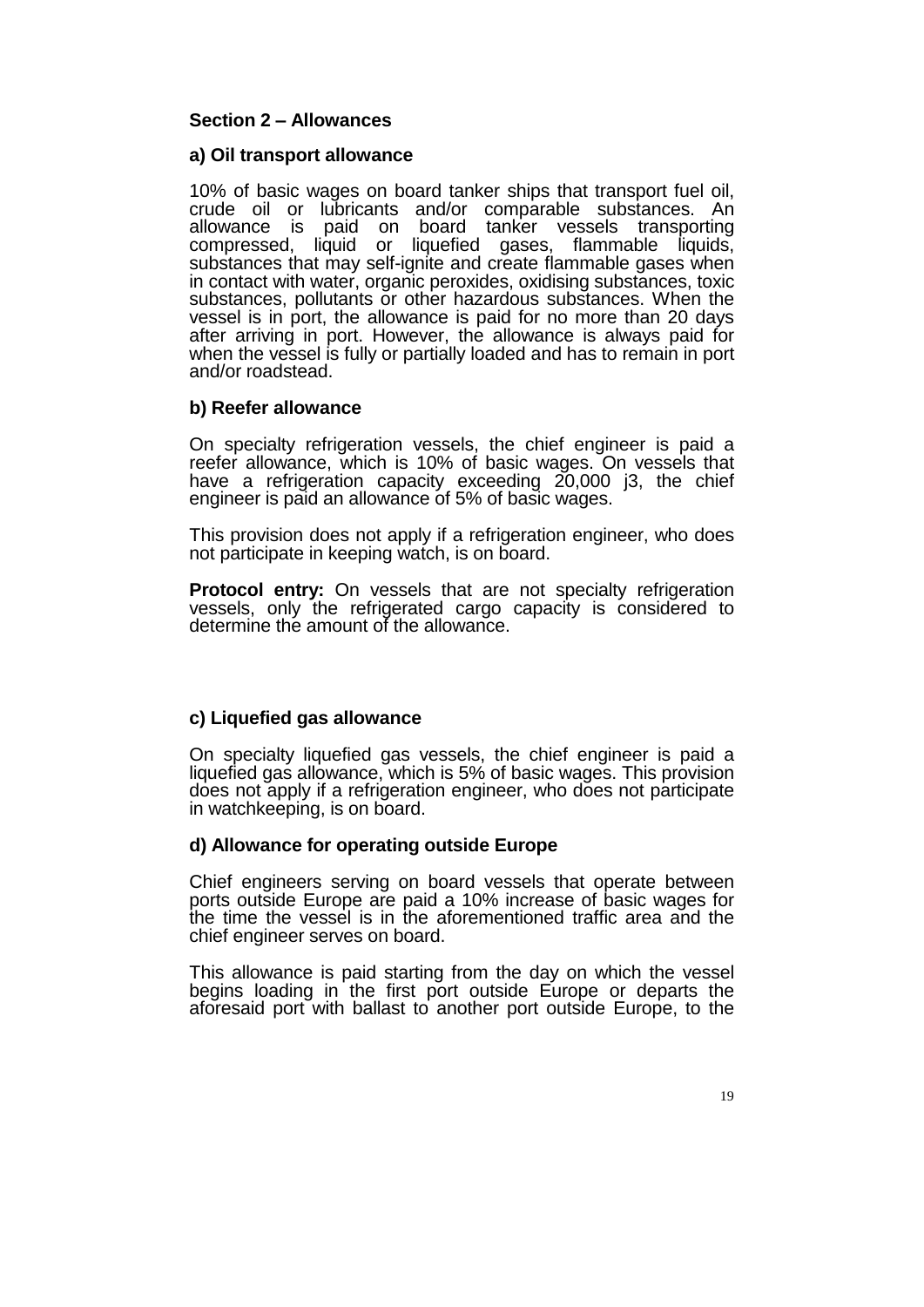day on which the vessel is unloaded in the last port outside Europe. This Collective Agreement provision shall apply to Arctic traffic to the east of 40 degrees longitude and on the Northern Sea Route, unless otherwise agreed with the shipowner.

### **e) Fire chief allowance**

Chief engineers who serve as fire chiefs on board of the vessel and are responsible for the fire safety equipment are paid a monthly allowance in accordance with the wage appendix. This is a socalled fixed allowance.

## **f) Classification allowance**

Chief engineers who have been granted by a classification association the right to issue specific classifications on machinery are compensated for the classifications they complete in accordance with the wage appendix per machine and an approved report.

## **g) Handheld fire extinguisher inspection allowance**

Chief engineers who have been granted by the Finnish Transport Safety Agency (Trafi) the right to perform handheld fire extinguisher inspections are compensated for the inspections they complete in accordance with the wage appendix per extinguisher and an approved report.

## **Section 3 ‒ Annual holiday**

In addition to the provisions on annual holiday in the Frame Agreement, the following is in force regarding annual holidays for chief engineers not participating in watchkeeping duties as specified in Section 2 Subsection 1 (2) of the Seaman's Working Hours Act:

Chief engineers whose job on board has not been divided into watchkeeping shifts are entitled to a 36-day annual holiday. Chief engineers not participating in watchkeeping are entitled to three days of holiday compensation per month.

Substitute chief engineers earn annual holidays as described above for the period they serve as chief engineer without watchkeeping duty on board including days off during that period.

## **Section 4 ‒ Validity**

This Agreement shall be valid as the Frame Agreement in force between the parties.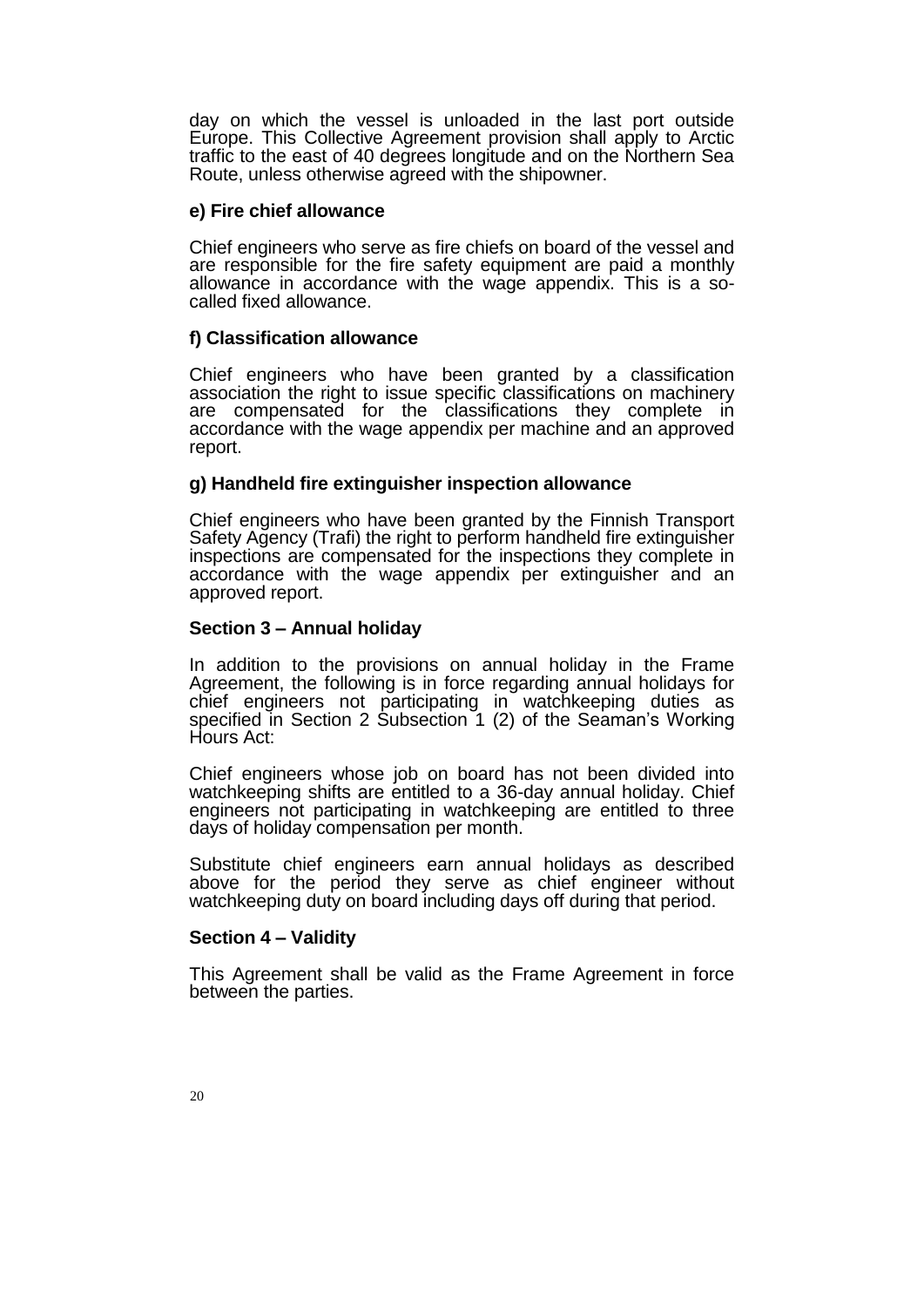## **4. AGREEMENT SUPPLEMENTING THE FRAME AGREEMENT EMPLOYMENT OF NAVIGATION OFFICERS AND ENGINEERS VESSELS ENGAGED IN FOREIGN TRAFFIC**

#### **Scope**

In addition to the Frame Agreement, the following supplemental provisions shall apply to the terms and conditions of employment of marine engineers and navigation officers who are members of the Finnish Shipofficers' Union and employed to work on board vessels belonging to Finnish Shipowners' Association members engaged in foreign traffic.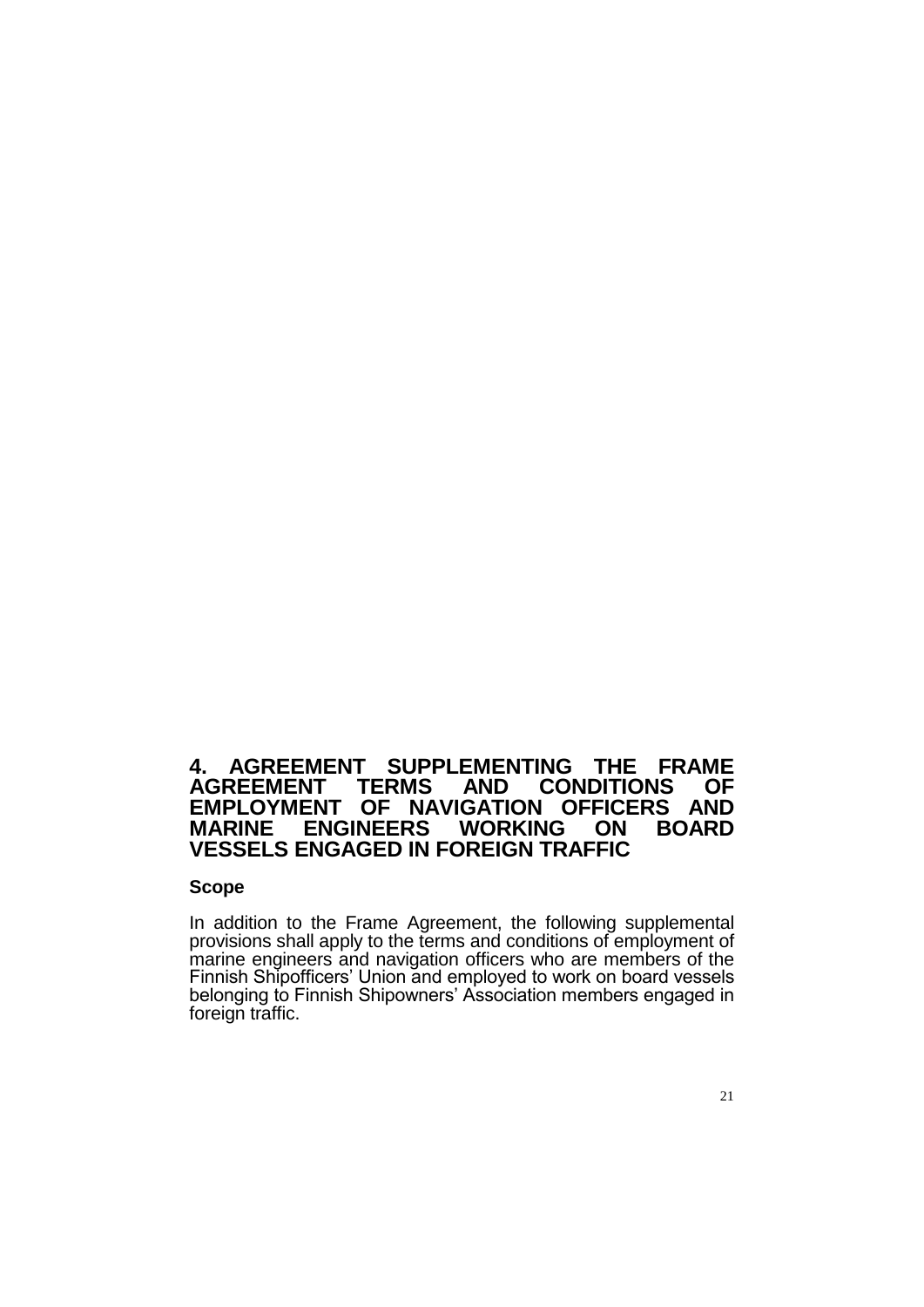## **Section 1 ‒ Wages**

The wage tables of marine engineers and navigation officers are listed on the wage appendix of this Agreement.

Marine engineers who have certification as chief engineers and navigation officers who have sea captain certification earn a 5% increase on top of the basic wages listed in the wage appendix.

Chief electricians are paid in accordance with the marine engineer I wage table.

#### **Section 2 ‒ Allowances**

#### **a) Oil transport allowance**

10% of basic wages on board tanker ships that transport fuel oil, crude oil or lubricating oil and/or comparable substances. The allowance is also paid on board tanker vessels transporting compressed or liquefied gases, gases dissolved under pressure, flammable liquids, substances that may self-ignite and create flammable gases when in contact with water, organic peroxides, oxidising substances, toxic substances, pollutants or other hazardous substances. When in port, the allowance is paid for no more than 20 days after arriving in port. However, the allowance is always paid for the time the vessel is fully or partially loaded and has to remain in port and/or roadstead.

## **b) Uniform allowance**

If a uniform is to be worn, a monthly allowance is to be paid for vessels engaged in regular traffic. Use of a work jacket or similar piece of clothing does not entitle the employee to a uniform allowance.

When an employer requires marine engineers to wear a specific type of uniform, the uniform is to be maintained by the employer. A uniform refers to: coat, trousers and shirt.

#### **c) Watchkeeping allowance**

During a watch specified in Subsection 1 of Section 3 of the Seamen's Working Hours Act, a shift employee on marine watch during evening and night hours earns watchkeeping allowance as follows:

1) on cargo vessels, the navigation officer/marine engineer receives for each watchkeeping hour between 18.00 and 06.00 13 minutes of compensation and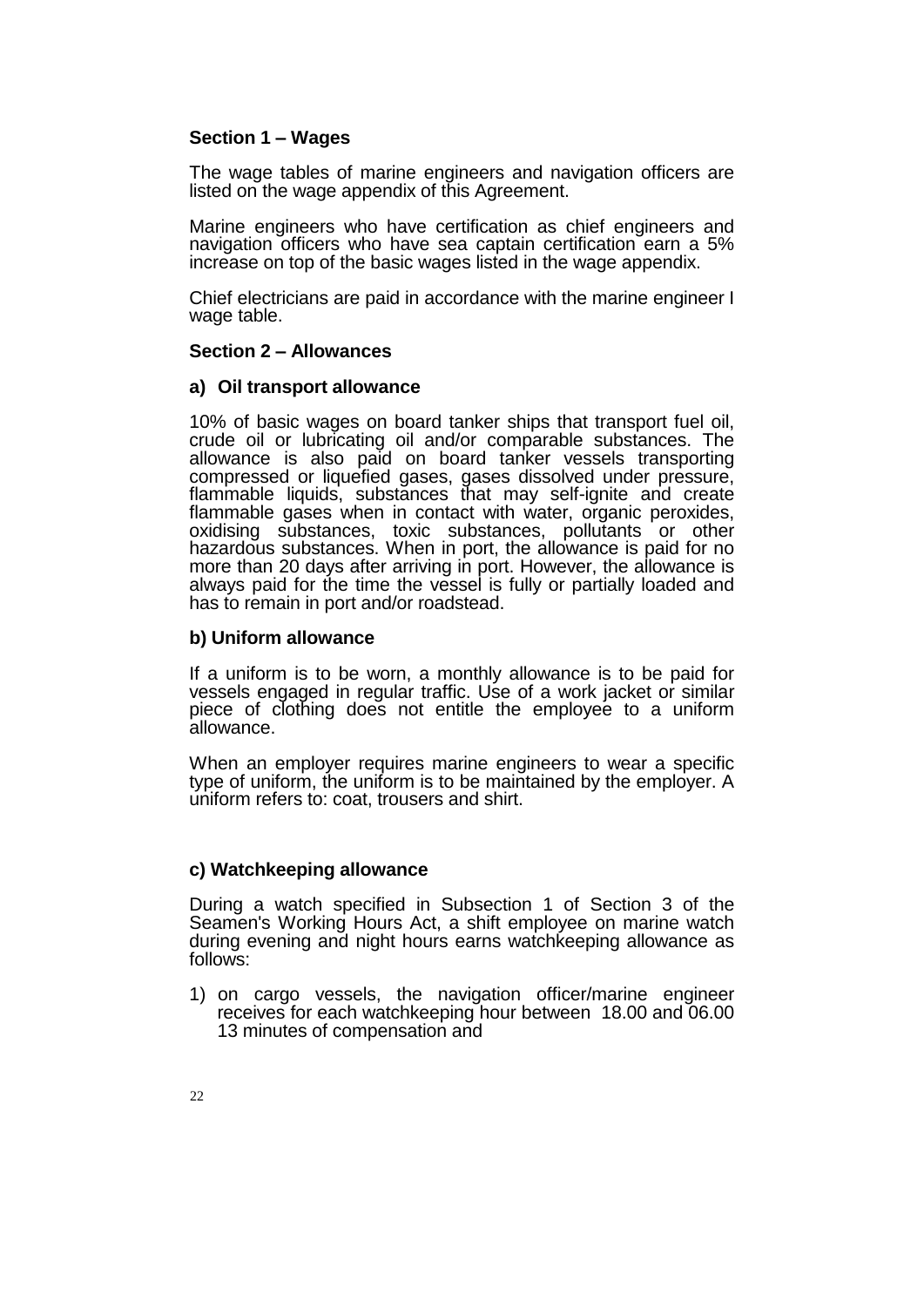2) on passenger vessels, the navigation officer/marine engineer receives compensation for evening shift hours (18.00–24.00) and night shift hours (00.00–06.00) in accordance with the wage appendix.

## **d) Liquefied gas allowance**

On specialty chemical and liquefied gas vessels, the chief navigation officer/marine engineer I is paid a liquefied gas allowance, which is 5% of basic wages. This provision does not apply if a refrigeration engineer, who does not participate in watchkeeping, is on board.

## **e) Cargo handling supervision allowance (navigation officers)**

Navigation officers are paid separate hourly compensation in accordance with the wage appendix for the time spent monitoring and leading the work for which the crew is paid cargo handling allowance and additionally if navigation officers, in exceptional circumstances, participate in cargo loading, securing and/or detachment, the compensation is 1/164 calculated from the wages on which overtime remuneration is based.

## **f) Radio operator allowances (navigation officers)**

Navigation officers are paid compensation for radio operator responsibilities in accordance with the wage appendix.

## **g) Automation allowance (navigation officers)**

Vessels where the engine room may be unmanned due to the machinery and alarm system, and where the bridge has alarm equipment, the navigation officer is paid a monthly automation allowance in accordance with the wage appendix. The allowance is not paid for those days when the engine room is manned the entire time.

## **h) Line pilot competency (navigation officers)**

A pilot allowance is paid to navigation officers of cargo vessels, if the navigation officer has completed line pilot certification or another similar qualification for a domestic channel or shipping line, and the vessel operates regularly at least once a calendar month in that channel. The pilot allowance is paid in accordance with the wage appendix, provided that the vessel is not required to use a public pilot.

## **i) Reefer allowance (marine engineers)**

Marine engineers are paid a 10% reefer allowance for working on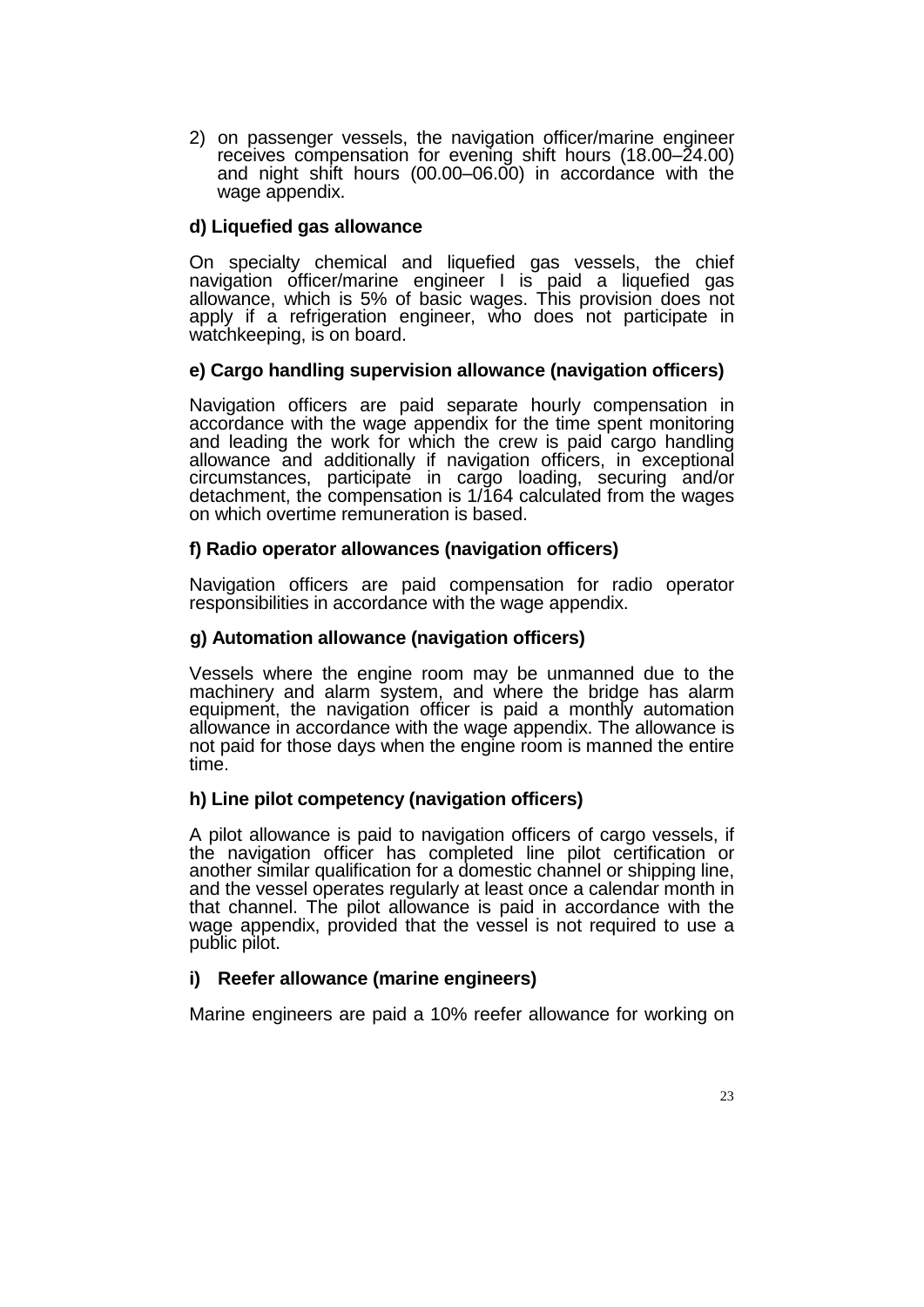board special refrigeration vessels. This provision does not apply if the vessel has a special refrigeration engineer on board.

### **j) Maintenance allowance (marine engineers)**

Marine engineers are paid a monthly maintenance allowance in accordance with the wage appendix. This is a so-called fixed allowance.

#### **k) Preventive maintenance allowance (marine engineers)**

Vessels that are equipped with machinery and alarm systems that allow the engine room to be unmanned, a marine engineer who does not have watchkeeping duties is paid a monthly allowance in according to the wage appendix. The allowance is not paid for those days for which the marine engineer receives a watchkeeping allowance.

## **I) Ropax allowance**

On ro-ro vessels, which are registered as passenger vessels and transport less than 70 passengers, the cargo vessel wage tables are adhered to. If a vessel of this type transports 70 or more passengers but less than 300 passengers, the lowest wage table (0-3 y) is applied exclusively. However, if a vessel of this type transports 300 or more but less than 500 passengers, the two lowest wage tables (0-3 y and 3-5 y) are followed. If a vessel of this type transports 500 or more passengers, the passenger vessel wage tables are used.

#### **Section 3 ‒ Stop turn**

When a navigation officer/marine engineer is ordered to remain on board the vessel when in port after regular working hours (stop turn), compensation is paid per stop turn in accordance with the wage appendix.

The time between Saturday afternoon and Monday morning includes two stop turns and two consecutive holidays include four stop turns. When the vessel is in port for a so-called extended weekend, the time between Friday night and Monday morning includes four stop turns, two of which are considered working day turns and two are holiday stop turns.

With vessels in operation, one navigation officer/marine engineer must always be available. In special circumstances, the shipmaster may grant exceptions to this rule at the request of the navigation officer/marine engineer.

If the navigation officer/marine engineer on stop turn is working overtime throughout the stop turn shift, no stop turn compensation is paid. Stop turn compensation is also not paid if the navigation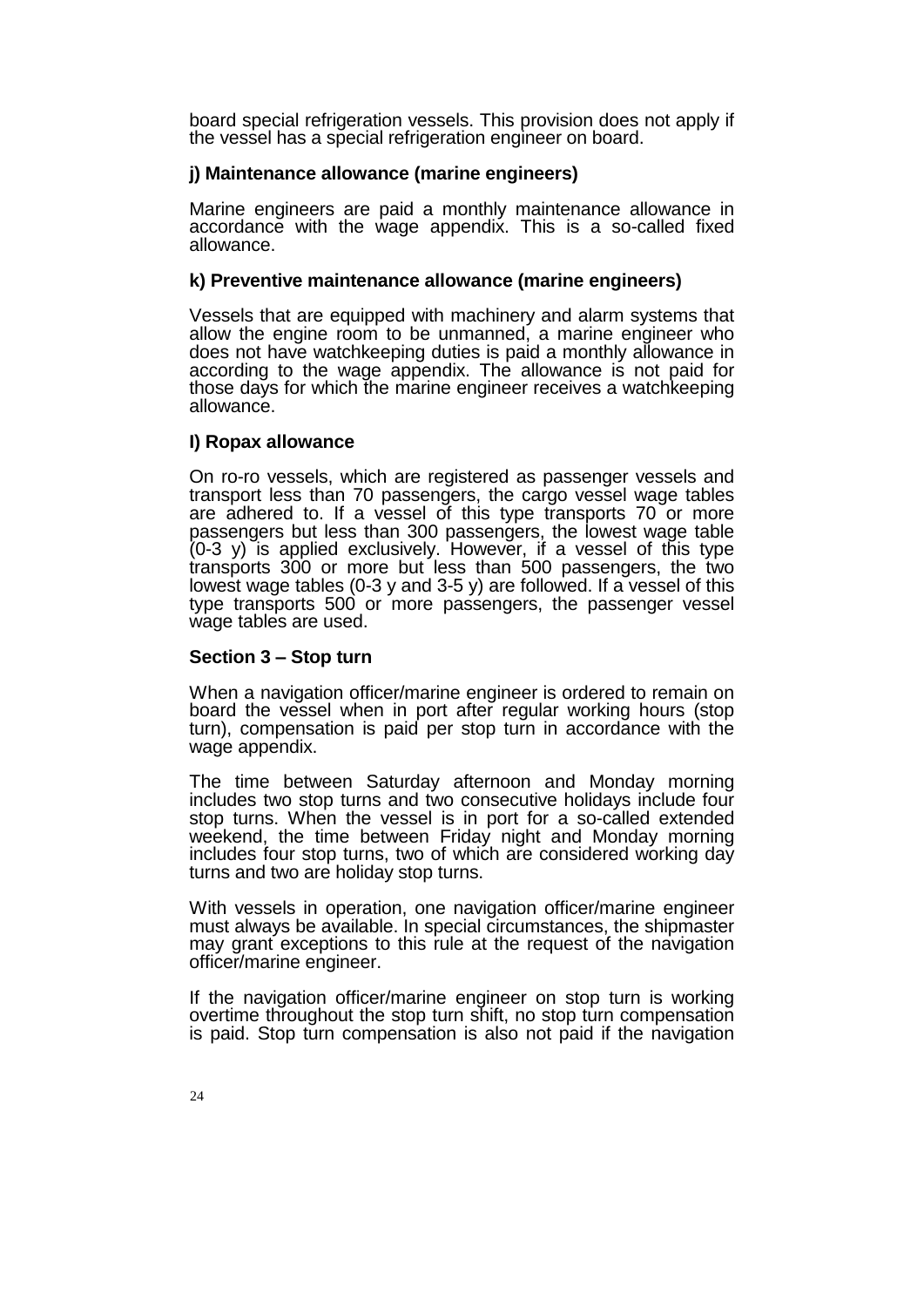officer/marine engineer on stop turn is ordered to remain on board due to the provisions in Section 10 of the Seamen's Working Hours Act.

### **Section 4 ‒ Stand-by allowance**

a) If an employee is ordered to remain on board the vessel during his or her free time for stand-by duty under Chapter 4, Section 6 of the Seafarers' Employment Contracts Act or for some other related important reason, the employee shall receive 1/320 of his/her monthly wages for each commencing hour on working days and 1/160 of his/her monthly wages for public holidays and Sundays. Instead of stand-by compensation, work performed during the stand-by time is compensated with overtime remuneration. The employer shall aim to notify the employees of stand-by duty well in advance before the end of regular working hours.

b) If an employee is ordered to come to the vessel during his or her free time for performing a task, the employee shall receive overtime remuneration for two hours of overtime work on a weekday if the employee is not entitled to stand-by compensation under the provisions of the first paragraph above.

#### **Section 5 ‒ Keeping watch**

A navigation officer acting as the watchkeeping officer cannot be assigned responsibilities nor can he or she assume responsibilities that may interfere with the safe navigation of the vessel.

The navigation officer acting as the watchkeeping officer is responsible for the safe navigation of the vessel, even if the shipmaster is present on the bridge, until the shipmaster has clearly stated that he or she is to take command and this is clearly understood by both parties.

Navigation officers cannot be ordered to assume duties that are generally the crew's responsibility. This does not affect the navigation officer's obligation to direct work.

#### **Section 6 ‒ Marine engineer without watchkeeping duties**

Marine engineers without watchkeeping duties refer to day engineers whose work is not divided into watchkeeping shifts.

If a day engineer assumes watchkeeping duties, compensation for the first day is equal to what has been agreed on for regular working hours.

When a vessel leaves port or arrives in port on a Saturday, a Sunday or a public holiday, the compensation is given as free time for time at sea and as overtime for time in port.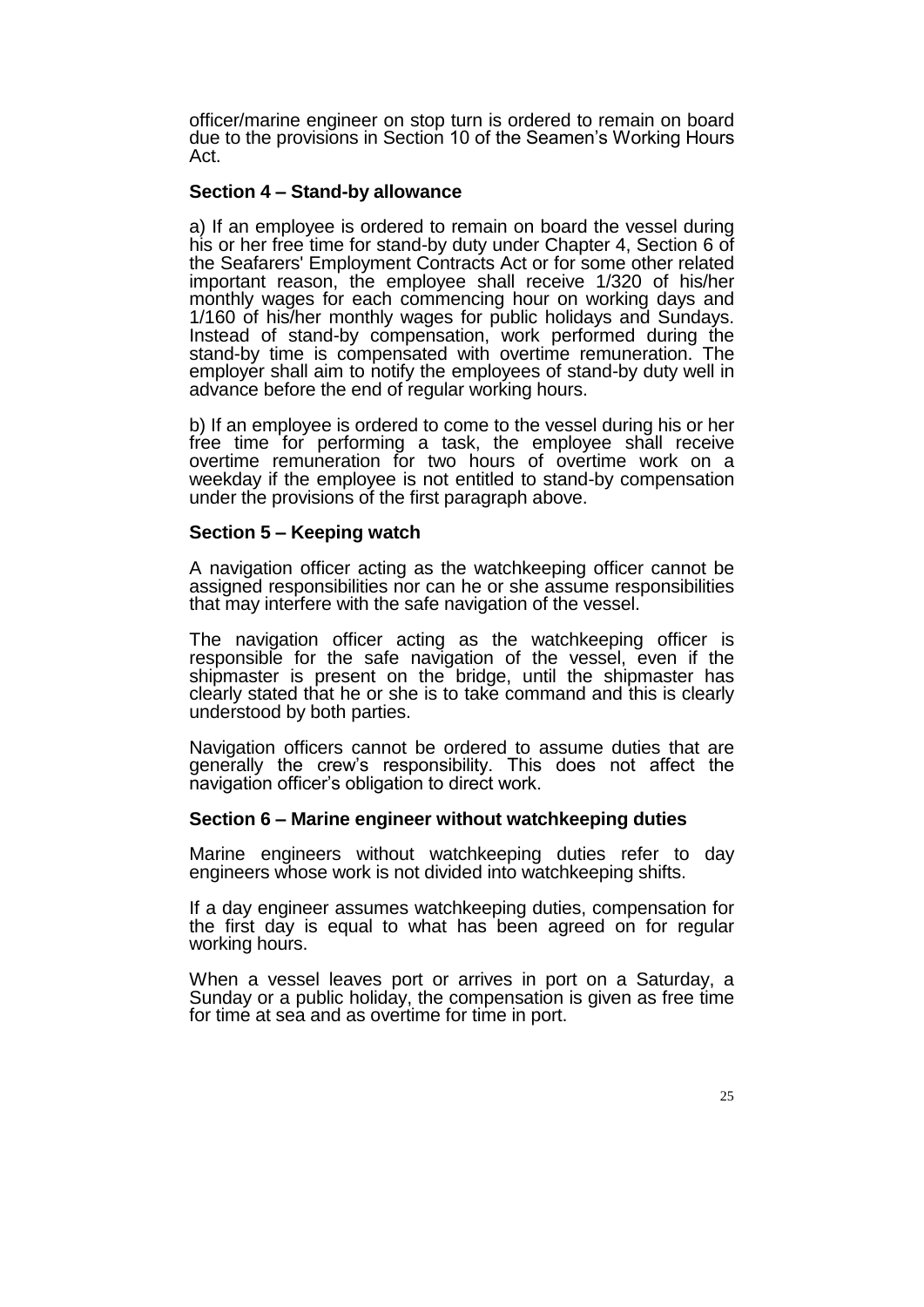#### **Working hours of marine engineers without watchkeeping responsibilities**

The regular working hours for days at sea and the days of departure and arrival is 8 hours in a 24-hour period on regular working days, Sundays and public holidays. Marine engineers are entitled to work 8 hours on the aforementioned days.

The working hours of day engineers follow the general day worker schedule, e.g. 07.00 – 16.00 or 08.00 – 17.00.

On board vessels where marine engineers' working hours are not divided into watchkeeping shifts, marine engineers earn 20 minutes of free time for each hour of on-call shift or part thereof at sea.

The on-call compensation is also paid for meal and coffee breaks. One or two half-hour coffee breaks add up to one hour or part thereof.

On-call shifts are to be conducted as follows:

- a) on ships with two engineering officers, the chief engineer and marine engineer I both assume on-call shifts.
- b) on ships with more than two marine engineers, the chief engineer does not participate in on-call shift rotation.

#### **Protocol entry:**

The on-call shift rotation is active during days at sea and days of departure and arrival.

In addition to marine engineer I, another engineer free of watchkeeping duties can be hired on board, if he or she has chief engineer certification for at least a similar vessel.

If possible, additional persons can be employed on board the vessel as marine engineer students, if they have earned at least a watchkeeping engineer qualification.

On vessels that have more marine engineers (I) than required by the manning provision, the basic wages of the marine engineer I are to be one wage group higher than that of a watchkeeping marine engineer I on a similar vessel (does not apply to electrical engineers).

## **Section 7 ‒ Transfers**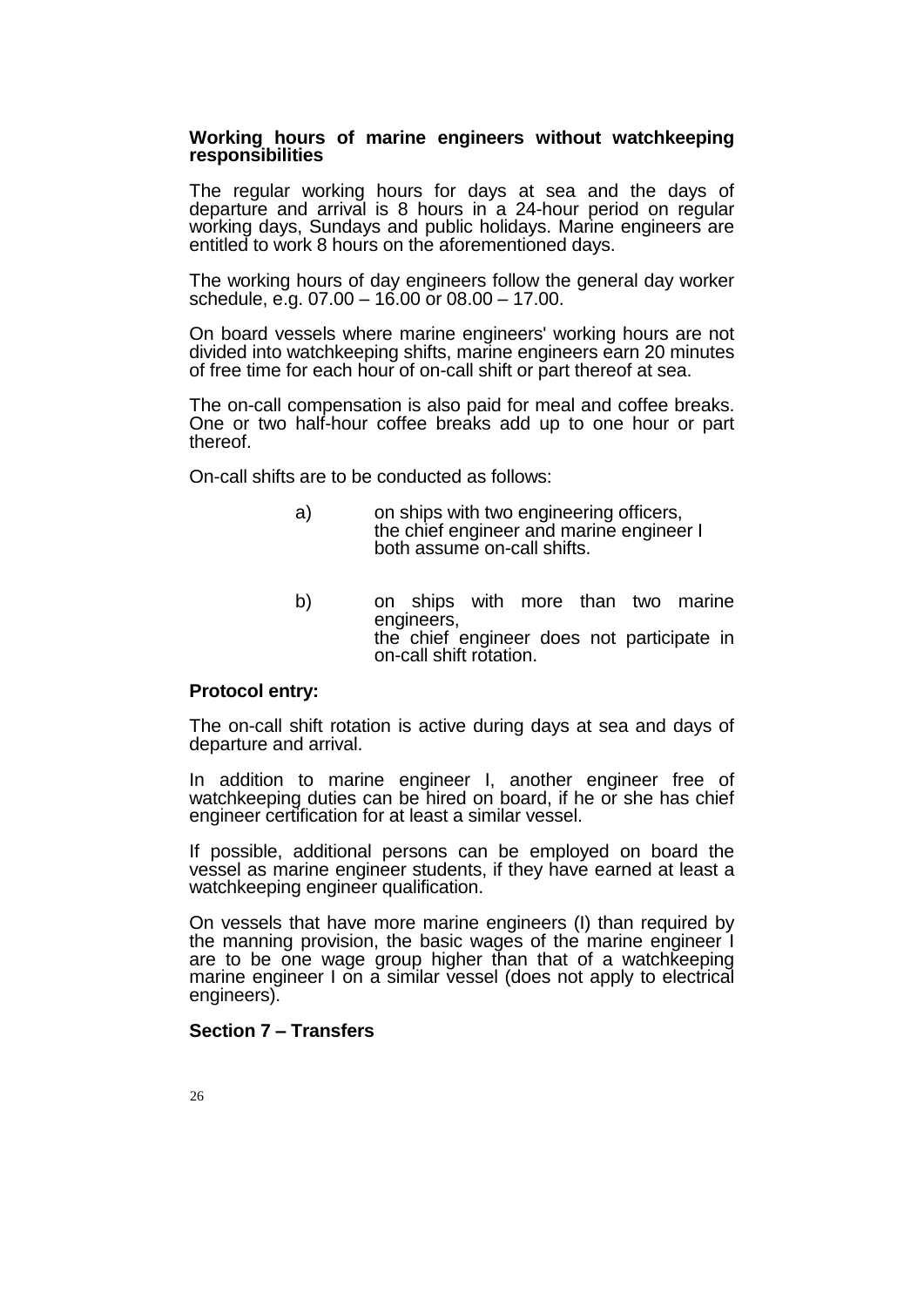If a permanently employed navigation officer or marine engineer is promoted or transferred to a vessel that belongs to a higher group owned by the same shipowner, the wages paid to him/her in the new position must at least equal the wages paid in the previous position including seniority allowances, regardless of whether the position is to be temporary or permanent.

If a navigation officer or marine engineer is permanently transferred to a lower position or a similar position on a lower-class vessel, wages are to be paid for the new position as stated in the wage appendix table, including seniority allowances.

A permanently employed navigation officer or marine engineer, who is relieved of his/her duties on a vessel without having requested this and transferred to another vessel belonging to the same shipowner, is entitled to wages, including seniority allowances, based on the position from which he/she is being transferred from during any waiting period. In addition, the aforementioned employee is to receive compensation for meals and accommodation, in accordance with fringe benefit compensation, during the waiting period.

NB! The transfer of a navigation officer or a marine engineer in permanent employment shall be subject to agreement by both parties.

#### **Protocol entry:**

If the employment of a navigation officer or a marine engineer is terminated on a vessel, due to the sale or unrigging of the vessel, the navigation officer or marine engineer is required to accept a similar position with the same shipowner, if such a position is offered (a similar position refers to a position where at least the same wages are to be paid for two months as were paid in the position from which he/she is being transferred from). This means that, upon transfer, the navigation officer or marine engineer forfeits the compensation that he or she may be entitled to based on the Seafarer's Employment Contracts Act.

A navigation officer or a marine engineer may be granted leave using previously earned free time.

If a navigation officer or a marine engineer began waiting for a transfer at the suggestion of the shipowner and a position outlined here is not assigned, he or she is entitled to compensation in accordance with the Seafarer's Employment Contracts Act.

During the waiting period when the navigation officer or the marine engineer is receiving wages in accordance with this provision or the agreement for passenger vessels or passenger and car ferries, the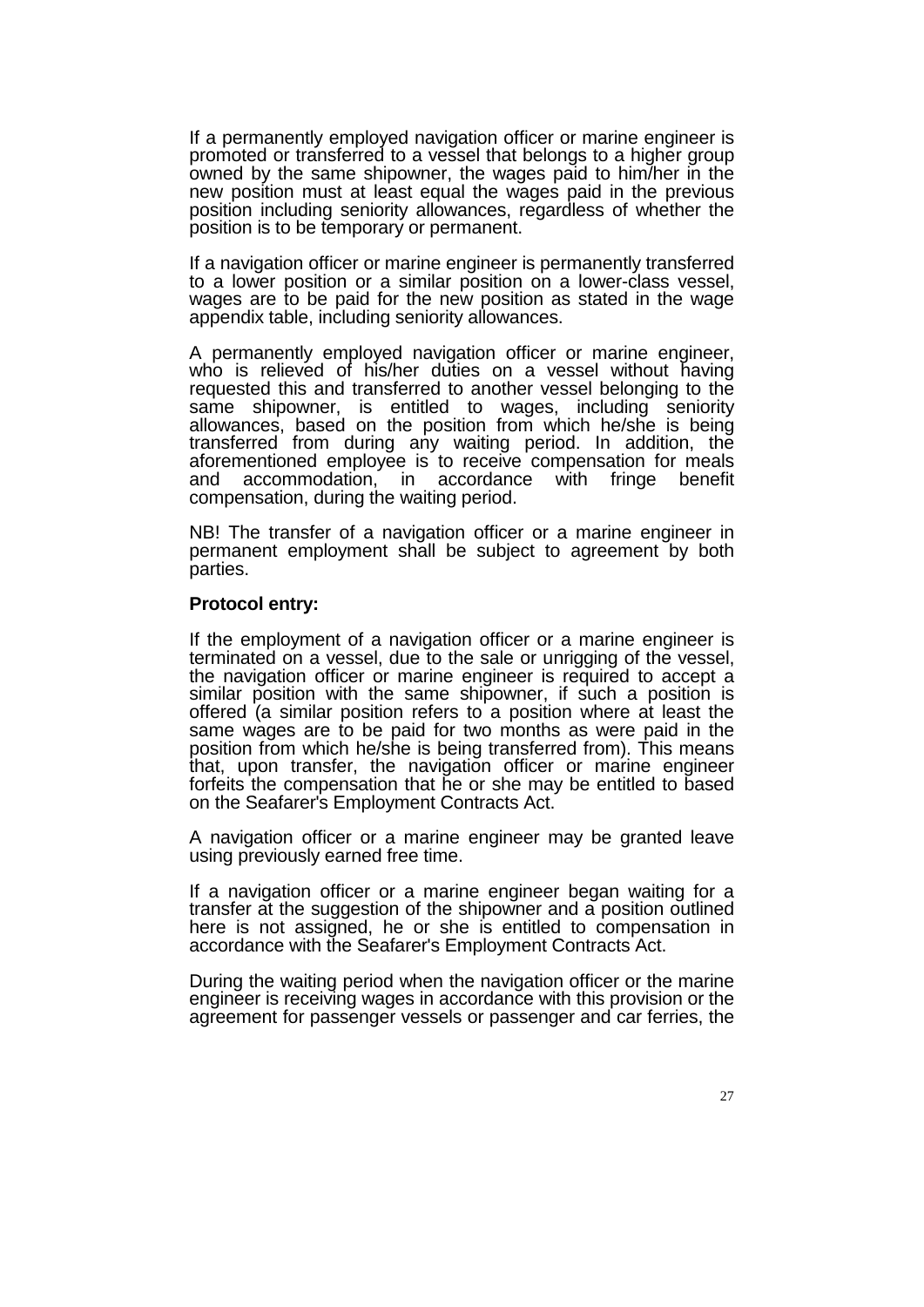officer is required to perform other duties that can be considered similar to his job description, if asked to do so.

#### **Section 8 ‒ Number of navigation officers**

Three navigation officers should be on board vessels that operate in overseas or European traffic areas and exceed 500 grt. Exceptions can be made to this provision, if a third navigation officer cannot be obtained without unreasonable delay or the vessel does not have a cabin meeting the standards of the Act on Seafarer's Work and Living Environments and Food Provision (*Laki laivaväen työ- ja asuinympäristöstä sekä ruokahuollosta aluksella)* for the third navigation officer. Written notification of this must be sent to the Finnish Shipofficers' Union.

#### **Section 9 ‒ Supervision in port**

At least one navigation officer supervises loading and unloading work, in accordance with maritime best practices, unless the shipmaster relieves him or her from this responsibility in special circumstances.

#### **Section 10 ‒ Handover of newbuilding**

At minimum, the wage and fringe benefits applicable to the vessel being received under this Agreement are to be applied to handover inspectors of newbuildings, in addition to the other terms where applicable.

#### **Section 11 ‒ Validity**

This Agreement shall be valid as the Frame Agreement in force between the parties.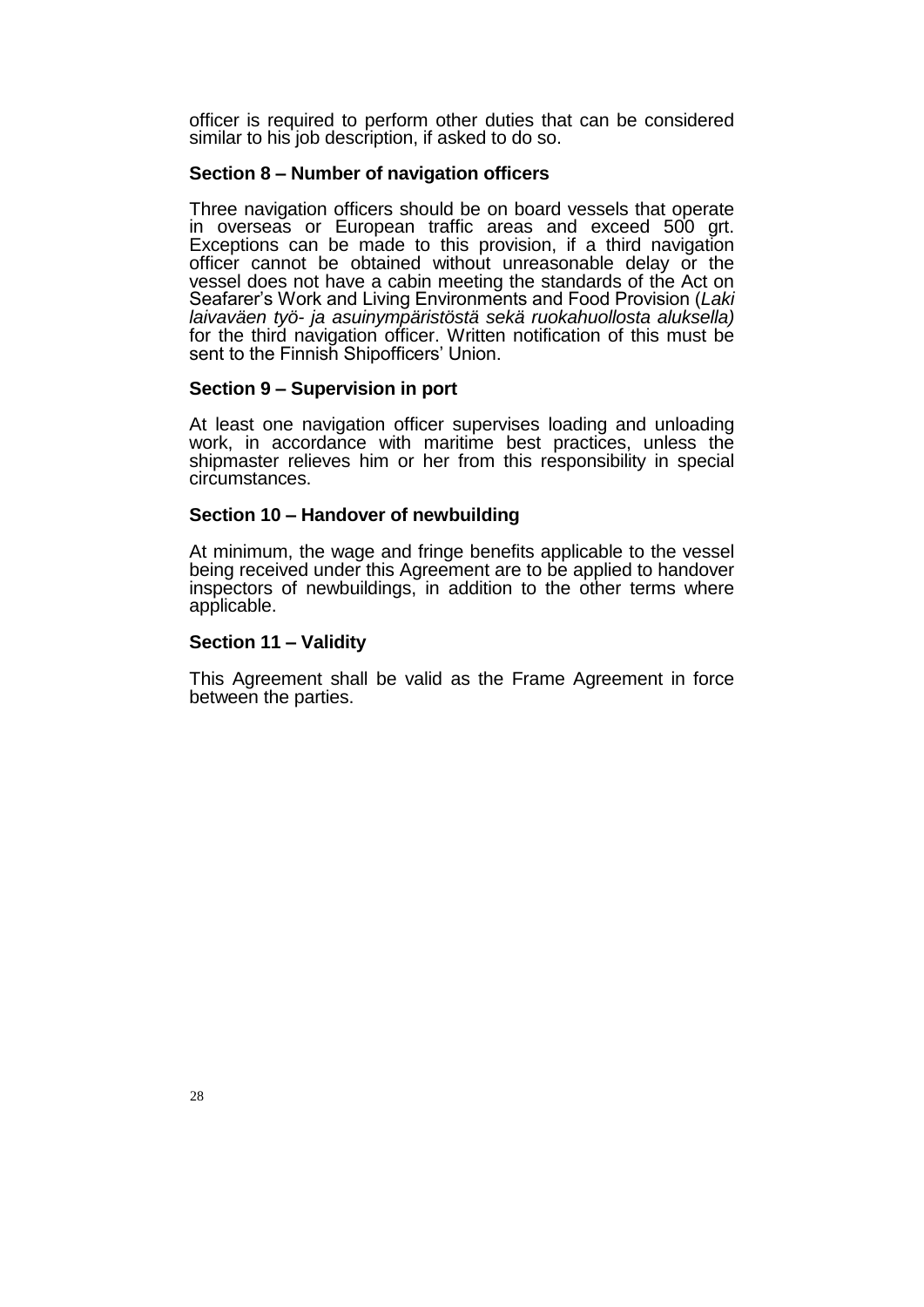## **5. AGREEMENT SUPPLEMENTING THE FRAME AGREEMENT TERMS AND CONDITIONS OF EMPLOYMENT OF LINE PILOTS WORKING ON BOARD VESSELS ENGAGED IN FOREIGN TRAFFIC**

## **Scope**

As regards line pilots, the agreements between the Finnish Shipofficers' Association and the Finnish Shipofficers' Union on terms and conditions of employment of navigation officers on board vessels and passenger vessels engaged in foreign traffic and on ferries shall be adhered to where applicable with the following exceptions:

The basic wages of line pilots are as follows (also see the wage appendix):

a) time served as a line pilot of less than 6 years x): basic wages are the same as those of a navigation officer I for a vessel of a similar size,

b) time served as a line pilot of 6-12 years x): basic wages are the same as those of a chief navigation officer for a vessel of a similar size and

c) time served as a line pilot of over 12 years xx): basic wages 5% higher than the wages of a chief navigation officer of a vessel of a similar size.

### **Line pilot allowance**

After two years of service as a line pilot, the basic wages are increased by the amount a) stated in the wage appendix and, if the pilot has line pilot certification for operating both between Turku/Naantali and Sweden and Helsinki and Sweden, by the amount b) stated in the wage appendix.

## **Footnotes:**

x) No more than two years of line pilot trainee service is included in service time.

xx) Time served as a line pilot trainee is not included in service time.

## **Section 1 ‒ Better employment agreement**

If a person within the scope of this Agreement has better terms and conditions of employment than stated in this Agreement, they cannot be revised in a manner that is unbeneficial to the employee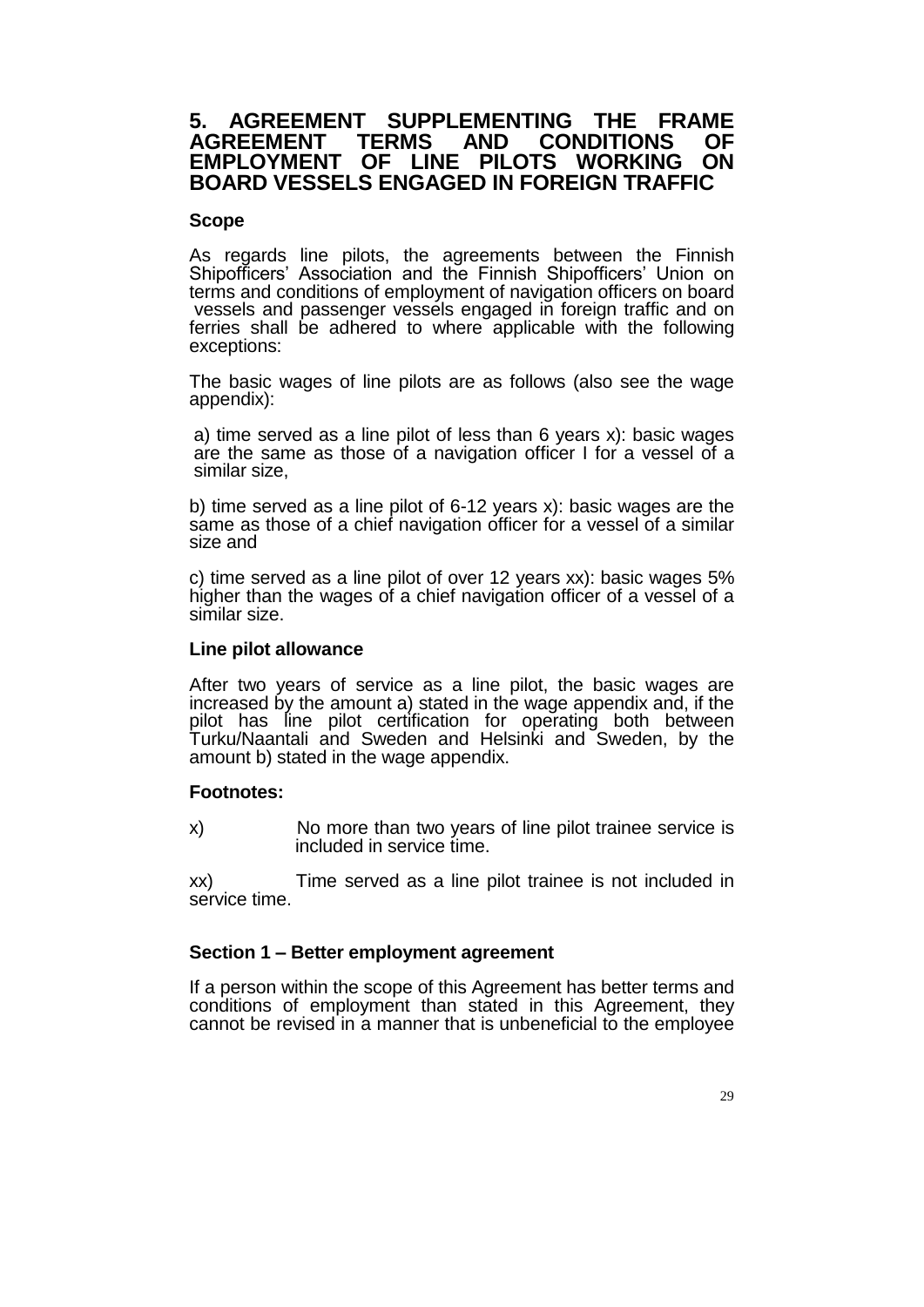based on this Agreement.

#### **Section 2 ‒ Cabins of line pilots**

On newbuildings, the cabins of line pilots must meet the navigation officer I standards.

#### **Section 3 ‒ Period of validity**

This Agreement shall be valid as the Frame Agreement in force between the parties.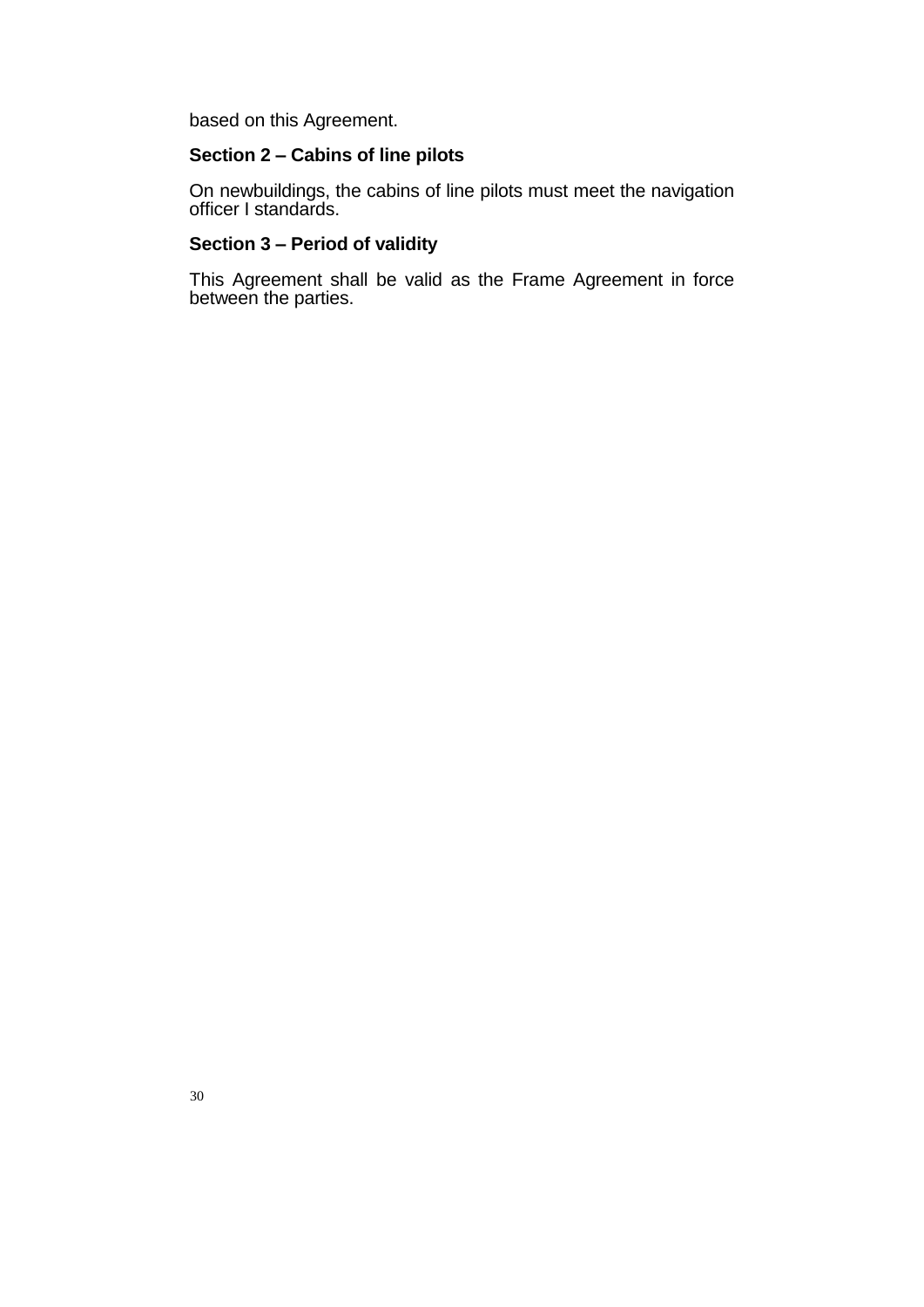## **6. AGREEMENT SUPPLEMENTING THE FRAME AGREEMENT TERMS AND CONDITIONS OF EMPLOYMENT OF NURSES WORKING ON BOARD VESSELS ENGAGED IN FOREIGN TRAFFIC**

#### **Scope**

In addition to the Frame Agreement, the following supplemental provisions shall apply to the terms and conditions of employment of nurses who are members of the Finnish Shipofficers' Union and employed to work on board vessels belonging to the Finnish Shipowners' Association members engaged in foreign traffic.

## **Section 1 ‒ Wages**

a) Guaranteed wages (see wage appendix) include overtime remuneration, with the working hours included in wages during a working period listed in the table following this Agreement.

While the employee is on board, 100% of guaranteed wages are paid including seniority allowances.

While the employee is on shore (free time, annual holiday, sick leave, maternity leave, etc.), 80% of guaranteed wages are paid including seniority allowances. In addition, compensation for fringe benefits is paid.

b) Any talks to personnel other than his or her shipowner's employees given by a health care worker/nurse shall be subject to agreement between the shipowner/management and the health care worker/nurse. A lecture fee of 1/60 of guaranteed wages for each hour of the talk (45 – 60 min) is paid.

c) in addition, on passenger vessels that cannot be included in the second register, a separate allowance is paid in accordance with the wage appendix.

## **Section 2 ‒ Experience allowances**

Time included in the calculation of eligibility for experience allowance comprises:

- a) duration of employment as a nurse on board a vessel belonging to the same shipowner
- b) duration of employment as a nurse on board a vessel belonging to another shipowner
- c) duration of employment in another capacity than a nurse on board a vessel belonging to the same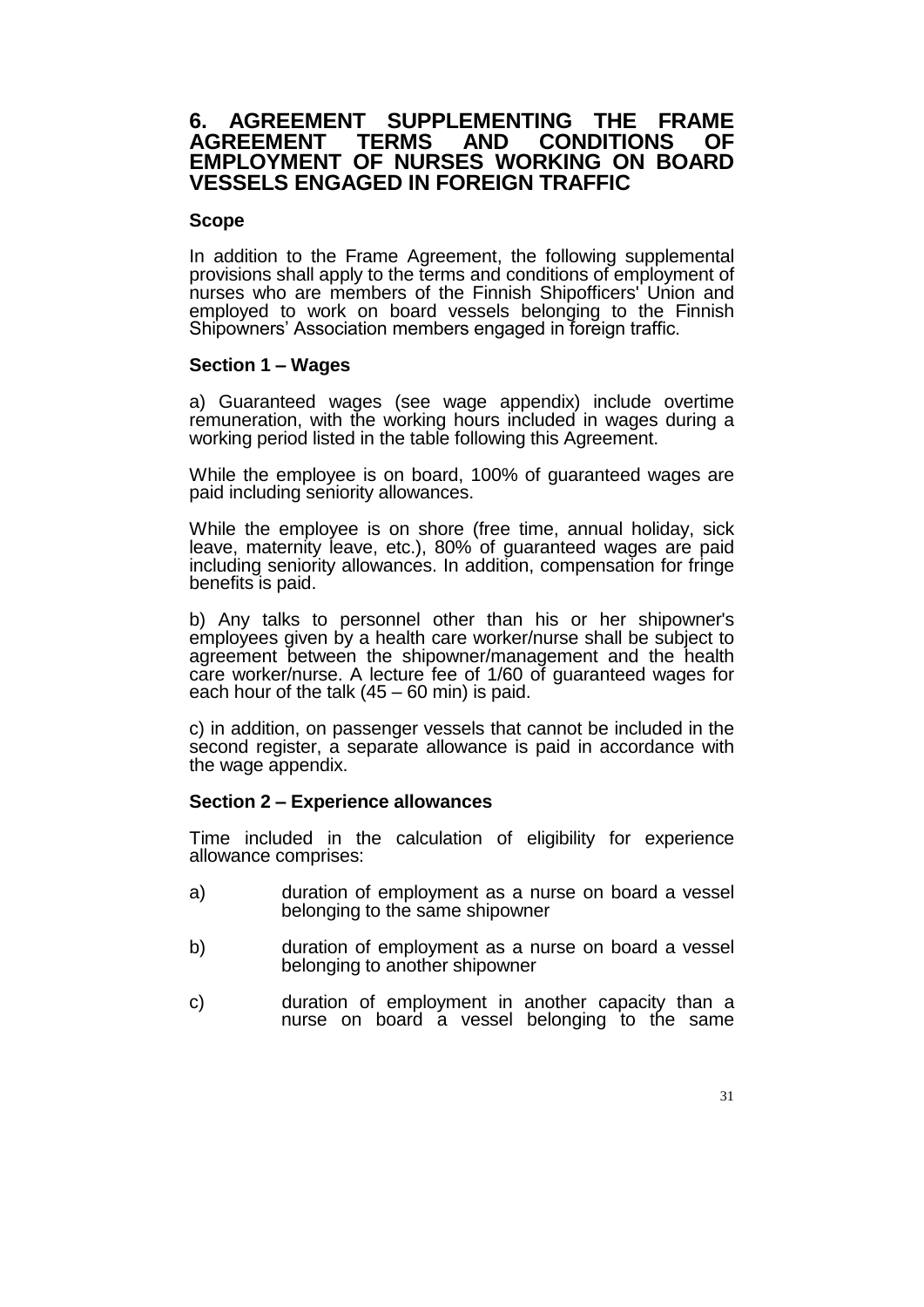#### shipowner

When calculating experience allowance based on Sections b) and c), a maximum total of six years can be included.

When calculating the time that can be included as the basis of the experience allowance, the entire duration of employment is considered. Shipowners under shared management are to be considered a single shipowner.

In order for employment with another employer to be considered, the employee must present valid documentation of previous employment.

#### **Section 3 ‒ Regular working hours**

Regular working hours during a working period are 8 hours, on average, during a calendar day and no more than 56 hours a week. The parties agree that as a result of this Agreement, regular working hours are not to exceed 40 hours a week.

Regular working hours cannot be divided into more than three periods a day (a 24-hour period).

The employee must be allowed an adequate rest period of no less than six hours of continuous rest within a 24-hour period.

Work is primarily to be organised so that the employee receives no less than eight hours of uninterrupted rest during a 24-hour period.

#### **4 ‒ Section Overtime**

Guaranteed wages include overtime remuneration, with the number of hours included in guaranteed wages stated in the table following this Agreement, as well as compensation for standing by to treat urgent cases occurring outside the working hours.

Overtime compensation (see wage appendix) is paid for hours exceeding the time included in guaranteed wages.

Overtime on Sundays and public holidays is primarily compensated for in pay. However, overtime remuneration is only to be paid for the number of hours worked on Sundays and public holidays that exceed the daily working hours included in the guaranteed wages.

Potential overtime remuneration is paid in money or time off, if so agreed with the employee. In this case, 5.7 weekday hours and 4 hours during a Sunday or public holiday are equal to one day off.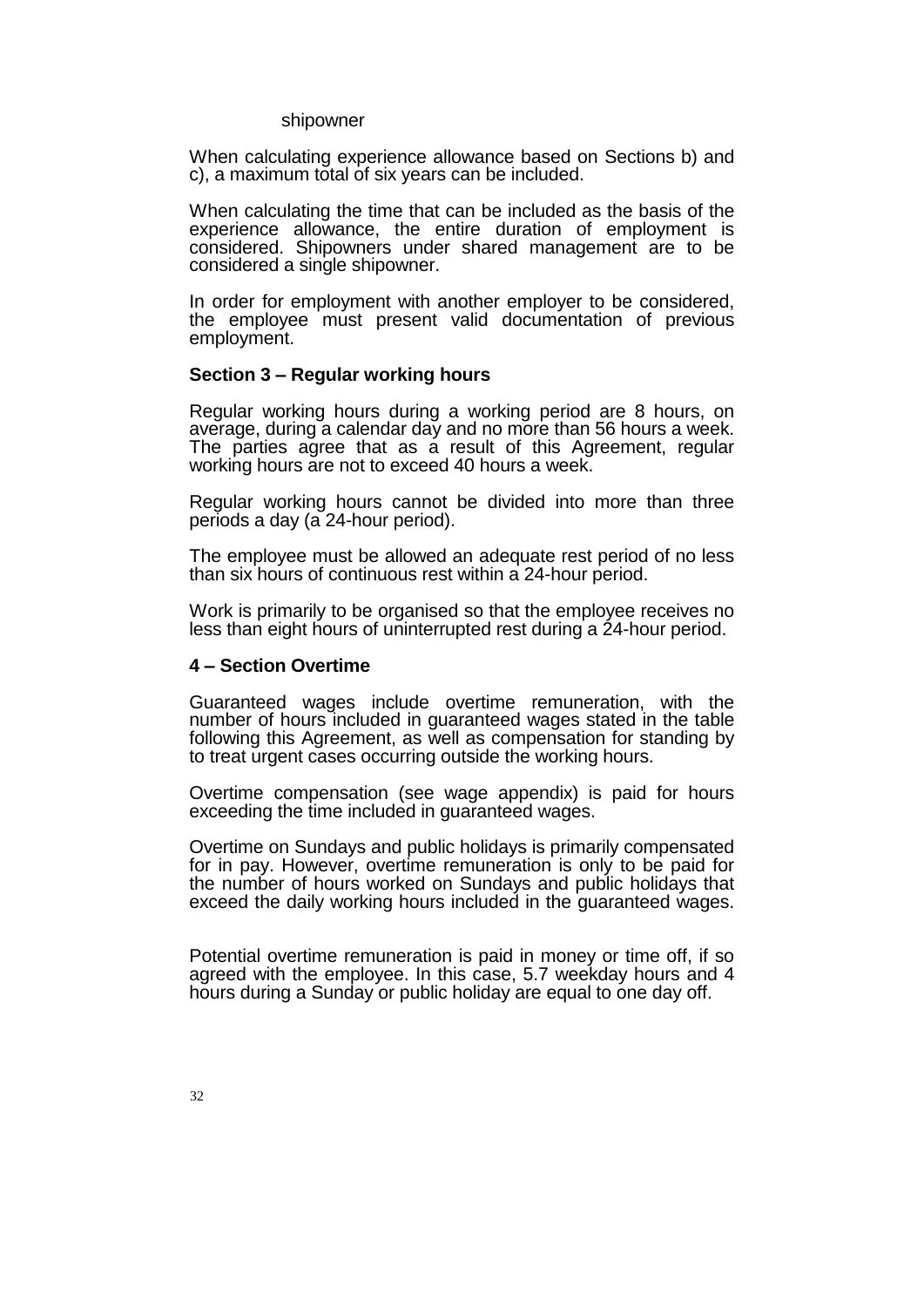## **Section 5 ‒ Rotation**

5.1 As a derogation to what is stated in the Seaman's Working Hours Act (296/1976) on overtime remuneration in the form of compensation, its use and the compensation, the following shall be complied with:

5.2 The rotation system to be followed is agreed upon between the employer and employees individually on each vessel (1:1 incl. Annual holiday +  $\frac{1}{2}$  annual holiday or 1:1 + entire annual holiday).

The regularity of the rotation may differ in different times of the year and by vessel type and lines. However, rotation is to be no less than 1:1 incl. annual holiday on average.

5.3 The periods accruing holidays/working periods follow the rotation system being used and are stated in the table appendix. Unless otherwise agreed, change of rotation days are considered half-days.

For each day off, one accrued day of leave (half a day for change of rotation days) is deducted.

5.4 Sick leave, training or other similar leave (maternity leave, paternity leave, parental leave, etc.) is not included in the work or leave periods. Paid leave is not accrued, and no earned leave is deducted for this time period.

5.5 If it is agreed that earned leave will be compensated for in wages upon termination of employment, 1/30 of the employee's leave wages are to be paid for each day off.

5.6 The length of the working period is agreed upon individually on each vessel.

5.7 The employer prepares a proposal on the details of the rotation system, which will be agreed upon with the nurses of the vessel in question and following the above guidelines.

5.8 In addition to accrued days of leave, expired annual holiday days earned under the Annual Holidays Act and the Collective Agreement are to be used in order to implement the rotation system. However, the provisions in the Seamen's Annual Holiday Act are to be followed regarding annual holiday pay, the port where leave is granted and the timing of when leave is granted.

5.9 Any overtime compensation in excess of the overtime remuneration included in guaranteed wages is compensated for in pay or as time off, if so agreed with the employee. When the rotation so requires, these overtime hours can be changed into days off. In this case, 5.7 weekday hours and 4 hours on a Sunday or a public holiday are equal to one day off.

5.10 A register must be kept of working hours during the working periods and annual holidays and days off included in off-duty periods as required by the Seamen's Working Hours Act and the Seamen's Annual Holidays Act.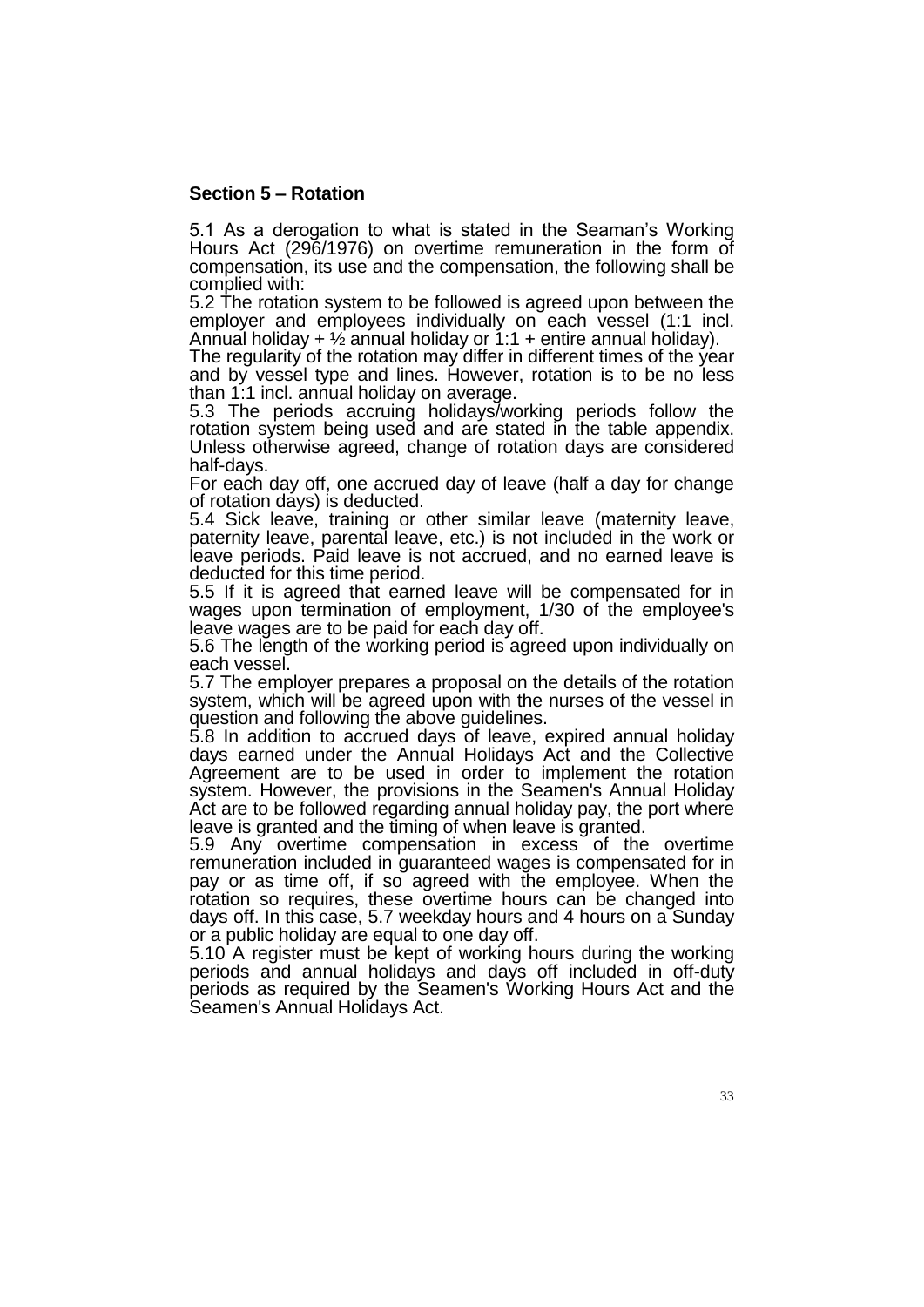### **Section 6 ‒ Annual holiday**

After employment exceeding five years, the duration of the annual holiday is 16 working days for a full holiday credit period.

The basis for calculating annual holidays is 80% of guaranteed wages including potential seniority allowances.

# **Section 7 ‒ Validity**

This Agreement shall be valid as the Frame Agreement in force between the parties.

### **ROTATION OF NURSES**

#### **1:1 ROTATION INCL. ANNUAL LEAVE**

| WORKING<br><b>PERIOD</b><br><b>GUARANTEED WAGES</b> | LENGTH/DAY INCL.<br><b>HOLIDAY</b><br><b>ACCRUAL/DAY</b> | IN |      |
|-----------------------------------------------------|----------------------------------------------------------|----|------|
|                                                     | <b>HOURS</b>                                             |    |      |
| 1.0                                                 | 10                                                       |    | 0.8  |
| 1.5                                                 | 15                                                       |    | 1.2  |
| 2.0                                                 | 20                                                       |    | 1.6  |
| 2.5                                                 | 25                                                       |    | 2.0  |
| 3.0                                                 | 30                                                       |    | 2.4  |
| 3.5                                                 | 35                                                       |    | 2.8  |
| 4.0                                                 | 40                                                       |    | 3.2  |
| 4.5                                                 | 45                                                       |    | 3.6  |
| 5.0                                                 | 50                                                       |    | 4.0  |
| 5.5                                                 | 55                                                       |    | 4.4  |
| 6.0                                                 | 60                                                       |    | 4.8  |
| 6.5                                                 | 65                                                       |    | 5.2  |
| 7.0                                                 | 70                                                       |    | 5.6  |
| 7.5                                                 | 75                                                       |    | 6.0  |
| 8.0                                                 | 80                                                       |    | 6.4  |
| 8.5                                                 | 85                                                       |    | 6.8  |
| 9.0                                                 | 90                                                       |    | 7.2  |
| 9.5                                                 | 95                                                       |    | 7.6  |
| 10.0                                                | 100                                                      |    | 8.0  |
| 10.5                                                | 105                                                      |    | 8.4  |
| 11.0                                                | 110                                                      |    | 8.8  |
| 11.5                                                | 115                                                      |    | 9.2  |
| 12.0                                                | 120                                                      |    | 9.6  |
| 12.5                                                | 125                                                      |    | 10.0 |
| 13.0                                                | 130                                                      |    | 10.4 |
| 13.5                                                | 135                                                      |    | 10.8 |
| 14.0                                                | 140                                                      |    | 11.2 |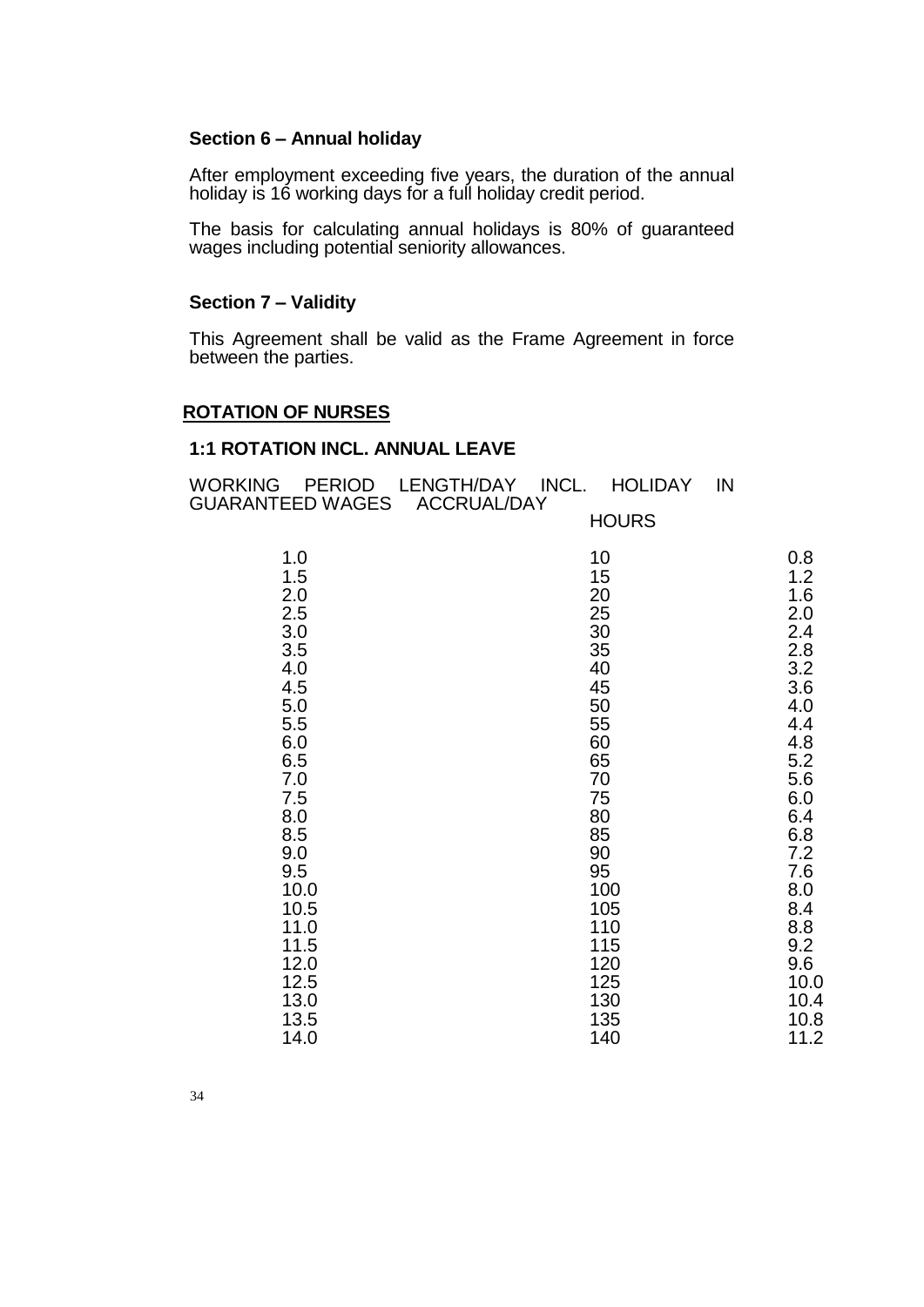# **1:1 ROTATION + ½ ANNUAL LEAVE**

| INCL.<br><b>HOLIDAY</b><br>IN |                                                                                                                                                                                                                               |
|-------------------------------|-------------------------------------------------------------------------------------------------------------------------------------------------------------------------------------------------------------------------------|
| <b>HOURS</b>                  |                                                                                                                                                                                                                               |
| 10.50                         | 0.90                                                                                                                                                                                                                          |
| 15.75                         | 1.35                                                                                                                                                                                                                          |
|                               | 1.80                                                                                                                                                                                                                          |
|                               | 2.25                                                                                                                                                                                                                          |
|                               | 2.70                                                                                                                                                                                                                          |
|                               | 3.15                                                                                                                                                                                                                          |
|                               | 3.60                                                                                                                                                                                                                          |
|                               | 4.05                                                                                                                                                                                                                          |
|                               | 4.50                                                                                                                                                                                                                          |
|                               | 4.95                                                                                                                                                                                                                          |
|                               | 5.40                                                                                                                                                                                                                          |
|                               | 5.85                                                                                                                                                                                                                          |
|                               | 6.30                                                                                                                                                                                                                          |
|                               | 6.75                                                                                                                                                                                                                          |
|                               | 7.20                                                                                                                                                                                                                          |
|                               | 7.65                                                                                                                                                                                                                          |
|                               | 8.10                                                                                                                                                                                                                          |
|                               | 9.00                                                                                                                                                                                                                          |
|                               | $9.45$<br>$9.90$                                                                                                                                                                                                              |
|                               |                                                                                                                                                                                                                               |
|                               | 10.35                                                                                                                                                                                                                         |
|                               | 10.80                                                                                                                                                                                                                         |
|                               | 11.25                                                                                                                                                                                                                         |
|                               | 11.70                                                                                                                                                                                                                         |
|                               | 12.15                                                                                                                                                                                                                         |
|                               | 12.60                                                                                                                                                                                                                         |
|                               | 21.00<br>26.25<br>31.50<br>36.75<br>42.00<br>47.25<br>52.50<br>57.75<br>63.00<br>68.25<br>73.50<br>78.75<br>84.00<br>89.35<br>94.50<br>105.00<br>110.25<br>115.50<br>120.75<br>126.00<br>131.25<br>136.50<br>141.75<br>147.00 |

# **1:1 ROTATION + FULL ANNUAL LEAVE**

| WORKING<br>GUARANTEED WAGES ACCRUAL/DAY | PERIOD LENGTH/DAY<br>INCL.<br><b>HOLIDAY</b> | IN  |
|-----------------------------------------|----------------------------------------------|-----|
|                                         | <b>HOURS</b>                                 |     |
| 1.0                                     | 11.00                                        | 1.0 |
| 1.5                                     | 16.50                                        | 1.5 |
| 2.0                                     | 22.00                                        | 2.0 |
| 2.5                                     | 27.50                                        | 2.5 |
| 3.0                                     | 33.00                                        | 3.0 |
| 3.5                                     | 38.50                                        | 3.5 |
| 4.0                                     | 44.00                                        | 4.0 |
| 4.5                                     | 49.50                                        | 4.5 |
| 5.0                                     | 55.00                                        | 5.0 |
| 5.5                                     | 60.50                                        | 5.5 |
|                                         |                                              |     |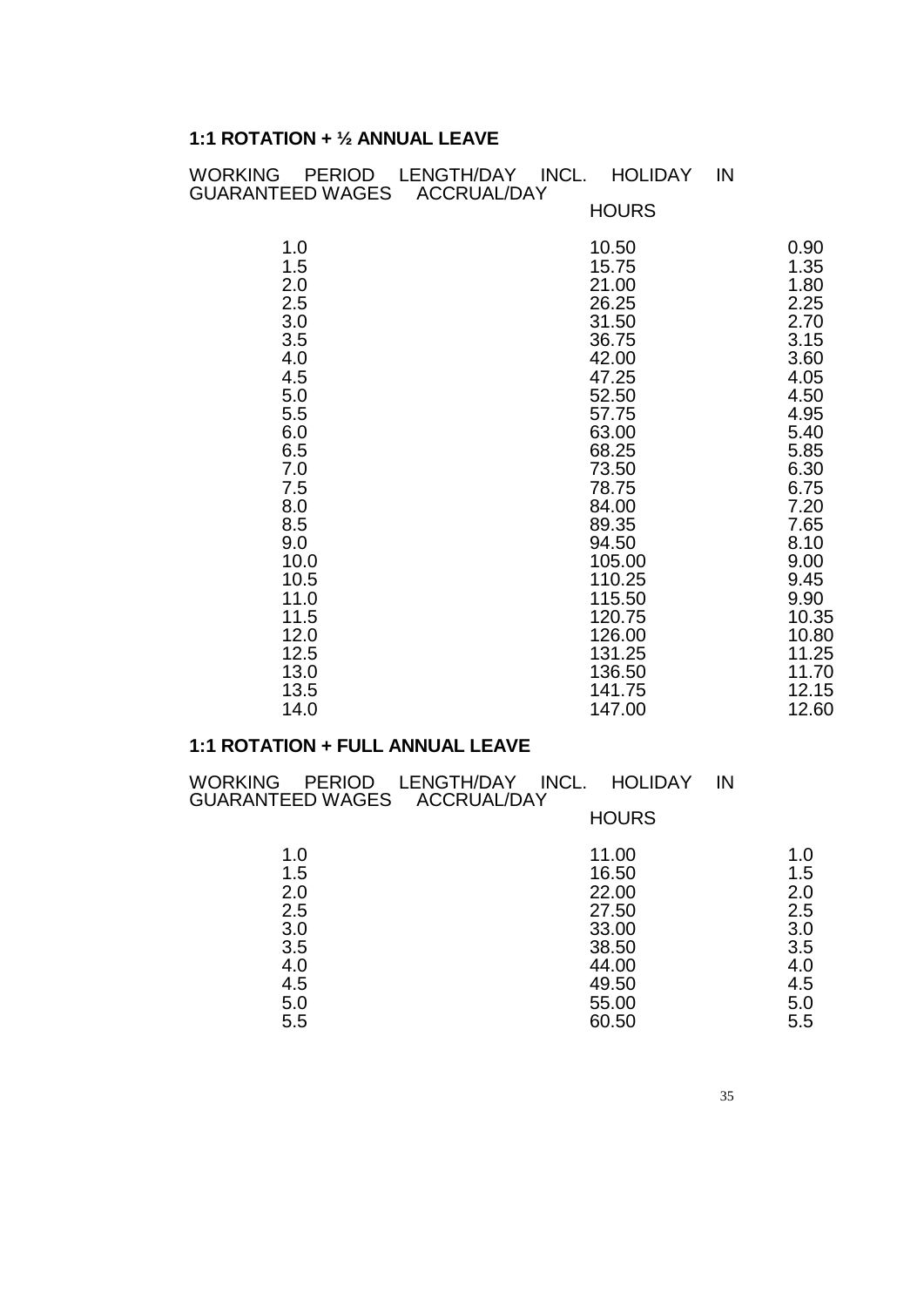| 6.0  | 66.00  | 6.0   |
|------|--------|-------|
| 6.5  | 71.50  | 6.5   |
| 7.0  | 77.00  | 7.0   |
| 7.5  | 82.50  | 7.5   |
| 8.0  | 88.00  | 8.0   |
| 8.5  | 93.50  | 8.5   |
| 9.0  | 99.00  | 9.0   |
| 9.5  | 104.50 | 9.5   |
| 10.0 | 110.00 | 10.0  |
| 10.5 | 115.50 | 10.5  |
| 11.0 | 121.00 | 11.0  |
| 11.5 | 126.50 | 11.5  |
| 12.0 | 132.00 | 12.0  |
| 12.5 | 137.50 | 12.5  |
| 13.0 | 143.00 | 13.0  |
| 13.5 | 148.50 | 13.5  |
| 14.0 | 154.00 | 14.00 |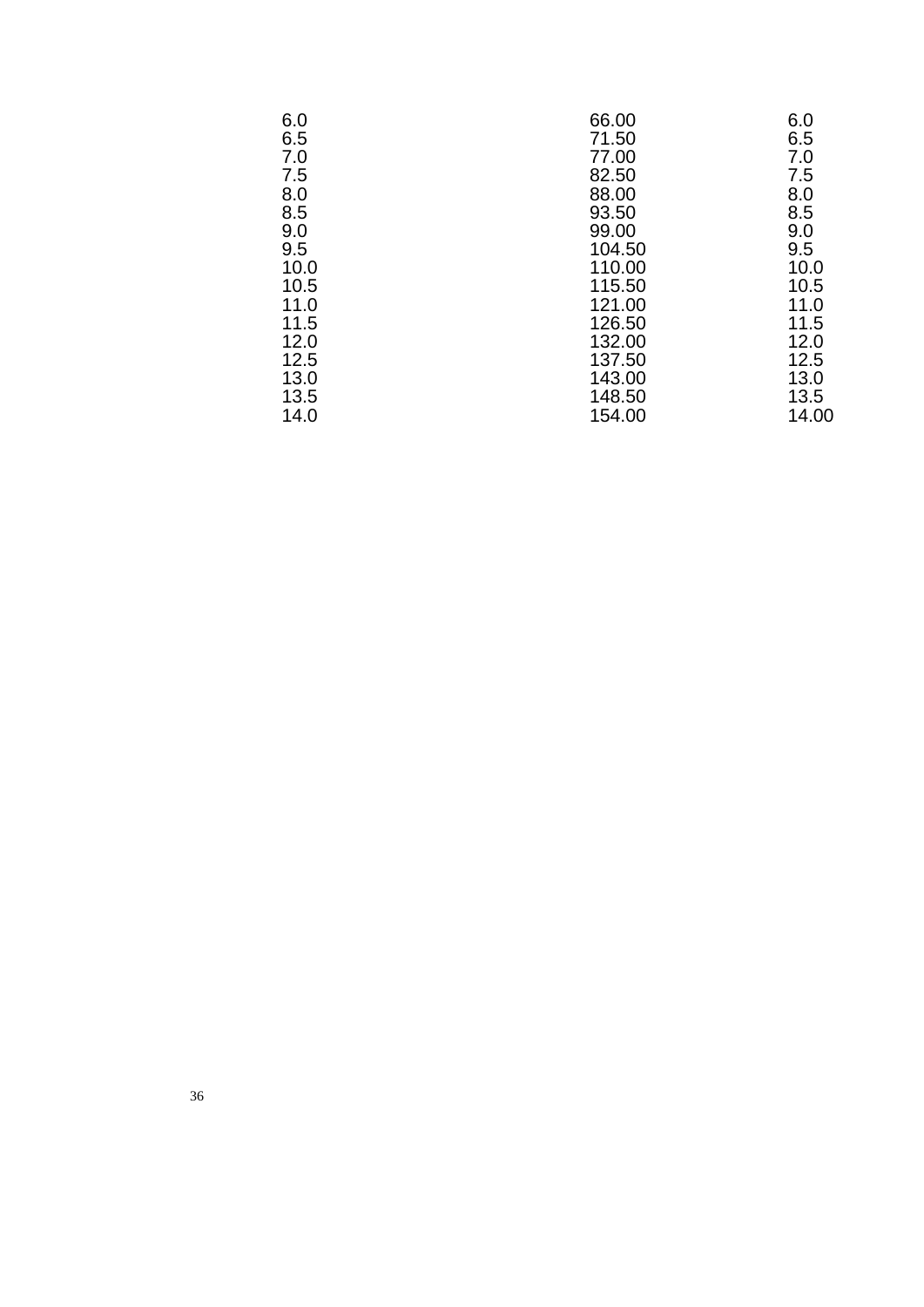## **7. AGREEMENT FOR PASSENGER VESSELS AND PASSENGER AND CAR FERRIES**

## **Scope**

The Finnish Shipowners' Association on one side and the Finnish Engineers' Association and the Finnish Shipofficers' Union on the other hereby agree that on board passenger vessels and ferries that adhere to the agreements between the aforementioned associations pertaining to Finnish vessels engaging in international traffic and having shipmasters and chief engineers, navigation officers and marine engineers serving on them the terms and conditions of employment in this Agreement shall also apply.

Passenger vessels and ferries refer to vessels that have been registered as such, in accordance with current regulations.

## **Section 1 ‒ Passenger vessel allowance**

- a) On board a passenger vessel operating in regular traffic, a monthly passenger vessel allowance is paid in accordance with the wage appendix.
- b) in addition, on passenger vessels that cannot be included in the second register, a separate allowance is paid in accordance with the wage appendix.

## **Section 2 ‒ Line pilot allowance**

A shipmaster and a navigation officer who have line pilot certification on a passenger vessel are entitled to the relevant line pilot allowance.

## **Section 3 ‒ Seasonal traffic**

On passenger vessels to be used for seasonal traffic, the shipowner, the shipmaster and the navigation officer are to, at the beginning of their employment, agree upon the wage benefits and other terms of employment for the unrigging time.

In the event that an agreement referred to above in Subsection 1 has not been made, employment is considered to continue and the shipmaster is entitled to basic wages including potential seniority allowances. This service time is to be considered when calculating the time to be included in earning seniority allowances.

## **Section 4 ‒ Rotation**

The shipmaster/chief engineer is entitled to one day off for each 24-hour period on a Saturday or a Sunday when the vessel was at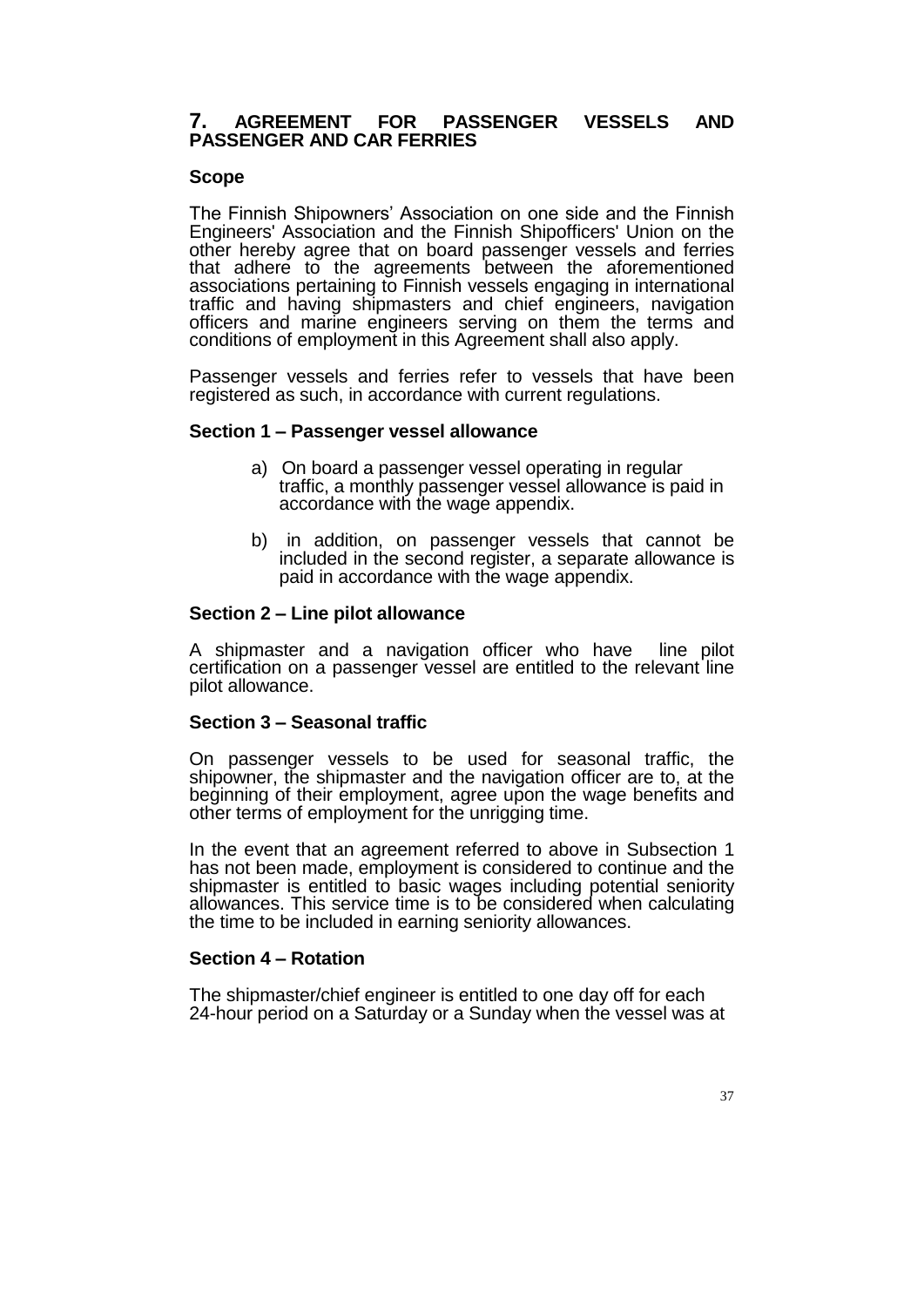sea. This also applies to Midsummer Eve and Christmas Eve when it falls on a weekday.

For time off, one day is deducted for every other weekday except Saturdays, Midsummer Eve, Christmas Eve, New Year's Eve, Independence Day and Labour Day.

On passenger vessels and ferries, different practices have been generally agreed upon earning and using leave than what is stated in Subsections 1 and 2 of this section. Agreements of this nature must be made in writing between the shipmaster/chief engineer and the shipowner.

When preparing the agreement, the traffic area of the vessel, traffic conditions, flexibility of route schedule and other factors that affect the responsibilities of the shipmaster/chief engineer and their ability to obtain sufficient rest while the vessel is in operation are to be considered.

In the event that annual holidays are to be included in free time under the rotation system, the rotation must include one continuous holiday period that meets or exceeds the length requirement defined in the Seamen's Annual Holidays Act, unless otherwise desired by the shipmaster/chief engineer.

In the event that the design or implementation of the rotation system does not satisfy both parties, the shipowner is to negotiate on the issue with the officer unions.

#### **Section 5 ‒ Wage table**

On ro-ro vessels which are registered as passenger vessels and transport less than 70 passengers the cargo vessel wage tables are adhered to. If a vessel of this type transports 70 or more passengers but less than 300 passengers, the lowest wage table  $(0-3 y)$  is applied exclusively. However, if a vessel of this type transports 300 or more but less than 500 passengers, the two lowest wage tables (0-3 y and 3-5 y) are followed. If a vessel of this type transports 500 or more passengers, the passenger vessel wage tables are applied.

#### **Section 6 ‒ Period of validity**

This Agreement shall be valid as the Frame Agreement in force between the parties.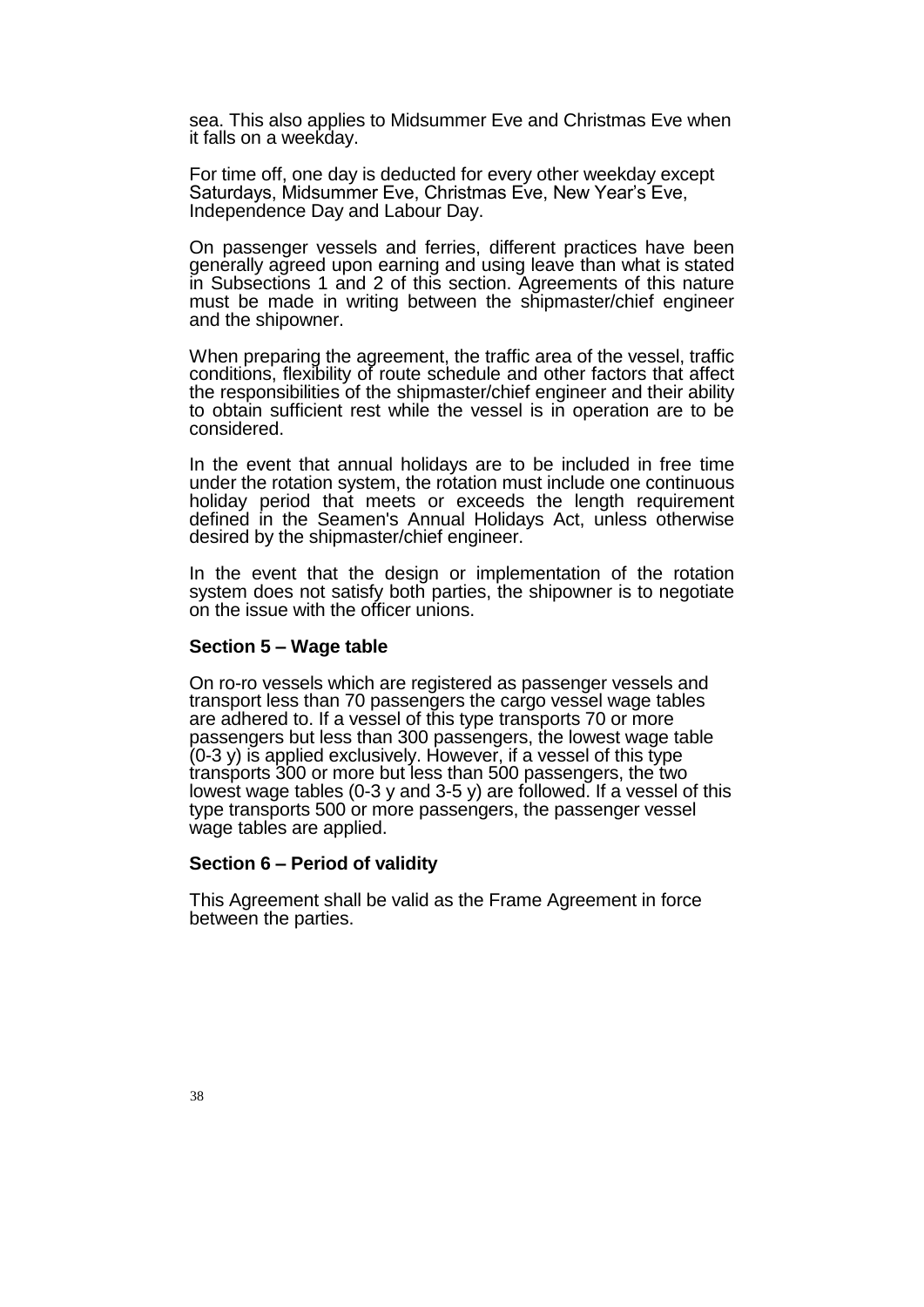# **8 GUARANTEED WAGES AGREEMENT**

## **Scope**

The guaranteed wages agreement shall be applicable to the terms and conditions of employment of shipmasters, chief engineers, marine engineers and navigation officers working on vessels entered in the Register of Merchant Vessels following the Act on Enhancing the Competitiveness of Ships Engaged in Sea Transport (1277/2007), unless otherwise agreed upon with the Finnish Engineers' Association or the Finnish Shipofficers' Union.

The Agreement complies with the Collective Agreement for foreign traffic (later referred to as the Frame Agreement and the amendments that supplement it) and the aforementioned amending protocols to Collective Agreement with the exceptions and additions set out below.

The purpose of this Agreement is that the officers complete their regular duties and safety tasks in a manner that makes it possible to plan the tasks and working times as appropriately and flexibly as possible, based on the needs of the vessel.

When agreeing upon the use of labour, the highest officers supervising the work on the vessel must always place the overall safety and efficiency of the unit first.

## **Section 1 ‒ Working Hours**

Working hours are determined by the tasks on board the vessel. The shipmaster/chief engineer of the vessel plans the work and safety tasks of the vessel together with the other officers in compliance with the regulations pertaining to rest time and ensuring that the vessel is prepared for operation when necessary.

A separate plan is prepared for unusual circumstances outside of normal operation.

The fact that the working hours are not specified in detail is taken into consideration in the wage system. Rest time is determined in accordance with the Seamen's Working Hours Act.

The parties to the Agreement will agree upon the working hours and wage alternative applied on board each vessel.

## **Section2 ‒ Rotation**

The 1:1 rotation system (one period of work, one period of leave) is primarily adhered to on board the vessel on a pro rata basis , so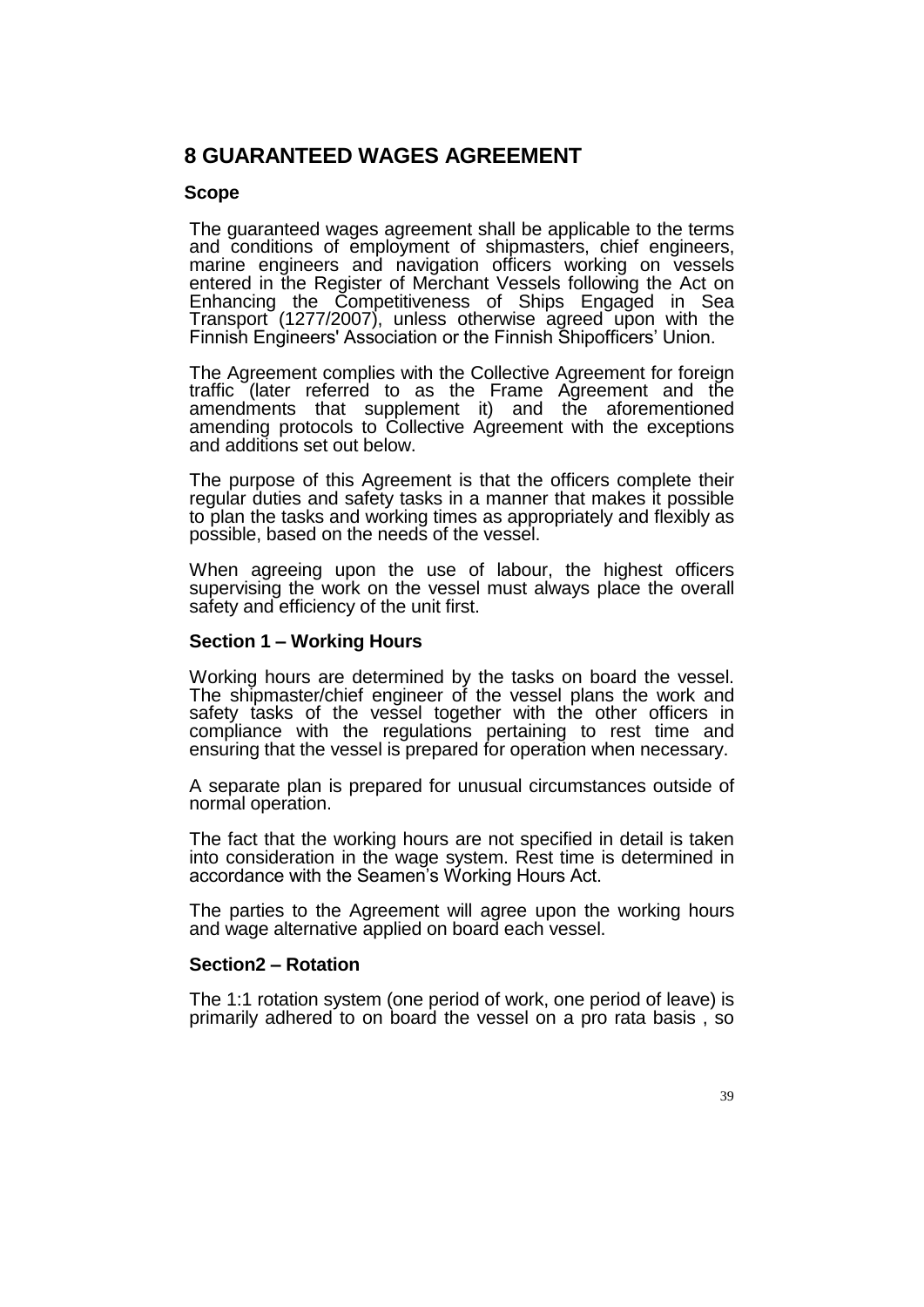that one working period day on board the vessel entitles the employee to one day of leave, including the annual holiday days in accordance with Seamen's Annual Holidays Act. The additional annual holidays in accordance with the main agreement have been included in the wage table. Change of rotation days are split between the parties. For shipmasters and chief engineers, a change of rotation day is a full working day.

If more earned days of leave accrue than allowed under the rotation system, the excessive days off are primarily compensated for in wages or, by mutual agreement, as time off.

Arranging additional time off cannot result in unreasonable inconvenience to the employer. Therefore, the agreed rotation system should primarily be adhered to.

When paying out the accrued leave days upon termination of employment or otherwise exceptionally during employment, the pay indicated in the wage table including experience allowance is divided by 30 in order to determine the amount to be paid for a day of leave. When paying out earned leave days upon the end of fixed-term employment, the number of days off is multiplied by 0.9.

#### **Section3 ‒ Wages**

According to this Agreement, monthly wages of officers are guaranteed wages for both working an leave periods, and they include all the allowances under the Frame Agreement and agreements supplementing it, with the exception of the following:

- 1) experience allowance as in the main agreement,<br>2) For the period of annual holiday, an 18% increase
	- For the period of annual holiday, an 18% increase and a holiday bonus will be paid as follows:

13 days of leave for 15 days, 15 days of leave for 17 days, 18 days of leave for 21 days,

- 3) stop turn is paid in accordance with the main agreement.<br>4) Section 3 of the main agreement is adhered to as is fo
- Section 3 of the main agreement is adhered to as is for the meal and accommodation allowance,
- 5) ocean allowance,<br>6) allowance for ope
- 6) allowance for operating outside Europe,<br>7) liquefied gas allowance,
- 7) liquefied gas allowance,<br>8) cargo handling supervis<br>9) E0 allowance,
- cargo handling supervision allowance,
- 9) E0 allowance,
- uniform allowance.
- 11) potential other allowances and reimbursements paid by the shipowner.

Guaranteed wages are divided into five different classes based on the overtime hours included in the wages. In addition, guaranteed wages differ for service on board tankers, ro-ro vessels and other vessels. The working hours included in guaranteed wages are as follows: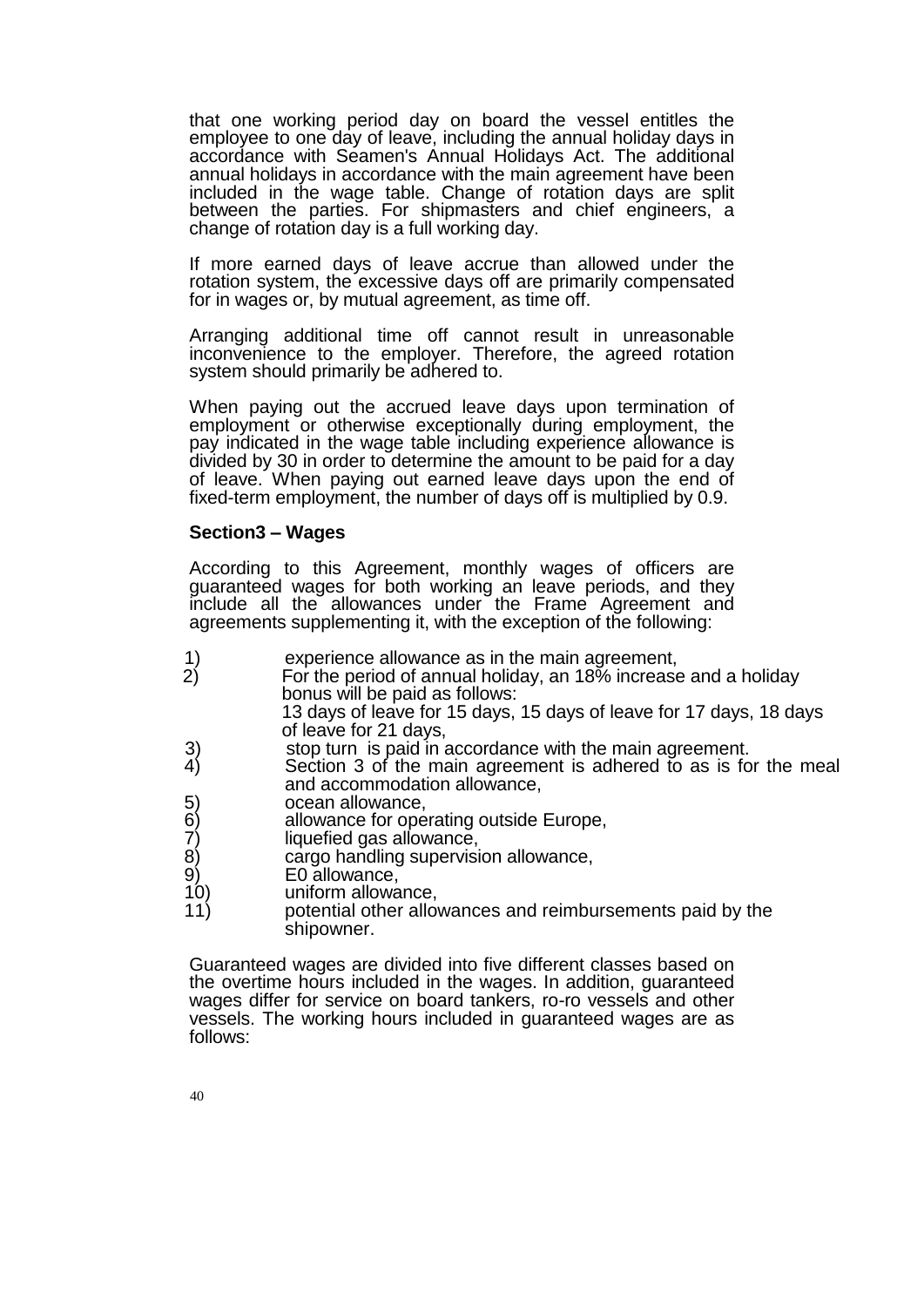| a) 25 hours of overtime/month | 12 hours/day |
|-------------------------------|--------------|
| b) 50 hours of overtime/month | 12 hours/day |
| c) 60 hours of overtime/month | 13 hours/day |
| d) 70 hours of overtime/month | 14 hours/day |
| e) 80 hours of overtime/month | 14 hours/day |

#### **Guaranteed wage tables** (see wage appendix)

Overtime compensation is paid for working hours that exceed the hours included in guaranteed wage classes. The hourly overtime remuneration payable in cash for overtime done on a weekday shall be at least 1/102 and, on a public holiday, at least 1/63 of the basic wages and potential allowances defined in the employee's Frame Agreement and its supplemental agreements.

#### **Section 4 ‒ Sick leave, training and other similar leave**

When the employer is required by law or the agreements to pay wages to the employee (e.g. sickness, injury, training, etc.), no leave is accrued or used under the working hours and rotation system in this Agreement.

#### **Section 5 ‒ Additional terms**

As a derogation to the provisions in the Seamen's Working Hours Act (296/76) that entered into force on 1 June 1976 and following Section 16 (251/87) of this Act, it has been agreed that Sections 4, 5, 6, 7, 12 and 14 of the Act and Articles 2.1 Day in port, 2.2, 2.3, 2.4, 4.1, 4.2, 4.3, 4.4, 6.1.3, 6.2 and 6.3 on working hours in the main agreement are replaced by the provisions of this Collective Agreement.

## **Section 6 ‒ Validity period**

This Agreement shall be valid as the Frame Agreement in force between the parties.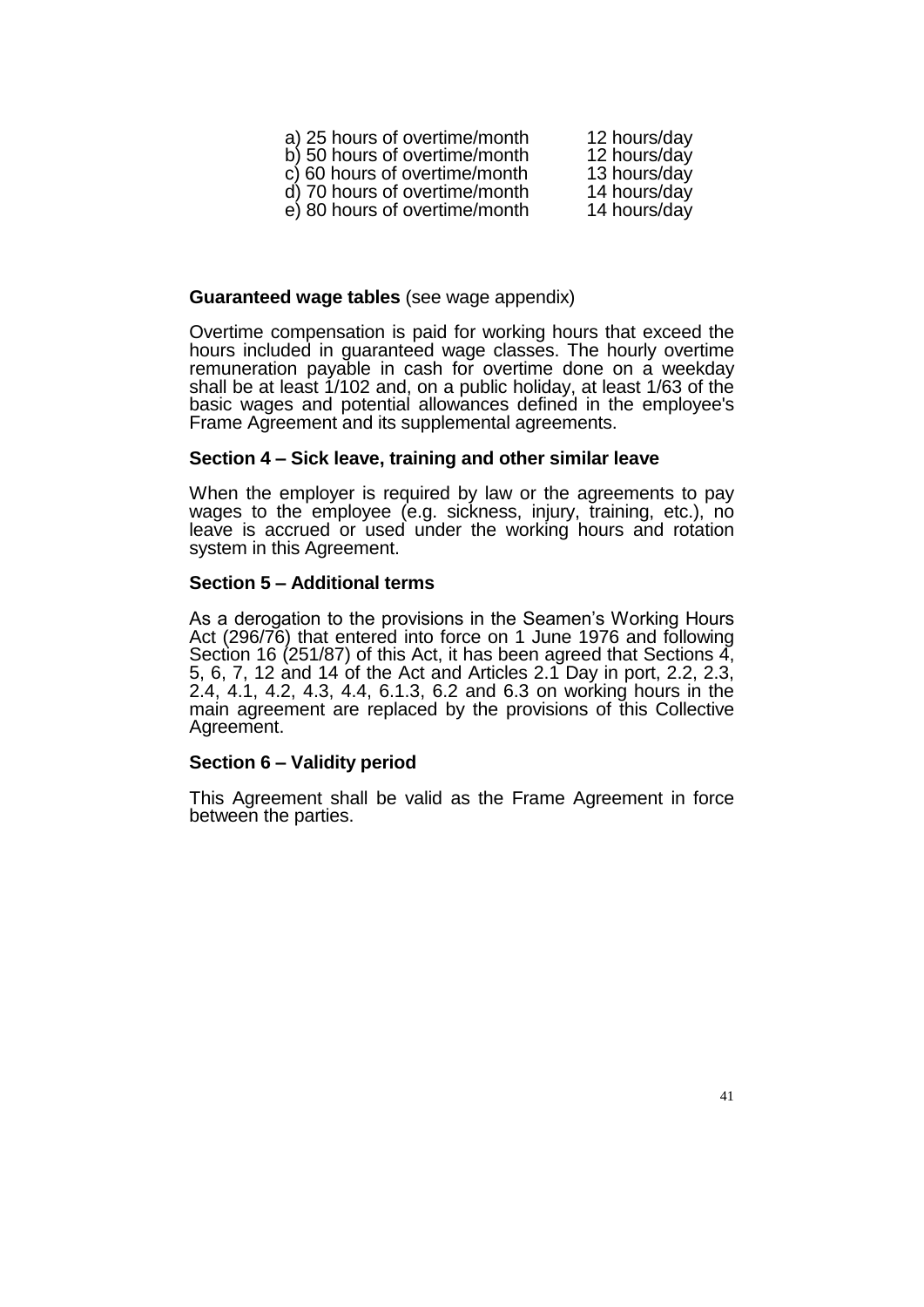# **THE FINNISH SHIPOFFICERS' UNION**

# **Wages for international traffic 1 March 2012**

| DWT/ IHV                   |                                  | Shipmaster | <b>Chief Navigation</b><br>Officer | <b>Navigation Officer I-II</b> |
|----------------------------|----------------------------------|------------|------------------------------------|--------------------------------|
|                            | Under 12999                      | 3648.49    | 1987.55                            | 1806.54                        |
|                            | 13000 -29999                     | 3761.96    | 2064.76                            | 1806.54                        |
|                            | 30000 -79999                     | 3939.46    | 2190.08                            | 1860.16                        |
|                            | 80000 -159999                    | 4110.70    | 2290.27                            | 1952.94                        |
| 160000-                    |                                  | 4287.77    | 2401.21                            | 2059.26                        |
| <b>ALLOWANCES IN EUROS</b> |                                  |            |                                    |                                |
| <b>Shipmasters</b>         |                                  |            |                                    |                                |
|                            | ocean allowance,                 |            |                                    | 96.94                          |
|                            | uniform allowance,               |            |                                    | 19,98                          |
|                            | radio operator                   |            |                                    |                                |
|                            | allowance                        |            |                                    | 47.92                          |
|                            | meal and accommodation allowance |            |                                    | see navigation<br>officers     |
|                            | passenger vessel                 |            |                                    |                                |
|                            | allowance                        |            |                                    | 195.97                         |
| <b>Navigation Officers</b> |                                  |            |                                    |                                |
|                            | ocean allowance,                 |            |                                    | 78.61                          |
|                            |                                  |            |                                    | 70.89                          |
|                            | uniform allowance,               |            |                                    | 19.98                          |
|                            | watchkeeping                     |            |                                    | 1.01                           |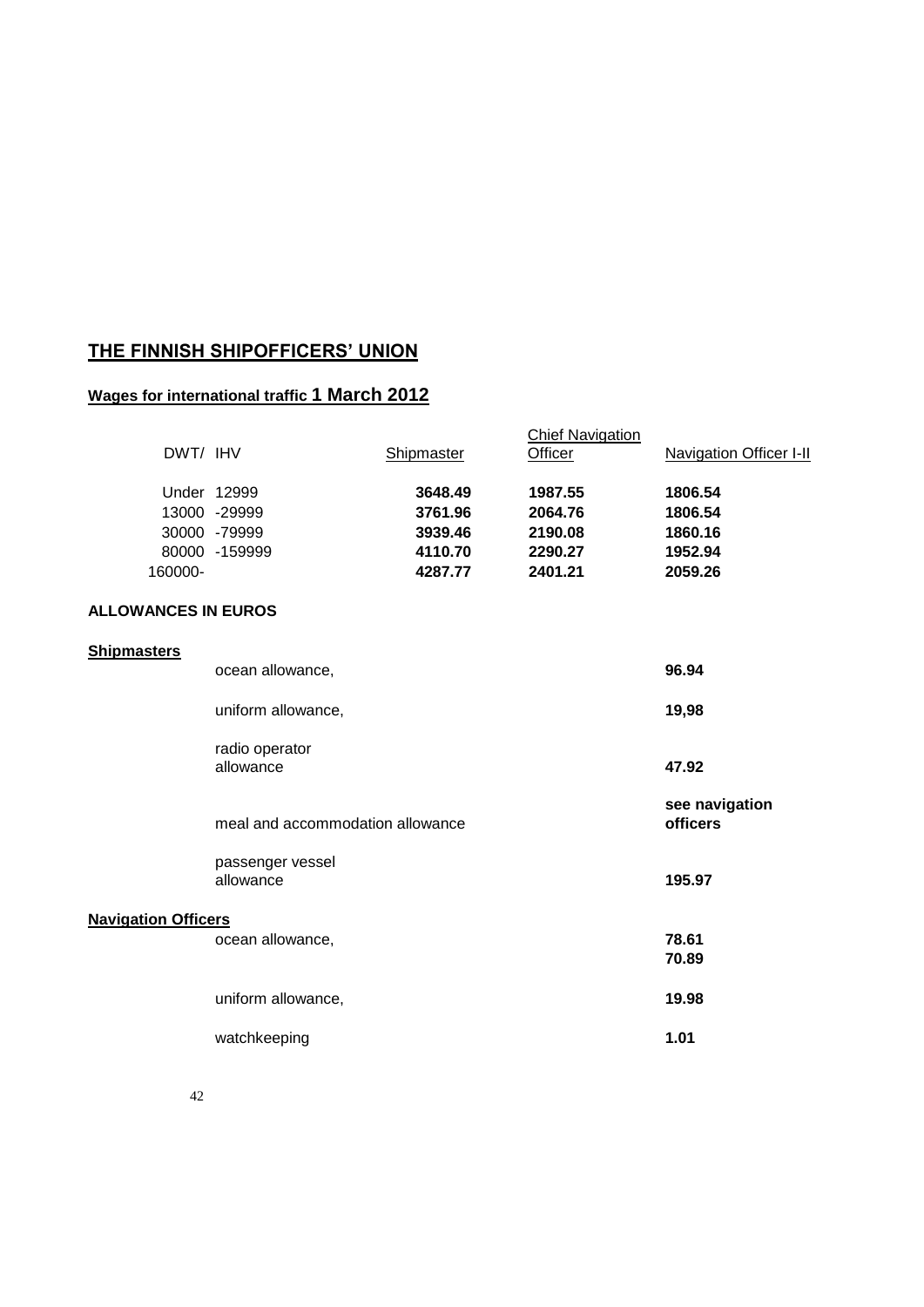| allowance                                                                                                                                    |                                                                   |
|----------------------------------------------------------------------------------------------------------------------------------------------|-------------------------------------------------------------------|
|                                                                                                                                              | 1.59                                                              |
| cargo handling supervision allowance,                                                                                                        | 4.09                                                              |
| radio operator<br>allowance                                                                                                                  | 47.92                                                             |
| automation allowance                                                                                                                         | 16.45                                                             |
| meal and accommodation allowance<br>- if no meals or accommodation have been<br>arranged<br>- Finland<br>- abroad<br>allowance               | 28.91<br>54.41<br>- accommodation<br>according to<br>invoice      |
| Fringe benefit<br>allowance<br>- during compensatory free time, annual leave and<br>illness<br>allowance                                     | 21.18<br>14.17<br>( - meal allowance<br>( - accommodation<br>7.01 |
| Stop turn allowance<br>- weekdays<br>- Sundays - and<br>public holidays<br>- weekdays in Finland<br>- Sundays and public holidays in Finland | 23.84<br>28.68<br>38.79<br>47.92                                  |
| passenger vessel<br>allowance                                                                                                                | 41.57                                                             |
| line pilot allowance                                                                                                                         | 85.96<br>94.99                                                    |
| line pilot allowance (fixed allowance)<br>taxi expenses                                                                                      | 68.22<br>41.25                                                    |

# **Training and Degree allowance**

**Training allowance:** A separate training allowance is paid to sea captain and engineering students who attend classes or have a degree from a polytechnic and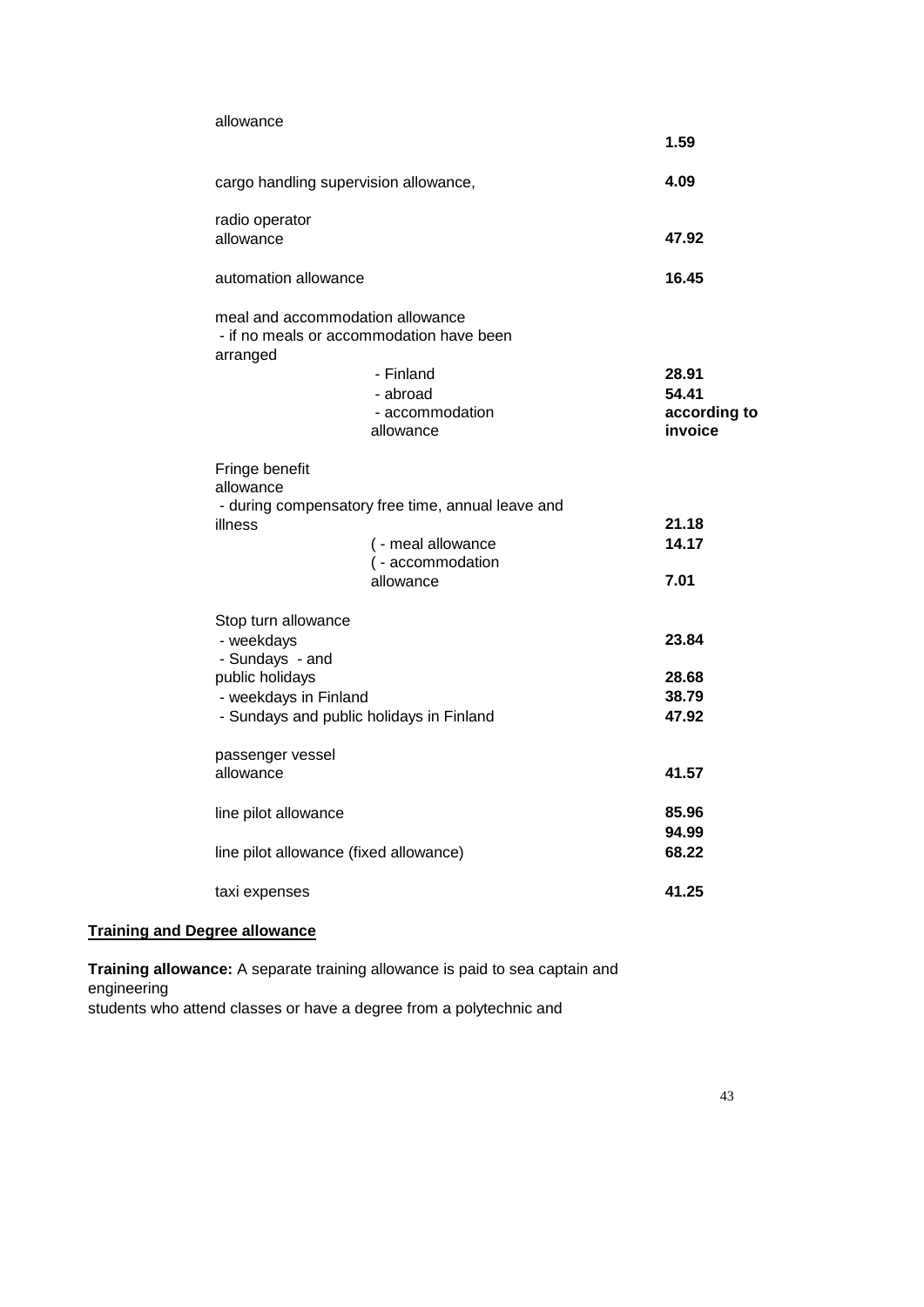have earned a Deck Watchkeeping Officer or a Watchkeeping Engineer qualification. **54.99**

This allowance does not expire if the Deck Watchkeeping Officer or Watchkeeping Engineer earns a higher qualification.

The allowance is paid for both time spent working and on leave.

**Degree allowance:** Navigation Officers and Marine Engineers who have completed Sea Captain or Engineer degrees at a Polytechnic, are paid a separate Degree allowance monthly.

**97.00**

The allowance is not paid to the Maritime Officer or the Marine Engineer if they are receiving the MKK or YKK competency allowance. The allowance is also not paid Chief Officer, Chief Engineer or Chief Navigation Officer.

The allowance is paid for both time spent working and on leave.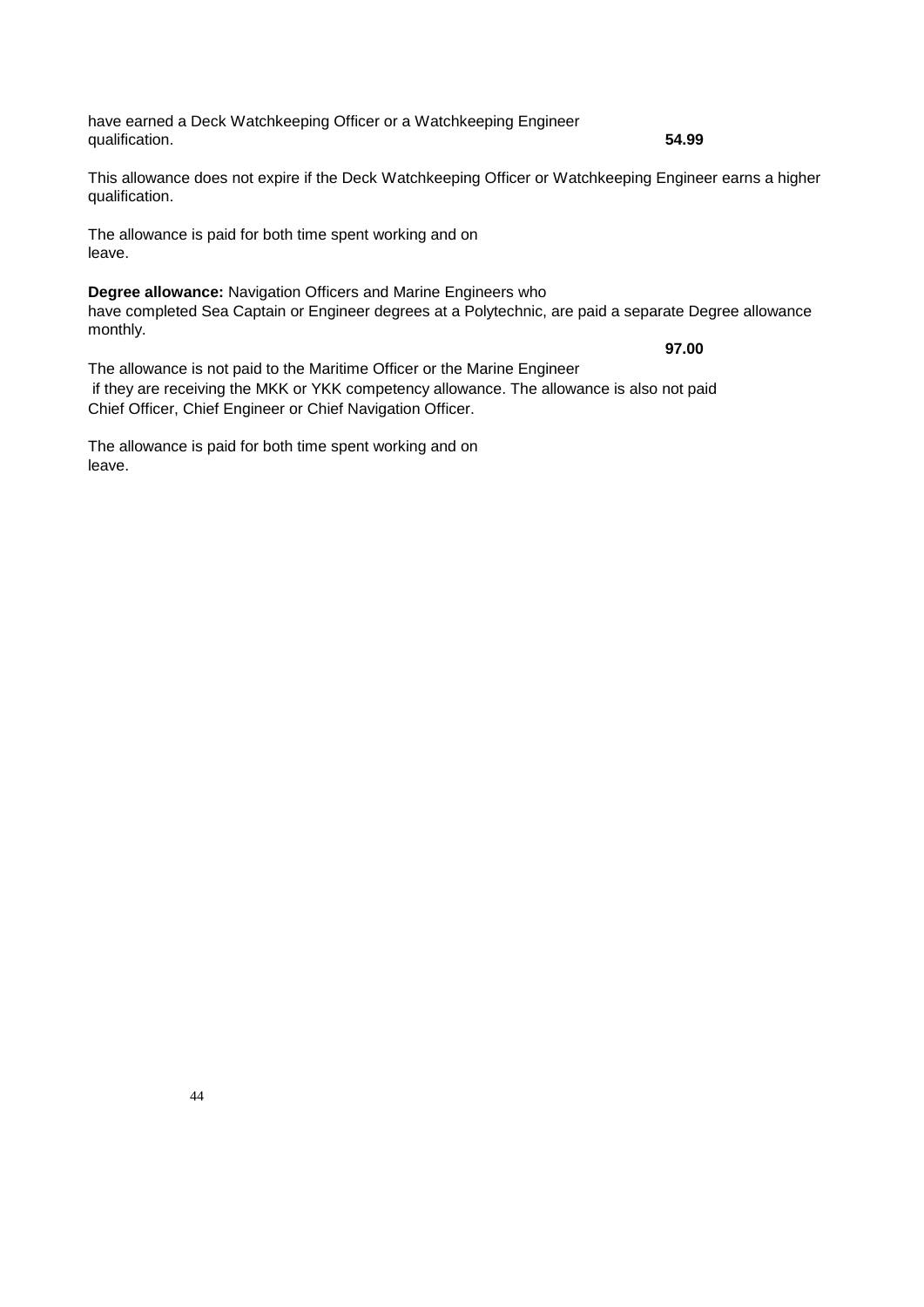## **PASSENGER VESSELS 1 March 2012**

#### **Shipmaster**

| DWT IHK                         |          | 03y     | 35y     | 5 <sub>y</sub> |  |
|---------------------------------|----------|---------|---------|----------------|--|
|                                 | 12999    | 4074.84 | 4140.15 | 4207.20        |  |
| 13000                           | -29999   | 4181.61 | 4249.31 | 4317.66        |  |
| 30000-                          |          | 4288.43 | 4358.27 | 4427.24        |  |
| <b>Chief Navigation Officer</b> |          |         |         |                |  |
|                                 | 12999    | 2216.84 | 2271.28 | 2325.98        |  |
| 13000                           | $-29999$ | 2272.79 | 2328.56 | 2384.22        |  |
| 30000-                          |          | 2329.18 | 2386.18 | 2444.00        |  |
| <b>Navigation Officer I-II</b>  |          |         |         |                |  |
|                                 | 12999    | 1905.50 | 1955.22 | 2007.04        |  |
| 13000                           | -29999   | 1948.93 | 2000.39 | 2054.02        |  |
| 30000-                          |          | 1992.28 | 2046.36 | 2103.42        |  |

On passenger vessels that cannot be included in the second register, a separate allowance is paid. The allowance is EUR 91.01 monthly starting on 1 March 2012.

#### **Nurse**

| Guaranteed wages | 2782.11 |
|------------------|---------|
|------------------|---------|

| Overtime compensation             |       |
|-----------------------------------|-------|
| - weekday hour                    | 18.65 |
| - Sunday and public holiday hours | 30.04 |

Starting on 1 January 1998, the basis for calculating free time is 80%.

On passenger vessels that cannot be included in the second register, a separate allowance is paid. The allowance is EUR 91.01 monthly starting on 1 March 2012.

Deck or engineering officers discharging security officer (SSO) duties in accordance with ISPS are paid a separate allowance

as follows:

a) passenger vessels (SOLAS definition) **€**115.97 /month

b) tanker and cargo vessels that have certification for hazardous cargo **€**57.00 / month

c) other cargo vessels **€**23.18 /month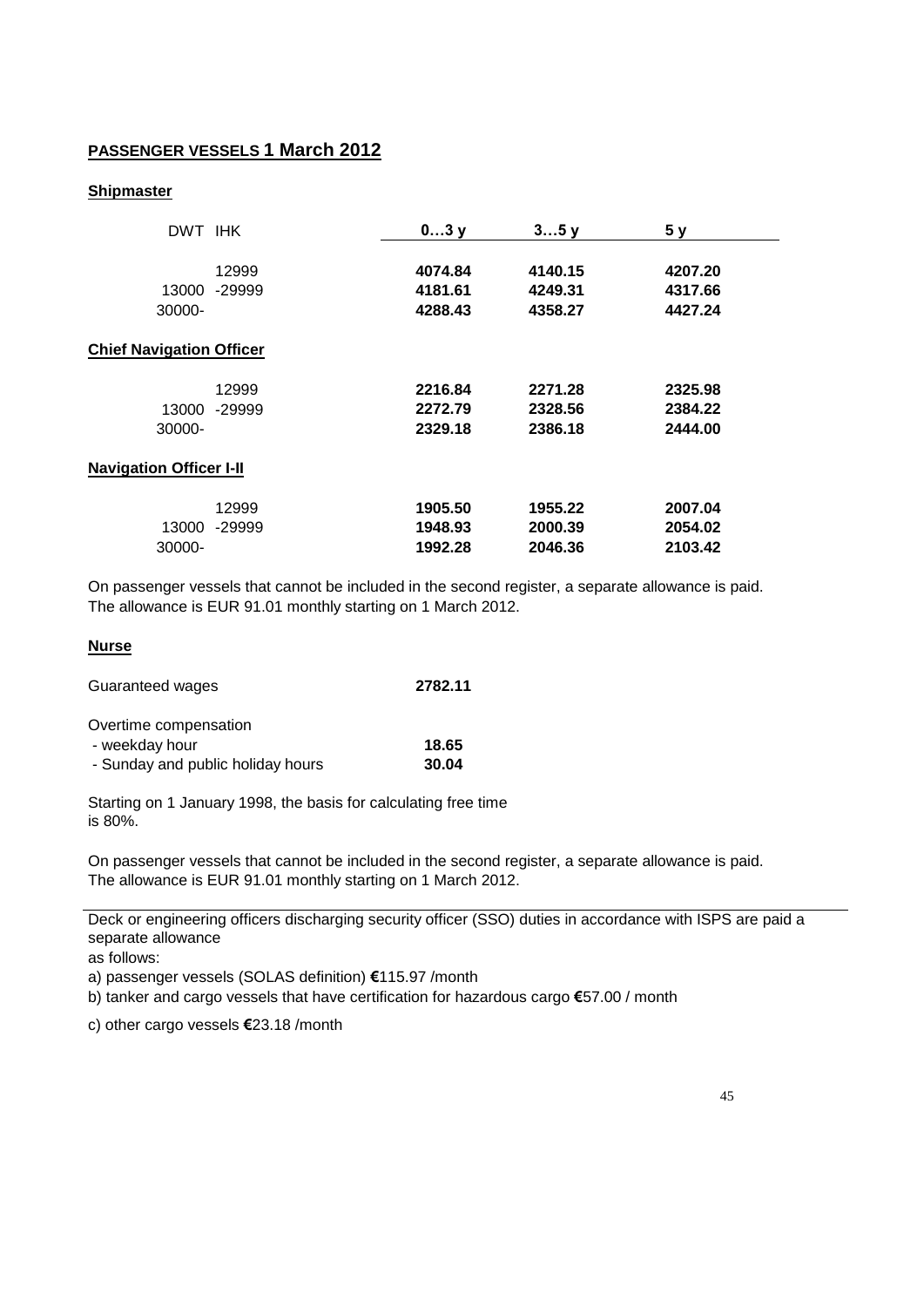The allowance is not paid on board a vessel that employs separately a navigation officer or a marine engineer who has no watchkeeping duties.

## **GUARANTEED WAGES APPENDIX 1 March 2012 RO-RO ETC. VESSELS**

|                                       |                                                                       | 50      |            |  |
|---------------------------------------|-----------------------------------------------------------------------|---------|------------|--|
|                                       | 25 hours                                                              | hours   | 70 hours   |  |
| <b>Shipmaster</b>                     |                                                                       |         |            |  |
|                                       |                                                                       |         |            |  |
| $-12999$                              | 3648.49                                                               | 3648.49 | 3648.49    |  |
| 13000 -29999                          | 3761.96                                                               | 3761.96 | 3761.96    |  |
| 30000 -79999                          | 3939.46                                                               | 3939.46 | 3939.46    |  |
| 80000 -159999                         | 4110.70                                                               | 4110.70 | 4110.70    |  |
| 160000-                               | 4287.77                                                               | 4287.77 | 4287.77    |  |
| <b>Chief Navigation Officer (MKK)</b> |                                                                       |         |            |  |
| $-12999$                              | 2313.49                                                               | 2566.09 | 2772.70    |  |
| 13000 -29999                          | 2405.09                                                               | 2667.57 | 2882.79    |  |
| 30000 -79999                          | 2551.69                                                               | 2830.31 | 3059.51    |  |
| 80000 -159999                         | 2668.87                                                               | 2960.82 | 3200.30    |  |
| 160000-                               | 2799.16                                                               | 3105.71 | 3356.62    |  |
| <b>Navigation Officer I-II (MKK)</b>  |                                                                       |         |            |  |
| $-12999$                              | 2091,32                                                               | 2319,43 | 2506,00    |  |
| 13000 -29999                          | 2091,32                                                               | 2319,43 | 2506,00    |  |
| 30000 -79999                          | 2157,80                                                               | 2393,24 | 2585,62    |  |
| 80000 -159999                         | 2271,86                                                               | 2519,77 | 2723,36    |  |
| 160000-                               | 2398,41                                                               | 2660,52 | 2875,50    |  |
| <b>Navigation Officer I-II</b>        |                                                                       |         |            |  |
| $-12999$                              | 1993.20                                                               | 2210.72 | 2388.26    |  |
| 13000 -29999                          | 1993.20                                                               | 2210.72 | 2388.26    |  |
| 30000 -79999                          | 2056.44                                                               | 2280.90 | 2464.26    |  |
| 80000 -159999                         | 2165.15                                                               | 2401.41 | 2594.90    |  |
| 160000-                               | 2285.63                                                               | 2535.71 | 2740.14    |  |
|                                       | As from 1 March 2012, navigation officers on the 00-04 watch are paid |         | €6.58 /day |  |

when the vessel is in E0 mode.

If the vessel utilises some other watchkeeping system, the allowance is paid to the navigation officer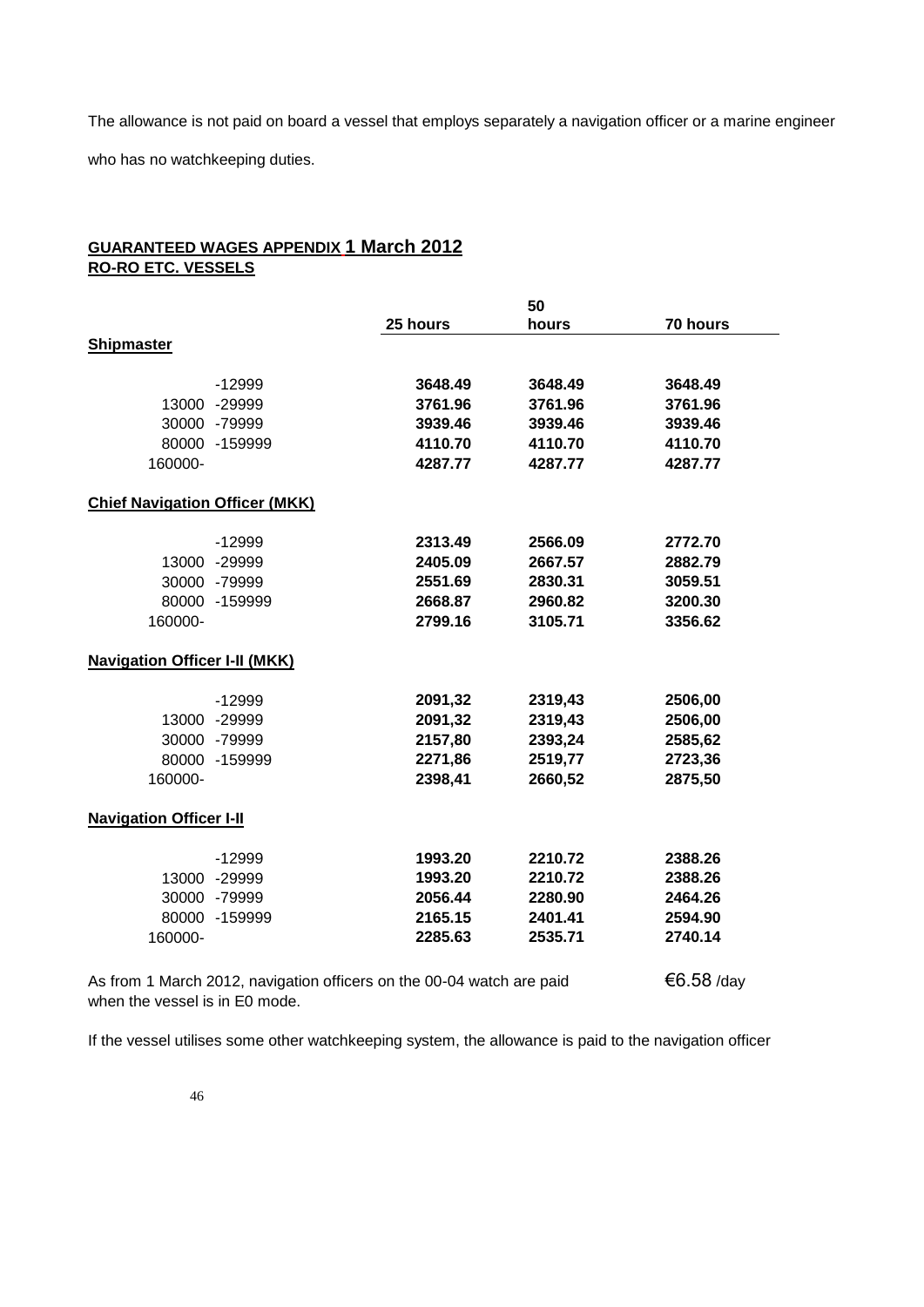who takes on the longest hours of the aforementioned watch duty.

# **GUARANTEED WAGES APPENDIX 1 March 2012 TANKER VESSELS**

|                                                                       |           |                 | 50      | 70      |
|-----------------------------------------------------------------------|-----------|-----------------|---------|---------|
|                                                                       |           | <b>25 hours</b> | hours   | hours   |
| <b>Shipmaster</b>                                                     |           |                 |         |         |
|                                                                       |           |                 |         |         |
|                                                                       | $-12999$  | 4013.33         | 4013.33 | 4013.33 |
| 13000                                                                 | $-29999$  | 4138.16         | 4138.16 | 4138.16 |
| 30000                                                                 | -79999    | 4333.39         | 4333.39 | 4333.39 |
| 80000                                                                 | $-159999$ | 4521.79         | 4521.79 | 4521.79 |
| 160000-                                                               |           | 4716.53         | 4716.53 | 4716.53 |
| <b>Chief Navigation Officer (MKK)</b>                                 |           |                 |         |         |
|                                                                       | $-12999$  | 2540.74         | 2819.15 | 3046.15 |
| 13000                                                                 | $-29999$  | 2641.35         | 2930.30 | 3167.22 |
| 30000                                                                 | -79999    | 2802.83         | 3110.04 | 3361.57 |
| 80000                                                                 | -159999   | 2931.59         | 3253.42 | 3516.34 |
| 160000-                                                               |           | 3074.99         | 3412.52 | 3688.55 |
| <b>Chief Navigation Officers (MKK)</b><br>natural gas/chemical tanker |           |                 |         |         |
|                                                                       |           |                 |         |         |
|                                                                       | $-12999$  | 2641.78         | 2920.19 | 3147.43 |
| 13000                                                                 | $-29999$  | 2746.48         | 3035.64 | 3271.91 |
| 30000                                                                 | -79999    | 2913.52         | 3221.18 | 3472.48 |
| 80000                                                                 | -159999   | 3047.45         | 3367.14 | 3636.54 |
| 160000-                                                               |           | 3196.01         | 3533.76 | 3809.61 |
|                                                                       |           |                 |         |         |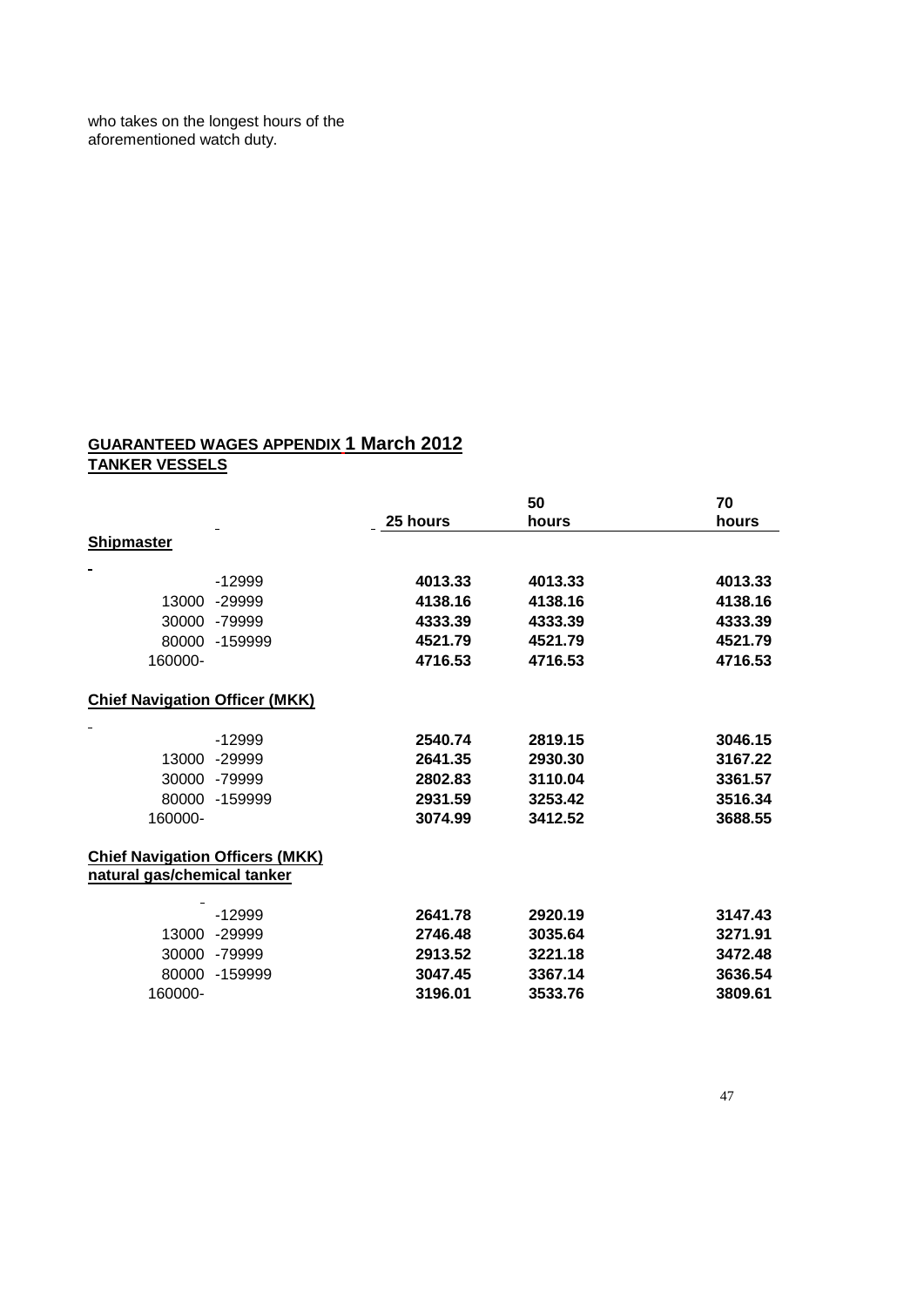#### **Navigation Officer I-II (MKK)**

| $-12999$                       | 2296.19 | 2547.33 | 2752.62 |
|--------------------------------|---------|---------|---------|
| -29999<br>13000                | 2296.19 | 2547.33 | 2752.62 |
| 30000<br>-79999                | 2369.79 | 2628.44 | 2840.63 |
| -159999<br>80000               | 2494.81 | 2768.11 | 2991.49 |
| 160000-                        | 2634,27 | 2922,85 | 3158,70 |
| <b>Navigation Officer I-II</b> |         |         |         |
| $-12999$                       | 2189.03 | 2427.89 | 2623.26 |
| -29999<br>13000                | 2189.03 | 2427.89 | 2623.26 |
| 30000<br>-79999                | 2258.12 | 2505.36 | 2706.78 |
| 80000<br>-159999               | 2377.75 | 2637.70 | 2850.75 |
| 160000-                        | 2510.51 | 2785.76 | 3009.78 |
|                                |         |         |         |

| As from 1 March 2012, navigation officers on the 00-04 watch are paid | 6.58 |
|-----------------------------------------------------------------------|------|
| when the vessel is in E0 mode.                                        |      |

If the vessel utilises some other watchkeeping system, the allowance is paid to the navigation officer who takes on the longest hours of the aforementioned watch duty.

# **FINNISH ENGINEERS' ASSOCIATION**

### **Wages for international traffic 1 March 2012**

| DWT/ IHV                 |           | <b>Chief</b><br><b>Engineer</b> | without<br>watchkeeping | <b>Engineer</b> | <b>Engineer</b><br><u>          </u> |
|--------------------------|-----------|---------------------------------|-------------------------|-----------------|--------------------------------------|
| Less than                | 12999     | 2413,35                         | 3283,42                 | 1987,55         | 1806,54                              |
| 13000                    | $-29999$  | 2503.60                         | 3385.70                 | 2064.76         | 1806.54                              |
| 30000                    | -79999    | 2612.11                         | 3545.78                 | 2190.08         | 1860.16                              |
| 80000                    | $-159999$ | 2679.14                         | 3699.63                 | 2290.27         | 1952.94                              |
| 160000<br>$\blacksquare$ |           | 2824.42                         | 3859.09                 | 2401.21         | 2059.26                              |

**ALLOWANCES IN EUROS**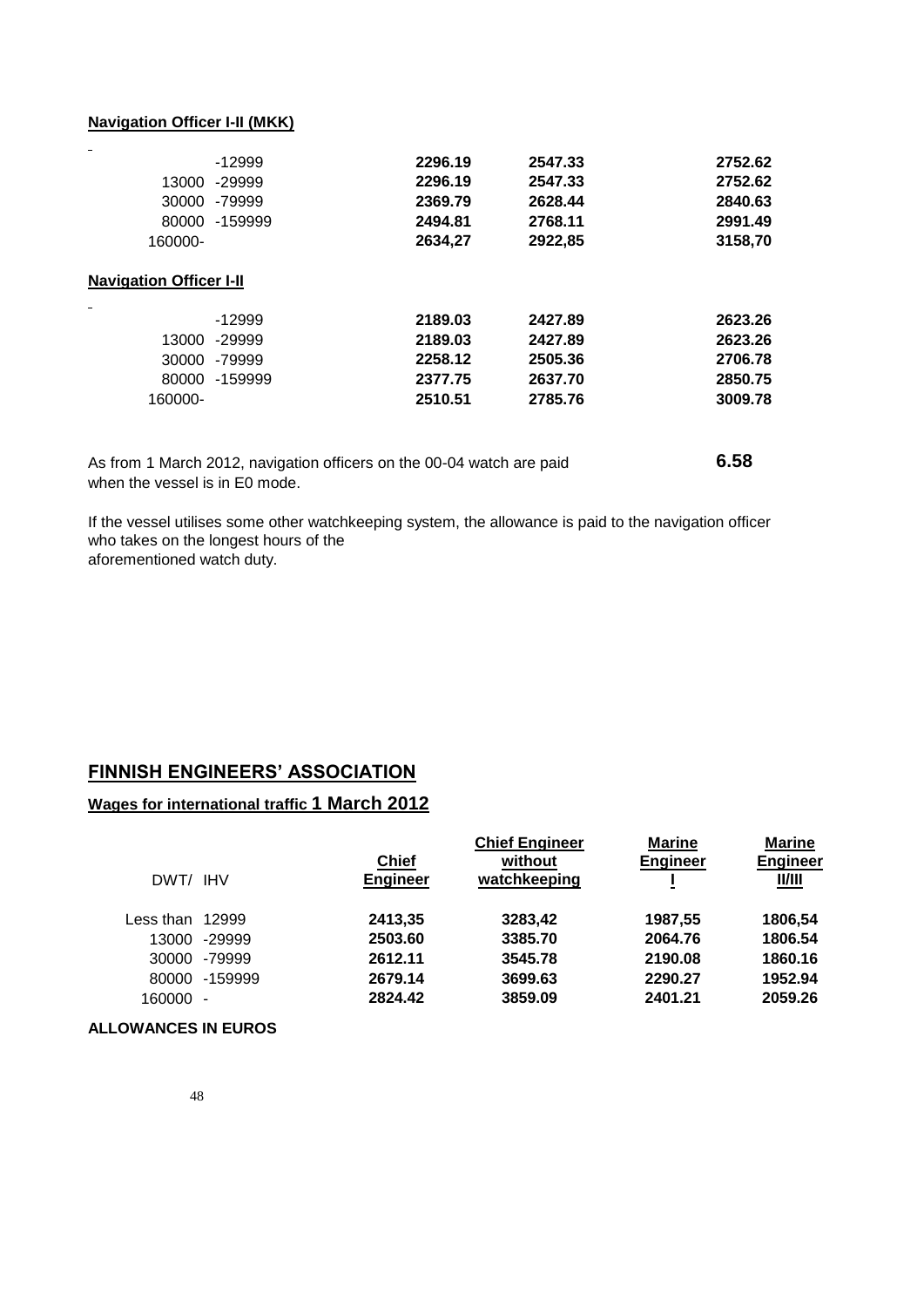# **Chief Engineer**

|                                  | ocean                                             |                |
|----------------------------------|---------------------------------------------------|----------------|
|                                  | allowance                                         | 88.41          |
|                                  |                                                   |                |
|                                  | fire chief<br>allowance                           | 47.92          |
|                                  |                                                   |                |
|                                  | classification                                    |                |
|                                  | allowance                                         | 29.87          |
|                                  |                                                   |                |
|                                  | handheld                                          |                |
|                                  | extinguisher                                      |                |
|                                  | inspection                                        |                |
|                                  | allowance                                         | 8.69           |
|                                  | meal and accommodation                            | Se Marine      |
|                                  | allowance                                         | e engineers    |
|                                  |                                                   |                |
|                                  | passenger                                         |                |
|                                  | vessel allowance                                  | 147.74         |
| <b>Marine Engineer</b>           |                                                   |                |
|                                  | ocean                                             |                |
|                                  | allowance,                                        | 78.61          |
|                                  |                                                   | 70.89          |
|                                  | uniform                                           |                |
|                                  | allowance,                                        | 19.98          |
|                                  |                                                   |                |
|                                  | watchkeeping                                      |                |
|                                  | shift allowance                                   | 1.01           |
|                                  |                                                   | 1.59           |
|                                  |                                                   |                |
|                                  | maintenance                                       |                |
|                                  | allowance                                         | 47.92          |
|                                  | Marine Engineer without                           |                |
|                                  | watchkeeping duties                               | 16.45          |
|                                  | preventive                                        |                |
|                                  | maintenance                                       |                |
|                                  | allowance                                         |                |
|                                  |                                                   |                |
| Meal and accommodation allowance |                                                   |                |
|                                  | - if no meals or accommodation have been arranged |                |
| for employees                    |                                                   |                |
|                                  | - Finland                                         | 28.91<br>54.41 |
|                                  | - abroad                                          | according      |
|                                  | accommodation                                     | to invoice     |
|                                  |                                                   |                |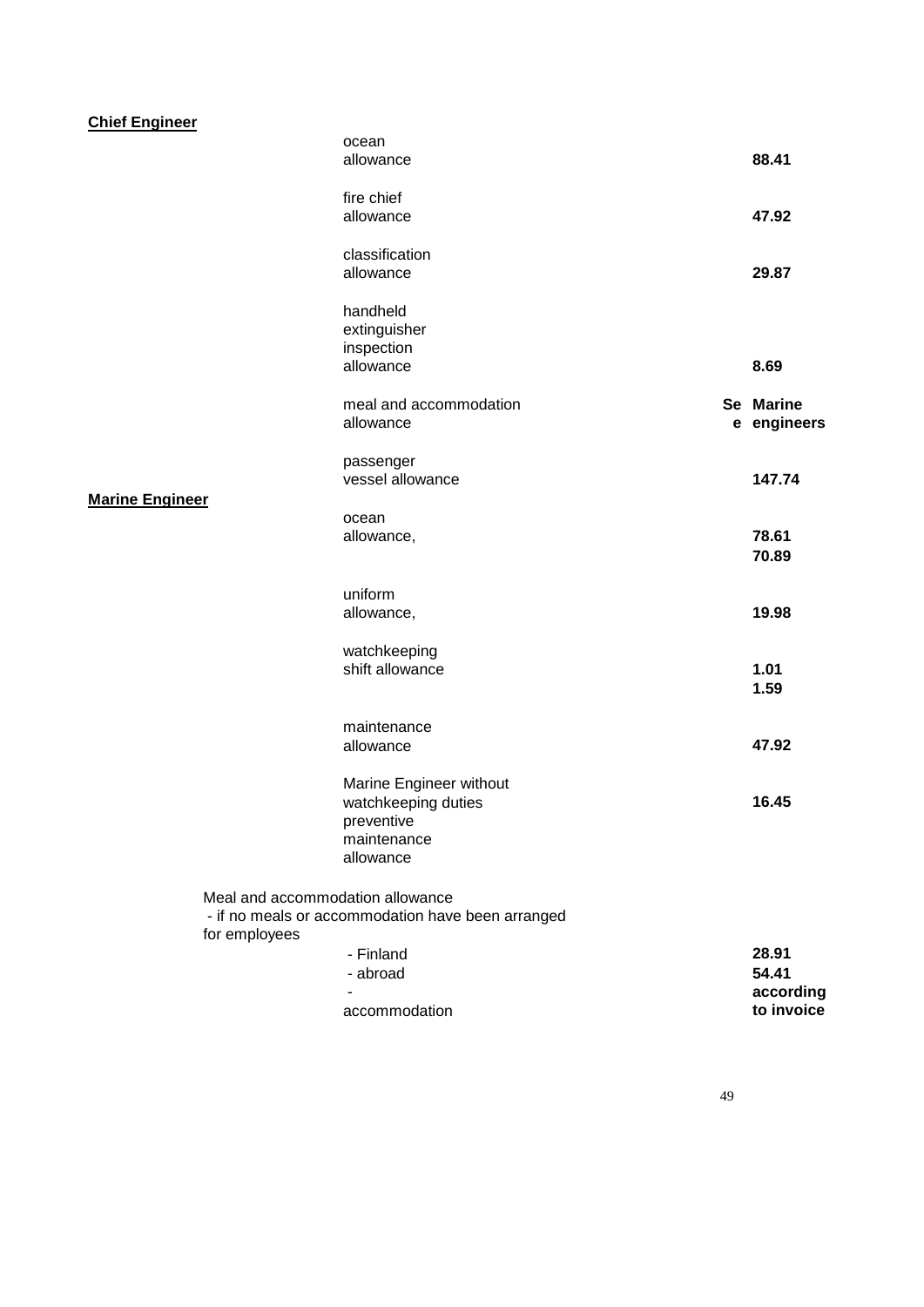#### allowance

| Fringe benefit allowance                                              |                                                                                          |       |
|-----------------------------------------------------------------------|------------------------------------------------------------------------------------------|-------|
|                                                                       | - during compensatory free time, annual leave and                                        |       |
| illness                                                               |                                                                                          | 21.18 |
|                                                                       | $( -$ meal                                                                               |       |
|                                                                       | allowance                                                                                | 14.17 |
|                                                                       | ( –                                                                                      |       |
|                                                                       | accommodation                                                                            |       |
|                                                                       | allowance                                                                                | 7.01  |
| Stop turn allowance                                                   |                                                                                          |       |
| - weekdays                                                            |                                                                                          | 23.84 |
| - Sundays or public holidays                                          |                                                                                          | 28.68 |
| - weekdays in Finland                                                 |                                                                                          | 38.79 |
| - Sundays and public holidays in                                      |                                                                                          |       |
| Finland                                                               |                                                                                          | 47.92 |
| Passenger vessel allowance                                            |                                                                                          | 41.57 |
| Taxi expenses                                                         |                                                                                          |       |
| <b>Training and Degree allowance</b>                                  |                                                                                          |       |
|                                                                       | Training allowance: A separate training allowance is paid to sea captain and engineering | 54.99 |
| students who attend classes or have a degree from a polytechnic and   |                                                                                          |       |
|                                                                       | have earned a Deck Watchkeeping Officer or a Watchkeeping Engineer qualification.        |       |
|                                                                       |                                                                                          |       |
| The allowance is paid for both time spent working and<br>on leave.    |                                                                                          |       |
| <b>Degree allowance: Navigation Officers and Marine Engineers who</b> |                                                                                          |       |
|                                                                       | have completed Sea Captain or Engineering degrees at a polytechnic, are paid a           | 97.00 |
| separate Degree allowance monthly.                                    |                                                                                          |       |
| The allowance is paid for both time spent working and                 |                                                                                          |       |
| on leave.                                                             |                                                                                          |       |
|                                                                       |                                                                                          |       |

# **PASSENGER VESSELS 1 March 2012**

## **Chief Engineer**

| DWT/ IHV |              | $03$ $V$ | 35v     | 5 V     |
|----------|--------------|----------|---------|---------|
|          | -12999       | 3641.84  | 3706.93 | 3773.13 |
|          | 13000 -29999 | 3736.59  | 3804.72 | 3871.33 |
| 30000-   |              | 3833.09  | 3902.48 | 3970.81 |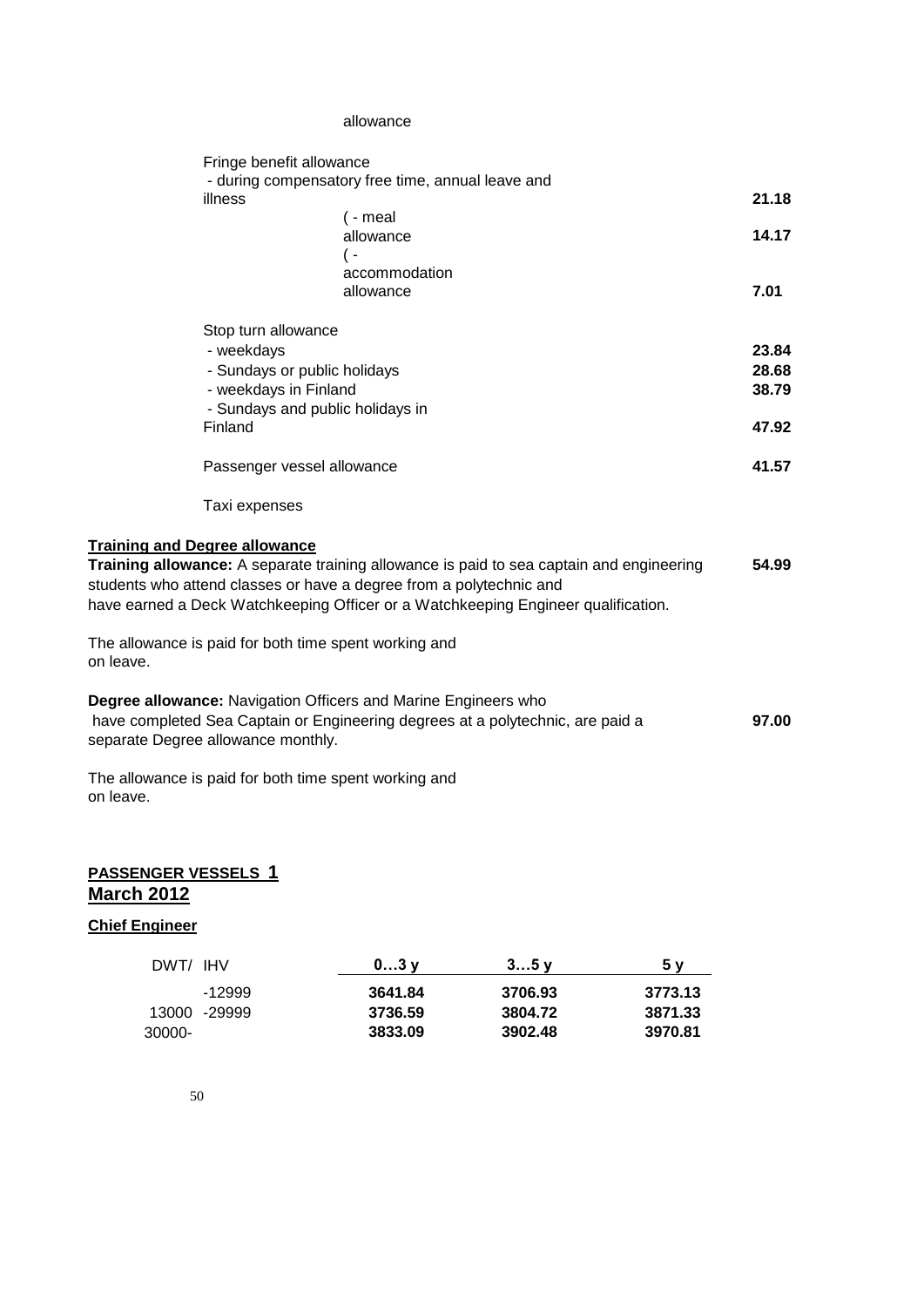#### **Marine Engineer I without watchkeeping**

|                               | $-12999$ | 2321.89 | 2376.27 | 2430.67 |
|-------------------------------|----------|---------|---------|---------|
| 13000                         | -29999   | 2381.86 | 2436.25 | 2492.79 |
| 30000-                        |          | 2438,18 | 2496,01 | 2555,14 |
| <b>Marine Engineer I</b>      |          |         |         |         |
|                               | $-12999$ | 2216.84 | 2271.28 | 2325.98 |
| 13000                         | -29999   | 2272.79 | 2328.56 | 2384.22 |
| 30000-                        |          | 2329.18 | 2386.18 | 2444.00 |
| <b>Marine Engineer II/III</b> |          |         |         |         |
|                               | $-12999$ | 1905.50 | 1955.22 | 2007.04 |
| 13000                         | -29999   | 1948.93 | 2000.39 | 2054.02 |
| 30000-                        |          | 1992.28 | 2046.36 | 2103.42 |
|                               |          |         |         |         |

On passenger vessels that cannot be included in the second register, a separate allowance is paid. The allowance is EUR 91.01 monthly as from 1 March 2012.

Deck or engineering officers discharging security officer (SSO) duties in accordance with ISPS are paid a separate allowance

as follows:

a) passenger vessels (SOLAS definition) **€**115.97 /month

b) tanker and cargo vessels that have certification for hazardous cargo **€**57.00 / month

c) other cargo vessels **€**23.18 /month

The allowance is not paid on board a vessel that employs separately a navigation officer or a marine engineer

without watchkeeping duties.

# **GUARANTEED WAGES APPENDIX** 1 March

2012 **RO-RO ETC. VESSELS**

|                       |          | <b>25 hours</b> | 50 hours | <b>60 hours</b> | <b>70 hours</b> |
|-----------------------|----------|-----------------|----------|-----------------|-----------------|
| <b>Chief Engineer</b> |          |                 |          |                 |                 |
|                       | $-12999$ | 3283.42         | 3283.42  | 3283.42         | 3283.42         |
| 13000                 | -29999   | 3385.70         | 3385.70  | 3385.70         | 3385.70         |
| 30000                 | -79999   | 3545.78         | 3545.78  | 3545.78         | 3545.78         |
| 80000                 | -159999  | 3699.63         | 3699.63  | 3699.63         | 3699.63         |
| 160000-               |          | 3859.09         | 3859.09  | 3859.09         | 3859.09         |

#### **Marine Engineer I (YKK)**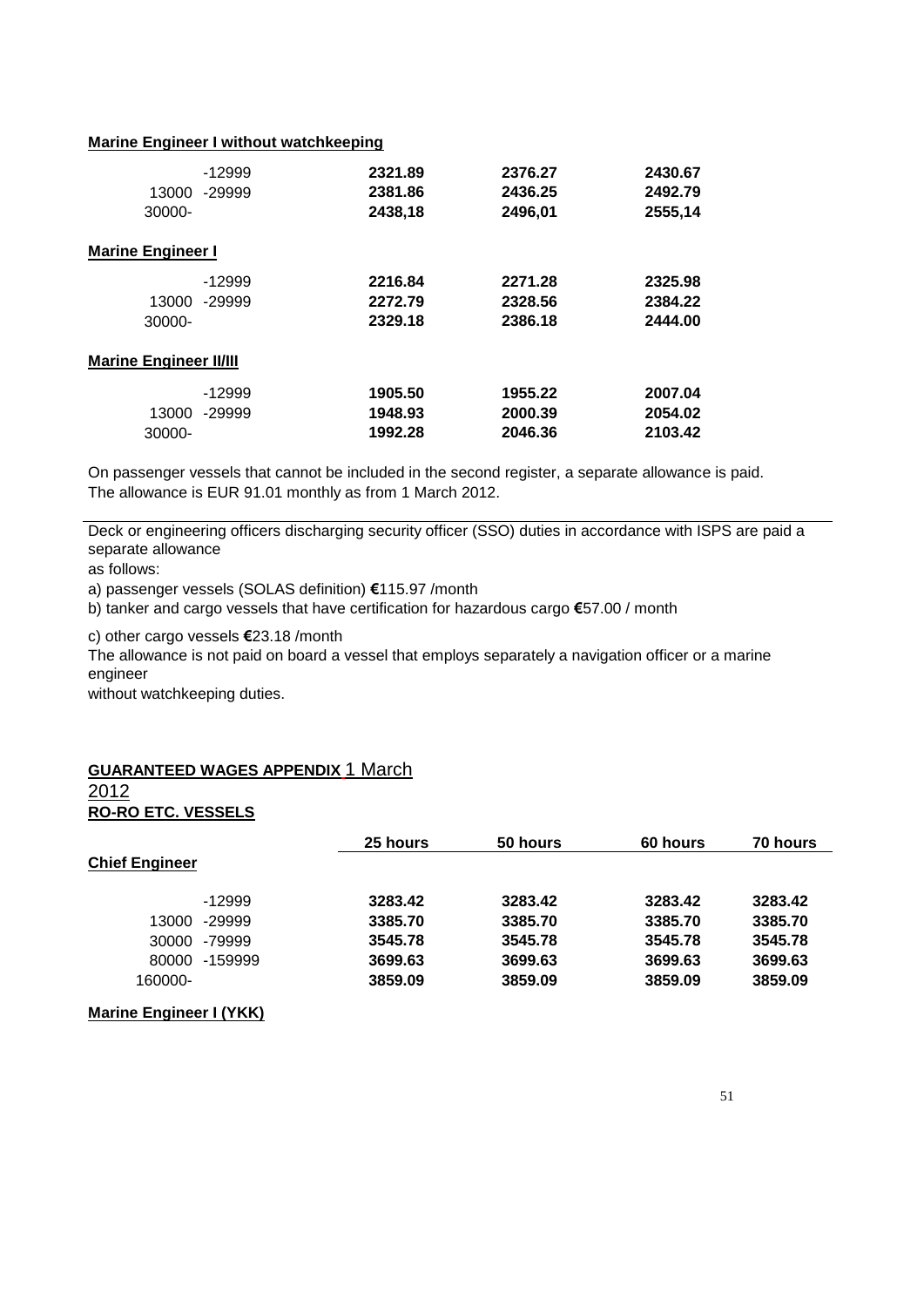|                                 | $-12999$                                | 2313.49 | 2566.09 | 2669.40 | 2772.70 |
|---------------------------------|-----------------------------------------|---------|---------|---------|---------|
| 13000                           | -29999                                  | 2405.10 | 2667.57 | 2775.20 | 2882.79 |
| 30000                           | -79999                                  | 2551.69 | 2830.31 | 2944.90 | 3059.51 |
| 80000                           | -159999                                 | 2668.87 | 2960.82 | 3080.56 | 3200.30 |
| 160000-                         |                                         | 2799.16 | 3105.71 | 3231.18 | 3356.62 |
| <b>Marine Engineer II (YKK)</b> |                                         |         |         |         |         |
|                                 | $-12999$                                | 2091.32 | 2319.43 | 2412.73 | 2506.00 |
| 13000                           | -29999                                  | 2091.32 | 2319.43 | 2412.73 | 2506.00 |
| 30000                           | -79999                                  | 2157.80 | 2393.24 | 2489.44 | 2585.62 |
| 80000                           | -159999                                 | 2271.86 | 2519.77 | 2621.56 | 2723.36 |
| 160000-                         |                                         | 2398.41 | 2660.52 | 2768.03 | 2875.50 |
| <b>Marine Engineer II</b>       |                                         |         |         |         |         |
|                                 | -12999                                  | 1993.20 | 2210.72 | 2299.53 | 2388.26 |
| 13000                           | -29999                                  | 1993.20 | 2210.72 | 2299.53 | 2388.26 |
| 30000                           | -79999                                  | 2056.44 | 2280.90 | 2372.58 | 2464.26 |
| 80000                           | -159999                                 | 2165.15 | 2401.41 | 2498.15 | 2594.90 |
| 160000-                         |                                         | 2285.63 | 2535.71 | 2637.93 | 2740.14 |
|                                 | Effective March 1 2012, E0 allowance is |         | €17.19  |         |         |

**GUARANTEED WAGES APPENDIX 1 March 2012**

# **TANKER VESSELS**

|                                |                                 | <b>25 hours</b> | 50 hours | 60 hours | 70 hours |
|--------------------------------|---------------------------------|-----------------|----------|----------|----------|
| <b>Chief Engineer</b>          |                                 |                 |          |          |          |
|                                | $-12999$                        | 3611.76         | 3611.76  | 3611.76  | 3611.76  |
| 13000                          | -29999                          | 3724.28         | 3724.28  | 3724.28  | 3724.28  |
| 30000                          | -79999                          | 3900.36         | 3900.36  | 3900.36  | 3900.36  |
| 80000                          | -159999                         | 4069.59         | 4069.59  | 4069.59  | 4069.59  |
| 160000-                        |                                 | 4245.00         | 4245.00  | 4245.00  | 4245.00  |
| <b>Marine Engineer I (YKK)</b> |                                 |                 |          |          |          |
|                                | $-12999$                        | 2540.74         | 2819.15  | 2932.68  | 3046.15  |
| 13000                          | $-29999$                        | 2641.35         | 2930.30  | 3048.77  | 3167.22  |
| 30000                          | -79999                          | 2802.83         | 3110.04  | 3235.80  | 3361.57  |
| 80000                          | -159999                         | 2931.59         | 3253.42  | 3384.88  | 3516.34  |
| 160000-                        |                                 | 3074.99         | 3412.52  | 3550.54  | 3688.55  |
|                                | Marine Engineer I (YKK) natural |                 |          |          |          |
| gas/chemical tanker            |                                 |                 |          |          |          |
|                                | $-12999$                        | 2641.78         | 2920.19  | 3033.83  | 3147.43  |
| 13000                          | -29999                          | 2746.48         | 3035.64  | 3153.77  | 3271.91  |
| 30000                          | -79999                          | 2913.52         | 3221.18  | 3346.83  | 3472.48  |
| 80000                          | -159999                         | 3047.45         | 3367.14  | 3501.85  | 3636.54  |
| 160000-                        |                                 | 3196.01         | 3533.76  | 3671.70  | 3809.61  |